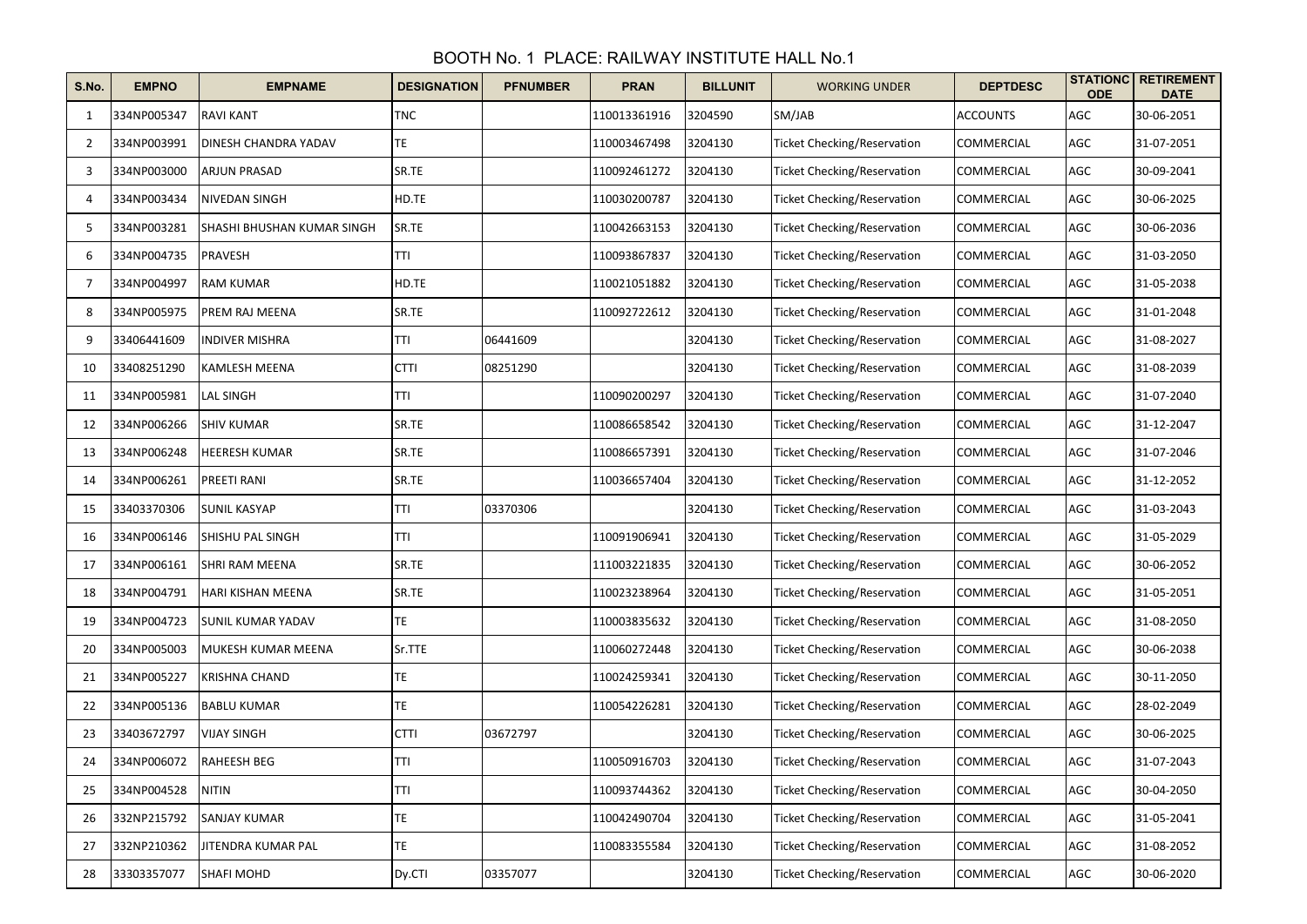| 29 | 332NP209058 | <b>VINOD KUMAR</b>         | TE         |          | 110083268025 | 3204130 | Ticket Checking/Reservation        | COMMERCIAL        | AGC | 31-07-2049 |
|----|-------------|----------------------------|------------|----------|--------------|---------|------------------------------------|-------------------|-----|------------|
| 30 | 332NP208404 | PREM PAL                   | TE         |          | 110013208162 | 3204130 | Ticket Checking/Reservation        | <b>COMMERCIAL</b> | AGC | 31-07-2046 |
| 31 | 333J1300418 | <b>RAKESH KUMAR</b>        | TE         |          | 111003361917 | 3204130 | Ticket Checking/Reservation        | <b>COMMERCIAL</b> | AGC | 31-05-2046 |
| 32 | 333J1300696 | JEETENDRA SINGH            | TE         |          | 111003429567 | 3204130 | <b>Ticket Checking/Reservation</b> | <b>COMMERCIAL</b> | AGC | 31-10-2051 |
| 33 | 27505414465 | SURENDRA SINGH             | <b>TTI</b> | 05414465 |              | 3204130 | <b>Ticket Checking/Reservation</b> | COMMERCIAL        | AGC | 31-08-2043 |
| 34 | 424N1450585 | YOGENDRA KUMAR RATHI       | <b>TTE</b> |          | 110074723040 | 3204130 | <b>Ticket Checking/Reservation</b> | <b>COMMERCIAL</b> | AGC | 30-06-2051 |
| 35 | 27420150113 | <b>BRIJ MOHAN MEENA</b>    | SR.TE      |          | 111007822106 | 3204130 | <b>Ticket Checking/Reservation</b> | COMMERCIAL        | AGC | 31-07-2045 |
| 36 | 15661500094 | ROHIT KUMARGUPTA           | TE         |          | 110067482233 | 3204130 | <b>Ticket Checking/Reservation</b> | <b>COMMERCIAL</b> | AGC | 30-04-2050 |
| 37 | 33429800561 | LOKESH KUMAR MEENA         | SR.TE      |          | 110047284267 | 3204130 | <b>Ticket Checking/Reservation</b> | <b>COMMERCIAL</b> | AGC | 30-06-2050 |
| 38 | 33429801095 | PANKAJ SINGH SIKARWAR      | TE         |          | 110013930831 | 3204130 | <b>Ticket Checking/Reservation</b> | <b>COMMERCIAL</b> | AGC | 30-09-2049 |
| 39 | 33429800575 | <b>MANOJ KUMAR</b>         | SR.TE      |          | 110027284271 | 3204130 | <b>Ticket Checking/Reservation</b> | <b>COMMERCIAL</b> | AGC | 30-04-2051 |
| 40 | 33429800114 | SHISHU PAL SINGH           | SR.TE      |          | 110083829582 | 3204130 | <b>Ticket Checking/Reservation</b> | <b>COMMERCIAL</b> | AGC | 31-05-2050 |
| 41 | 33429800023 | <b>VIKAS GUPTA</b>         | HD.TE      |          | 110090916701 | 3204130 | Ticket Checking/Reservation        | COMMERCIAL        | AGC | 31-12-2039 |
| 42 | 33429800024 | <b>RAJVIR SINGH</b>        | SR.TE      |          | 110007186777 | 3204130 | Ticket Checking/Reservation        | COMMERCIAL        | AGC | 30-06-2035 |
| 43 | 33429800217 | SHAILENDRA SINGH           | HD.TTE     |          | 110081075515 | 3204130 | Ticket Checking/Reservation        | COMMERCIAL        | AGC | 31-05-2048 |
| 44 | 33429800115 | RAJNI LODHI                | SR.TE      |          | 110097202462 | 3204130 | Ticket Checking/Reservation        | COMMERCIAL        | AGC | 31-12-2054 |
| 45 | 33429800019 | DEEPALI SINGH              | SR.TE      |          | 110096132466 | 3204130 | <b>Ticket Checking/Reservation</b> | COMMERCIAL        | AGC | 31-07-2054 |
| 46 | 00529800994 | SHUBHENDRA PONIA KISHANVIR | SR.TE      |          | 110111828443 | 3204130 | <b>Ticket Checking/Reservation</b> | COMMERCIAL        | AGC | 31-08-2047 |
| 47 | 33429800547 | <b>B S MEENA</b>           | SR.TE      |          | 110087284265 | 3204130 | Ticket Checking/Reservation        | COMMERCIAL        | AGC | 30-04-2045 |
| 48 | 33429800557 | LAXMAN SINGH KUSHWAH       | SR.TE      |          | 110067284266 | 3204130 | Ticket Checking/Reservation        | COMMERCIAL        | AGC | 31-07-2037 |
| 49 | 33429800580 | RAJESH KUMAR MEENA         | SR.TE      |          | 110097284273 | 3204130 | Ticket Checking/Reservation        | COMMERCIAL        | AGC | 31-10-2049 |
| 50 | 33429800579 | <b>BHAG CHAND</b>          | SR.TE      |          | 110037284262 | 3204130 | <b>Ticket Checking/Reservation</b> | COMMERCIAL        | AGC | 30-04-2042 |
| 51 | 33429800694 | BHAGWAN SINGH CHAUHAN      | SR.TE      |          | 110057284261 | 3204130 | Ticket Checking/Reservation        | COMMERCIAL        | AGC | 30-04-2045 |
| 52 | 33429800693 | SATYENDRA KUMAR            | SR.TE      |          | 110047490804 | 3204130 | <b>Ticket Checking/Reservation</b> | COMMERCIAL        | AGC | 31-05-2042 |
| 53 | 33429800830 | RAKESH KUMAR MEENA         | SR.TE      |          | 110044807627 | 3204130 | Ticket Checking/Reservation        | <b>COMMERCIAL</b> | AGC | 31-07-2051 |
| 54 | 533P1100361 | JAY PRAKASH M              | TTI        |          | 110030418910 | 3204130 | <b>Ticket Checking/Reservation</b> | COMMERCIAL        | AGC | 31-01-2037 |
| 55 | 33429803172 | SANDEEP                    | TE         |          | 110143572816 | 3204130 | <b>Ticket Checking/Reservation</b> | COMMERCIAL        | AGC | 30-04-2056 |
| 56 | 33429803171 | PARVEEN                    | TE         |          | 110123572817 | 3204130 | <b>Ticket Checking/Reservation</b> | COMMERCIAL        | AGC | 31-10-2057 |
| 57 | 50305568328 | SHAILENDER VERMA           | SR.TE      | 05568328 |              | 3204130 | <b>Ticket Checking/Reservation</b> | COMMERCIAL        | AGC | 31-07-2028 |
| 58 | 50306004600 | SANJAY SINGH               | TTI        | 20065003 | 110020309307 | 3204130 | <b>Ticket Checking/Reservation</b> | COMMERCIAL        | AGC | 31-07-2046 |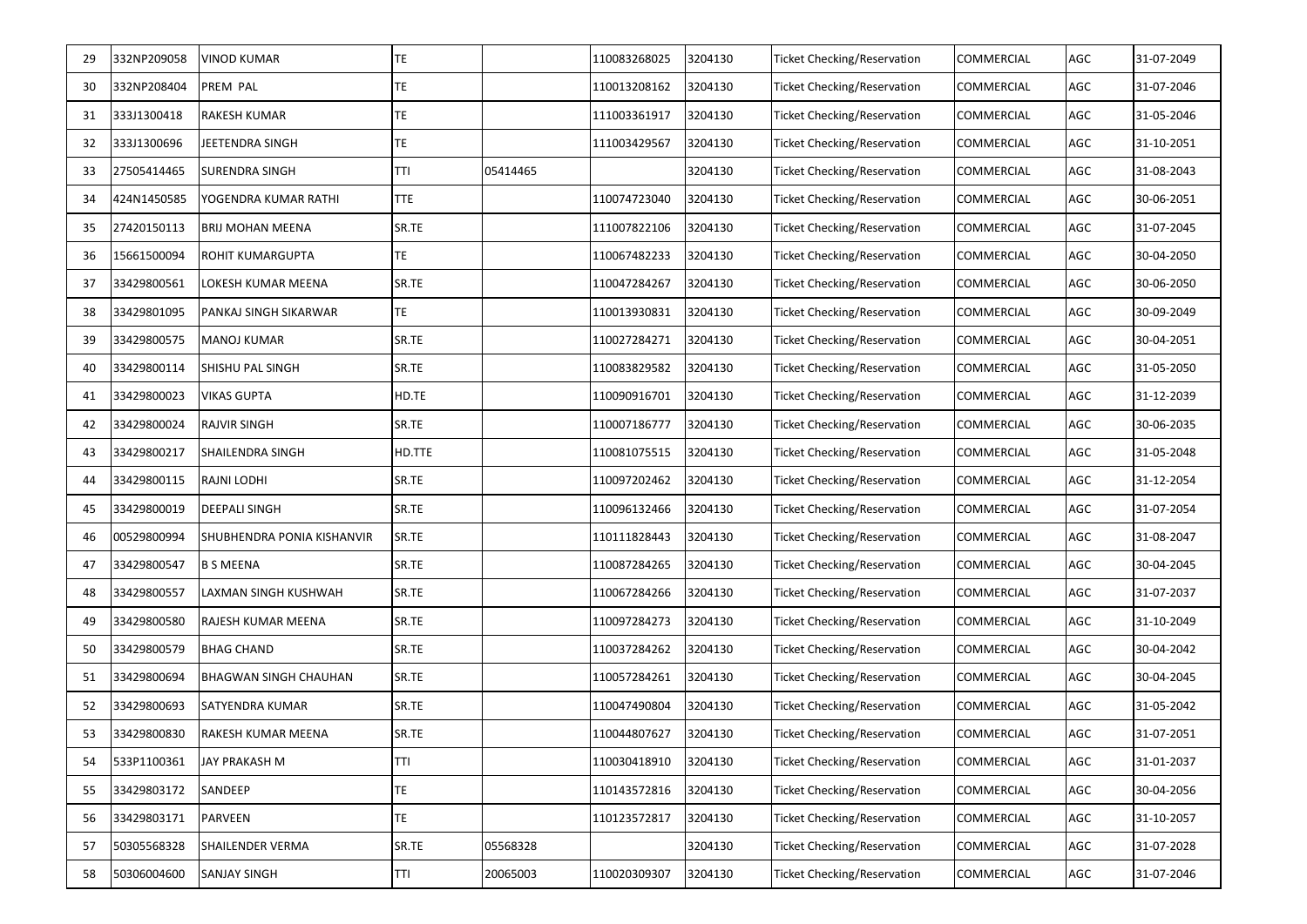| 59  | 50488800672 | RAMKESH MEENA             | SR.TE       |          | 110053172809 | 3204130 | <b>Ticket Checking/Reservation</b> | <b>COMMERCIAL</b> | AGC | 31-07-2048 |
|-----|-------------|---------------------------|-------------|----------|--------------|---------|------------------------------------|-------------------|-----|------------|
| 60  | 532NPS01260 | SUDARSHAN PRABHAKAR       | SR.TE       |          | 110027108272 | 3204130 | <b>Ticket Checking/Reservation</b> | <b>COMMERCIAL</b> | AGC | 30-11-2055 |
| 61  | 33429802961 | <b>SHYAMU PRASAD</b>      | <b>TE</b>   |          | 110003312269 | 3204130 | <b>Ticket Checking/Reservation</b> | <b>COMMERCIAL</b> | AGC | 31-07-2041 |
| 62  | 33429802709 | ASHISH                    | TE          |          | 111101921321 | 3204130 | <b>Ticket Checking/Reservation</b> | <b>COMMERCIAL</b> | AGC | 31-03-2058 |
| 63  | 33429802651 | <b>MUNNI</b>              | TE          |          | 111007594138 | 3204130 | <b>Ticket Checking/Reservation</b> | <b>COMMERCIAL</b> | AGC | 28-02-2055 |
| 64  | 33429802648 | <b>EKTA KALIA</b>         | <b>TE</b>   |          | 110101822439 | 3204130 | <b>Ticket Checking/Reservation</b> | <b>COMMERCIAL</b> | AGC | 30-09-2054 |
| 65  | 33403685706 | <b>SUNIL KUMAR</b>        | HD.TE       | 03685706 |              | 3204130 | <b>Ticket Checking/Reservation</b> | <b>COMMERCIAL</b> | AGC | 31-07-2029 |
| 66  | 33402496250 | YOGENDRA KR.GUPTA         | HD.TE       | 02496250 |              | 3204130 | <b>Ticket Checking/Reservation</b> | <b>COMMERCIAL</b> | AGC | 30-06-2028 |
| 67  | 33402498026 | <b>SEVA RAM BHARGWAN</b>  | <b>CTTI</b> | 02498026 |              | 3204130 | <b>Ticket Checking/Reservation</b> | <b>COMMERCIAL</b> | AGC | 31-10-2028 |
| 68  | 33403779152 | A H SIDDIQUI              | HD.TE       | 03779152 |              | 3204130 | <b>Ticket Checking/Reservation</b> | <b>COMMERCIAL</b> | AGC | 31-12-2036 |
| 69  | 33413692860 | SALEEM AHMED ABBAS        | HD.TTE      | 13692860 |              | 3204130 | Ticket Checking/Reservation        | <b>COMMERCIAL</b> | AGC | 31-07-2034 |
| 70  | 33405533146 | RASHID JAMIL              | <b>CTTI</b> | 05533146 |              | 3204130 | Ticket Checking/Reservation        | <b>COMMERCIAL</b> | AGC | 30-06-2032 |
| 71  | 33400016947 | NRAPENDRA SINGH           | TTI         | 00016947 |              | 3204130 | Ticket Checking/Reservation        | COMMERCIAL        | AGC | 30-06-2042 |
| 72  | 334NP001497 | <b>VIVEK KUMAR SHARMA</b> | HD.TE       |          | 110080707600 | 3204130 | Ticket Checking/Reservation        | COMMERCIAL        | AGC | 31-03-2050 |
| 73  | 33403686759 | KAMTA PRASAD              | HD.TE       | 03686759 |              | 3204130 | Ticket Checking/Reservation        | COMMERCIAL        | AGC | 30-06-2022 |
| 74  | 334NP000276 | <b>HARJEET KALKHANDE</b>  | TTI         |          | 111000286508 | 3204130 | Ticket Checking/Reservation        | <b>COMMERCIAL</b> | AGC | 31-03-2046 |
| 75  | 334NP000308 | DHANRAJ MEENA             | Sr.TTE      |          | 110040578390 | 3204130 | <b>Ticket Checking/Reservation</b> | <b>COMMERCIAL</b> | AGC | 31-08-2047 |
| 76  | 33403779151 | <b>DINESH PANWAR</b>      | HD.TE       | 03779151 |              | 3204130 | Ticket Checking/Reservation        | COMMERCIAL        | AGC | 31-03-2032 |
| 77  | 33403683242 | <b>AJAY SONI</b>          | Sr.TTE      | 03683242 |              | 3204130 | <b>Ticket Checking/Reservation</b> | <b>COMMERCIAL</b> | AGC | 31-01-2029 |
| 78  | 33403262959 | <b>DHANI RAM</b>          | Sr.TTE      | 03262959 |              | 3204130 | <b>Ticket Checking/Reservation</b> | <b>COMMERCIAL</b> | AGC | 31-05-2023 |
| 79  | 33403671318 | <b>SHIV PRAKASH</b>       | <b>CTTI</b> | 03671318 |              | 3204130 | Ticket Checking/Reservation        | <b>COMMERCIAL</b> | AGC | 31-07-2023 |
| 80  | 334NP000265 | MOHAMAD SAHID ANSARI      | TTI         |          | 110080289099 | 3204130 | <b>Ticket Checking/Reservation</b> | COMMERCIAL        | AGC | 31-12-2042 |
| 81  | 334NP000291 | PAWAN KUMAR BAIRWA        | HD.TE       |          | 110050382828 | 3204130 | Ticket Checking/Reservation        | COMMERCIAL        | AGC | 30-06-2045 |
| 82  | 33403657528 | LAHARI RAM MEENA          | CTTI        | 03657528 |              | 3204130 | Ticket Checking/Reservation        | COMMERCIAL        | AGC | 31-05-2026 |
| 83  | 33406444600 | NARESH KUMAR              | HD.TTE      | 06444600 |              | 3204130 | <b>Ticket Checking/Reservation</b> | <b>COMMERCIAL</b> | AGC | 31-07-2026 |
| 84  | 33403707476 | <b>NAYAN K MAHANTO</b>    | HD.TE       | 03707476 |              | 3204130 | <b>Ticket Checking/Reservation</b> | COMMERCIAL        | AGC | 31-07-2026 |
| 85  | 334NP000068 | VISHAL PANDEY             | <b>TTI</b>  |          | 110000286791 | 3204130 | <b>Ticket Checking/Reservation</b> | COMMERCIAL        | AGC | 31-10-2041 |
| 86  | 334NP000884 | NITESH KUMAR              | Sr.TTE      |          | 110010685031 | 3204130 | <b>Ticket Checking/Reservation</b> | COMMERCIAL        | AGC | 28-02-2049 |
| -87 | 33403674022 | K.K.SHARMA                | <b>CTTI</b> | 03674022 |              | 3204130 | Ticket Checking/Reservation        | COMMERCIAL        | AGC | 31-12-2022 |
| 88  | 334NP000074 | MD AFTAB AHMAD KHAN       | Sr.TTE      |          | 110080286316 | 3204130 | <b>Ticket Checking/Reservation</b> | COMMERCIAL        | AGC | 28-02-2038 |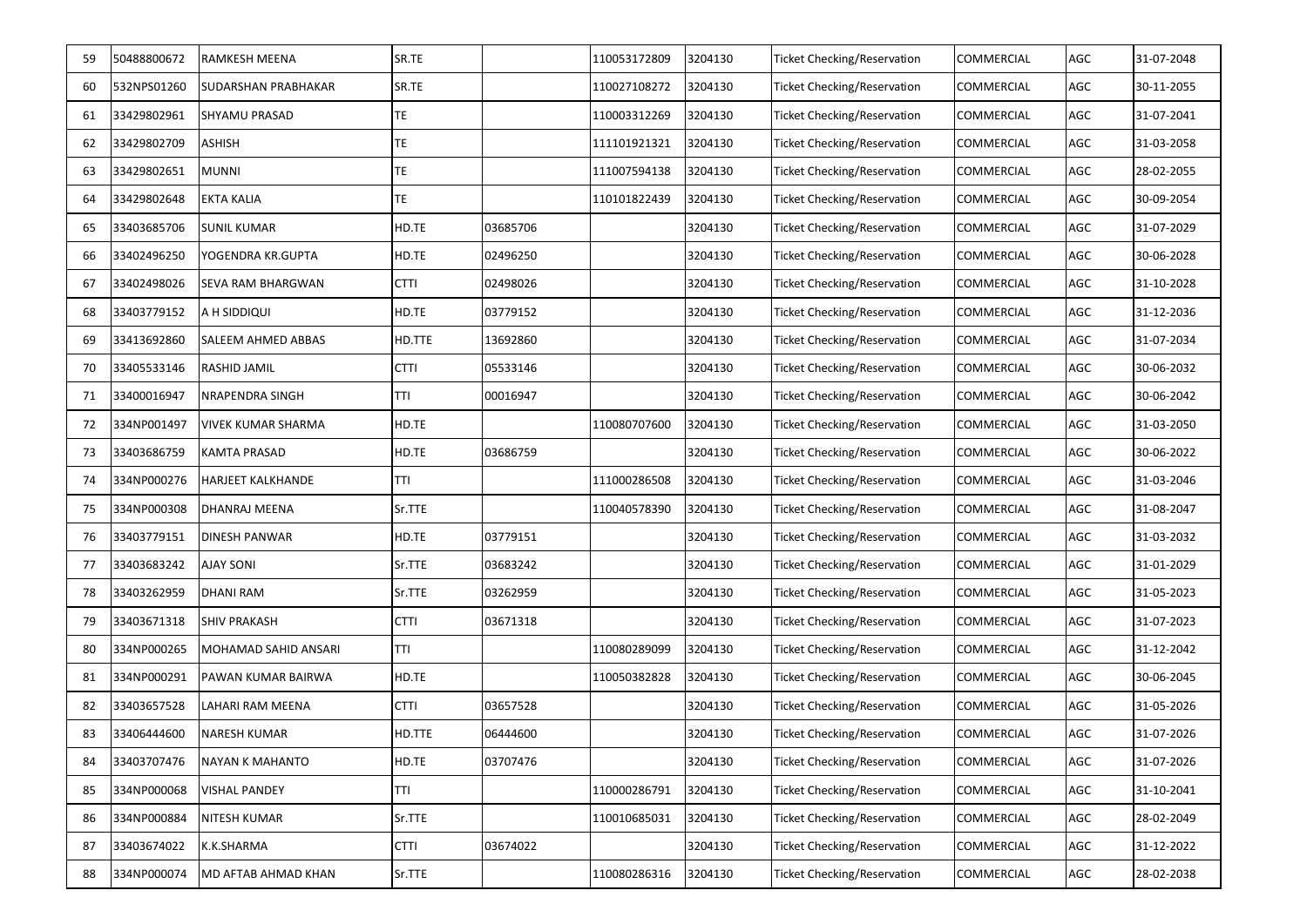| 89  | 33403796048 | <b>VINOD KUMAR</b>           | HD.TE       | 03796048 |              | 3204130 | <b>Ticket Checking/Reservation</b> | <b>COMMERCIAL</b> | AGC | 30-09-2034 |
|-----|-------------|------------------------------|-------------|----------|--------------|---------|------------------------------------|-------------------|-----|------------|
| 90  | 33403672785 | <b>MAN MOHAN</b>             | <b>CTTI</b> | 03672785 |              | 3204130 | <b>Ticket Checking/Reservation</b> | <b>COMMERCIAL</b> | AGC | 31-08-2023 |
| 91  | 33415764874 | <b>MUNNA SINGH</b>           | <b>CTTI</b> | 15764874 |              | 3204130 | <b>Ticket Checking/Reservation</b> | COMMERCIAL        | AGC | 31-01-2029 |
| 92  | 33402498371 | <b>RAKESH KUMAR</b>          | HD.TE       | 02498371 |              | 3204130 | <b>Ticket Checking/Reservation</b> | <b>COMMERCIAL</b> | AGC | 31-08-2026 |
| 93  | 33403347102 | P K RANJAN                   | HD.TE       | 03347102 |              | 3204130 | <b>Ticket Checking/Reservation</b> | <b>COMMERCIAL</b> | AGC | 31-01-2033 |
| 94  | 334NP000309 | <b>SITARAM MEENA</b>         | SR.TE       |          | 110000578389 | 3204130 | <b>Ticket Checking/Reservation</b> | <b>COMMERCIAL</b> | AGC | 31-07-2043 |
| 95  | 334NP000269 | LAL SINGH                    | TTI         |          | 110010289052 | 3204130 | <b>Ticket Checking/Reservation</b> | <b>COMMERCIAL</b> | AGC | 31-08-2042 |
| 96  | 33403671770 | <b>RUPINDER SINGH SANDHU</b> | <b>CTTI</b> | 03671770 |              | 3204130 | <b>Ticket Checking/Reservation</b> | <b>COMMERCIAL</b> | AGC | 30-06-2023 |
| 97  | 33403682596 | RAM GOPAL SINGH              | <b>CTTI</b> | 03682596 |              | 3204130 | <b>Ticket Checking/Reservation</b> | COMMERCIAL        | AGC | 30-09-2024 |
| 98  | 33403686899 | SARVESH BHATANAGAR           | <b>CTTI</b> | 03686899 |              | 3204130 | <b>Ticket Checking/Reservation</b> | COMMERCIAL        | AGC | 28-02-2027 |
| 99  | 33403686711 | RAISAHEMAD                   | <b>CTTI</b> | 03686711 |              | 3204130 | Ticket Checking/Reservation        | COMMERCIAL        | AGC | 31-12-2025 |
| 100 | 334NP000656 | MOHD.ISLAUDDIN               | TTI         |          | 110030637382 | 3204130 | Ticket Checking/Reservation        | COMMERCIAL        | AGC | 28-02-2042 |
| 101 | 33403672281 | MUNNI LAL SHAH               | HD.TE       | 03672281 |              | 3204130 | Ticket Checking/Reservation        | COMMERCIAL        | AGC | 31-01-2026 |
| 102 | 33403761484 | HARENDRA KUMAR VERMA         | HD.TE       | 03761484 |              | 3204130 | Ticket Checking/Reservation        | COMMERCIAL        | AGC | 31-07-2031 |
| 103 | 334NP000743 | DINESH KUMAR                 | TTI         |          | 110020288233 | 3204130 | Ticket Checking/Reservation        | COMMERCIAL        | AGC | 28-02-2042 |
| 104 | 334NP000305 | RAJDEO PRASAD YADAV          | TTI         |          | 110050578395 | 3204130 | Ticket Checking/Reservation        | <b>COMMERCIAL</b> | AGC | 31-03-2034 |
| 105 | 334NP001802 | RAM PRAKSH PATHAK            | HD.TTE      |          | 110040668445 | 3204130 | <b>Ticket Checking/Reservation</b> | <b>COMMERCIAL</b> | AGC | 31-08-2040 |
| 106 | 33401908868 | PANKAJ PATHAK                | HD.TE       | 01908868 |              | 3204130 | Ticket Checking/Reservation        | COMMERCIAL        | AGC | 31-07-2037 |
| 107 | 334NP003953 | <b>JAY KARAN MAURYA</b>      | <b>TE</b>   |          | 110043445174 | 3204130 | <b>Ticket Checking/Reservation</b> | COMMERCIAL        | AGC | 31-03-2050 |
| 108 | 334NP004043 | PRADEEP KUMAR GHANGHORIYA    | SR.TE       |          | 110033560642 | 3204130 | Ticket Checking/Reservation        | COMMERCIAL        | AGC | 31-10-2047 |
| 109 | 33403770588 | RAKESH KUMAR                 | HD.TE       | 03770588 |              | 3204130 | Ticket Checking/Reservation        | COMMERCIAL        | AGC | 30-09-2029 |
| 110 | 334NP001804 | RAJENDRA BHATI               | HD.TTE      |          | 110060668413 | 3204130 | <b>Ticket Checking/Reservation</b> | COMMERCIAL        | AGC | 30-04-2044 |
| 111 | 334NP003303 | PHOTOO LAL MEENA             | SR.TE       |          | 110072599959 | 3204130 | Ticket Checking/Reservation        | <b>COMMERCIAL</b> | AGC | 31-07-2045 |
| 112 | 334NP003360 | <b>ROHAN SINGH</b>           | SR.TE       |          | 110022663154 | 3204130 | Ticket Checking/Reservation        | COMMERCIAL        | AGC | 31-05-2044 |
| 113 | 334NP000077 | <b>RANJEET KUMAR</b>         | HD.TE       |          | 110000286662 | 3204130 | <b>Ticket Checking/Reservation</b> | <b>COMMERCIAL</b> | AGC | 31-01-2035 |
| 114 | 334NP004797 | NARESH VERMA                 | TE          |          | 110013901006 | 3204130 | <b>Ticket Checking/Reservation</b> | COMMERCIAL        | AGC | 31-07-2052 |
| 115 | 334NP004736 | <b>HITESH</b>                | SR.TE       |          | 110073867838 | 3204130 | <b>Ticket Checking/Reservation</b> | COMMERCIAL        | AGC | 31-01-2050 |
| 116 | 334NP001789 | <b>CHANDRA PRAKASH SANI</b>  | <b>TTI</b>  |          | 110080668412 | 3204130 | <b>Ticket Checking/Reservation</b> | COMMERCIAL        | AGC | 31-07-2043 |
| 117 | 334NP004810 | <b>GAURAV BIDHURI</b>        | TTI         |          | 110093901016 | 3204130 | Ticket Checking/Reservation        | COMMERCIAL        | AGC | 31-05-2053 |
| 118 | 334NP003548 | KRISHNA KUMAR CHAURASIYA     | TE.         |          | 110063229100 | 3204130 | <b>Ticket Checking/Reservation</b> | COMMERCIAL        | AGC | 30-09-2049 |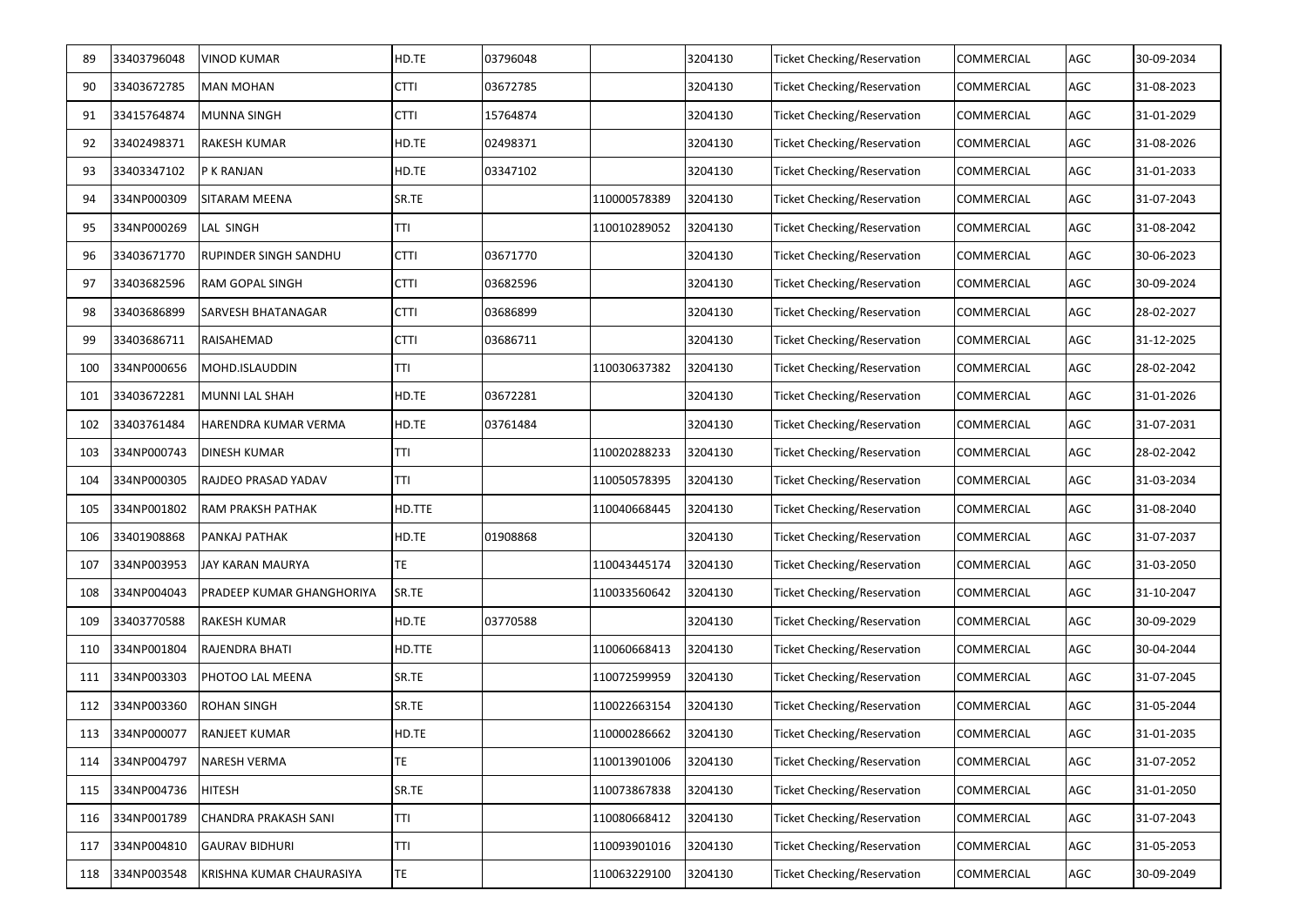| 119 | 334NP003549 | <b>SONU RAI</b>          | <b>TE</b>   |          | 110043229101 | 3204130 | <b>Ticket Checking/Reservation</b> | <b>COMMERCIAL</b> | AGC | 31-03-2049 |
|-----|-------------|--------------------------|-------------|----------|--------------|---------|------------------------------------|-------------------|-----|------------|
| 120 | 33404554697 | RANVEER SINGH            | HD.TE       | 04554697 |              | 3204130 | <b>Ticket Checking/Reservation</b> | <b>COMMERCIAL</b> | AGC | 31-07-2026 |
| 121 | 334NP001470 | DHIRENDRA KUMAR MISRA    | HD.TE       |          | 110080199788 | 3204130 | <b>Ticket Checking/Reservation</b> | <b>COMMERCIAL</b> | AGC | 31-12-2023 |
| 122 | 334NP001763 | <b>SUNNY BHALLA</b>      | TTI         |          | 110010649176 | 3204130 | <b>Ticket Checking/Reservation</b> | <b>COMMERCIAL</b> | AGC | 31-03-2044 |
| 123 | 334NP004522 | <b>SATISH KUMAR</b>      | TE          |          | 110023744357 | 3204130 | <b>Ticket Checking/Reservation</b> | <b>COMMERCIAL</b> | AGC | 28-02-2038 |
| 124 | 334NP003361 | SUMESH JAI SINGH CHAUHAN | <b>TTI</b>  |          | 110070217506 | 3204130 | <b>Ticket Checking/Reservation</b> | <b>COMMERCIAL</b> | AGC | 31-03-2044 |
| 125 | 334NP003735 | <b>VINAY KUMAR</b>       | TE          |          | 110093383182 | 3204130 | <b>Ticket Checking/Reservation</b> | <b>COMMERCIAL</b> | AGC | 31-12-2051 |
| 126 | 334NP002478 | <b>SUBHASH PRATAP</b>    | TTI         |          | 110082263977 | 3204130 | <b>Ticket Checking/Reservation</b> | <b>COMMERCIAL</b> | AGC | 31-12-2044 |
| 127 | 33415757705 | MUMTAZ AHMED             | <b>CTTI</b> | 15757705 |              | 3204130 | Ticket Checking/Reservation        | <b>COMMERCIAL</b> | AGC | 31-08-2025 |
| 128 | 33403686656 | POORAN CHAND             | HD.TE       | 03686656 |              | 3204130 | Ticket Checking/Reservation        | COMMERCIAL        | AGC | 30-06-2034 |
| 129 | 333J1200777 | SITA RAM MEENA           | CC(BOOKING) |          | 110082529515 | 3204124 | Clerk staff/AGC                    | COMMERCIAL        | AGC | 31-07-2049 |
| 130 | 33303554776 | <b>SASHI KANT</b>        | CAT. INSP.  | 03554776 |              | 3204124 | Clerk staff/AGC                    | COMMERCIAL        | AGC | 28-02-2026 |
| 131 | 333J1300333 | JITENDRA KUMAR           | CC(GOODS)   |          | 110003338435 | 3204124 | Clerk staff/AGC                    | COMMERCIAL        | AGC | 31-08-2051 |
| 132 | 45316205017 | <b>SACHIN KUMAR</b>      | CCC         |          | 110000513557 | 3204124 | Clerk staff/AGC                    | COMMERCIAL        | AGC | 31-12-2038 |
| 133 | 33429800088 | SATENDRA PAL SINGH TOMAR | <b>ECRC</b> |          | 110067202455 | 3204124 | Clerk staff/AGC                    | COMMERCIAL        | AGC | 31-10-2050 |
| 134 | 33429803216 | ANU VERDHAN              | <b>ECRC</b> |          | 110183654218 | 3204124 | Clerk staff/AGC                    | COMMERCIAL        | AGC | 31-07-2051 |
| 135 | 33429803208 | KIRTI                    | COML.CLERK  |          |              | 3204124 | Clerk staff/AGC                    | COMMERCIAL        | AGC | 30-11-2058 |
| 136 | 33429803209 | SHIVANI SINGH            | COML.CLERK  |          | 110163602590 | 3204124 | Clerk staff/AGC                    | COMMERCIAL        | AGC | 31-12-2057 |
| 137 | 33429802891 | <b>MEENU MALHOTRA</b>    | <b>ECRC</b> |          | 110112432426 | 3204124 | Clerk staff/AGC                    | COMMERCIAL        | AGC | 30-09-2037 |
| 138 | 33429802777 | <b>NAVNEET NIGAM</b>     | <b>ECRC</b> |          | 111102432427 | 3204124 | Clerk staff/AGC                    | COMMERCIAL        | AGC | 31-03-2055 |
| 139 | 33429802646 | ANAMIKA                  | <b>ECRC</b> |          | 110121666305 | 3204124 | Clerk staff/AGC                    | <b>COMMERCIAL</b> | AGC | 31-12-2034 |
| 140 | 33429801949 | SATYA PRAKASH YADAV      | <b>TE</b>   |          | 110141302464 | 3204130 | <b>Ticket Checking/Reservation</b> | COMMERCIAL        | AGC | 30-04-2046 |
| 141 | 50320100025 | <b>BRIJENDRA SINGH</b>   | TTI         |          | 110030916704 | 3204130 | Ticket Checking/Reservation        | <b>COMMERCIAL</b> | AGC | 31-01-2043 |
| 142 | 50320100104 | <b>VINAY PORWAL</b>      | TTI         |          | 111000916818 | 3204130 | Ticket Checking/Reservation        | COMMERCIAL        | AGC | 28-02-2039 |
| 143 | 45429800689 | MAHADEEP KUMAR           | <b>TE</b>   |          | 110047734063 | 3204130 | <b>Ticket Checking/Reservation</b> | <b>COMMERCIAL</b> | AGC | 31-07-2052 |
| 144 | 33429801290 | KULDEEP SAMAURIA         | SR.TE       |          | 110057604047 | 3204130 | <b>Ticket Checking/Reservation</b> | COMMERCIAL        | AGC | 31-07-2048 |
| 145 | 33401163875 | AKHILESHWAR PRASAD       | HD.TE       | 01163875 |              | 3204130 | <b>Ticket Checking/Reservation</b> | COMMERCIAL        | AGC | 30-11-2035 |
| 146 | 33403677590 | <b>BALJEET SINGH</b>     | Sr.TTE      | 03677590 |              | 3204130 | <b>Ticket Checking/Reservation</b> | COMMERCIAL        | AGC | 31-08-2026 |
| 147 | 33403683047 | DEVENDRA KUMAR           | <b>CTTI</b> | 03683047 |              | 3204130 | Ticket Checking/Reservation        | COMMERCIAL        | AGC | 31-12-2030 |
| 148 | 33403683606 | JEETENDRA SINGH          | <b>CTTI</b> | 03683606 |              | 3204130 | <b>Ticket Checking/Reservation</b> | COMMERCIAL        | AGC | 31-12-2032 |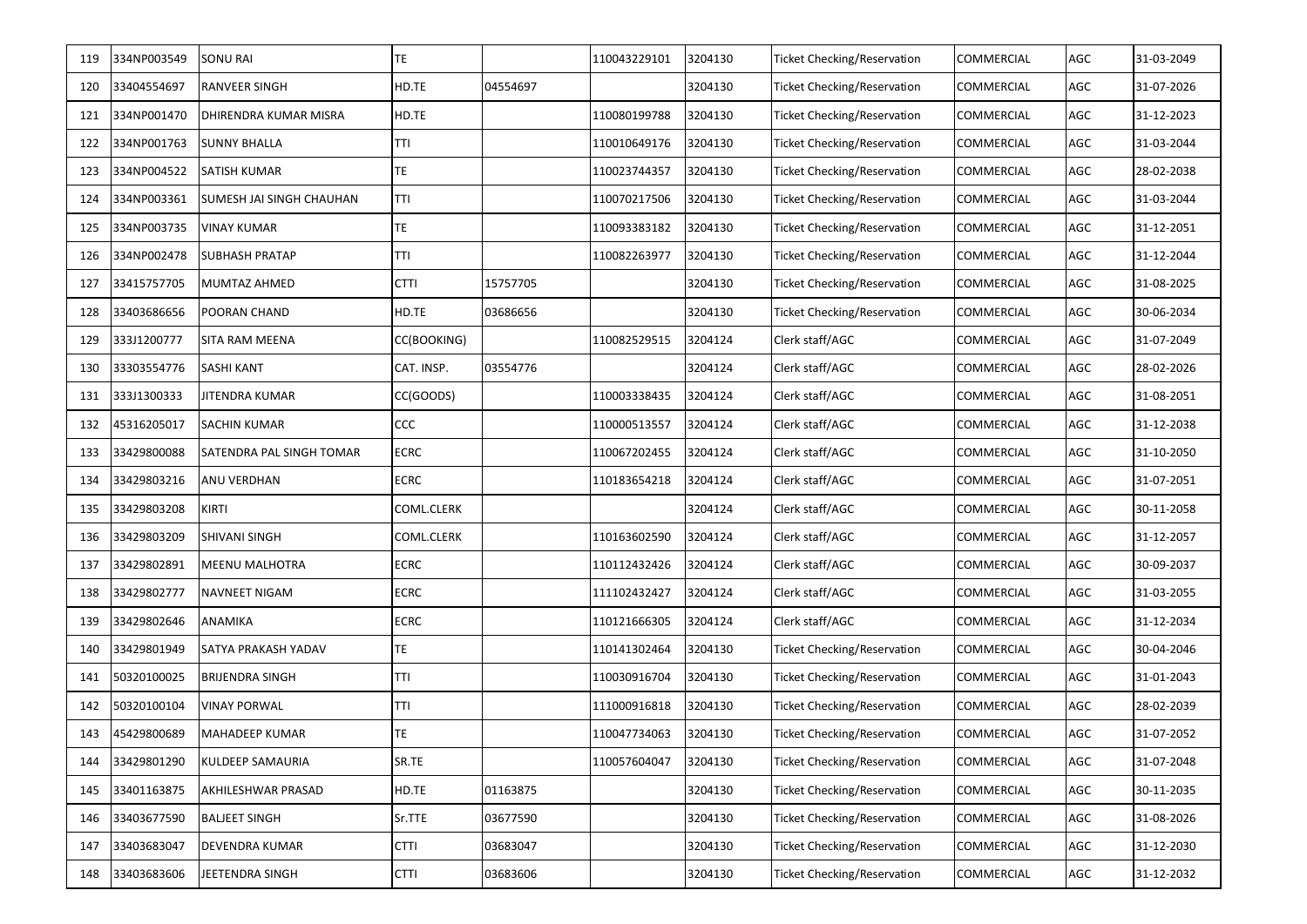| 149 | 33403682626 | <b>SAURABH MEHROTRA</b>    | Sr.TTE      | 03682626 | 3204130 | <b>Ticket Checking/Reservation</b> | <b>COMMERCIAL</b> | AGC | 31-07-2030 |
|-----|-------------|----------------------------|-------------|----------|---------|------------------------------------|-------------------|-----|------------|
| 150 | 33403761381 | AJAY KULSHRESHTHA          | HD.TE       | 03761381 | 3204130 | <b>Ticket Checking/Reservation</b> | <b>COMMERCIAL</b> | AGC | 28-02-2026 |
| 151 | 33403682778 | NAGENDRA TIWARI            | <b>CTTI</b> | 03682778 | 3204130 | <b>Ticket Checking/Reservation</b> | COMMERCIAL        | AGC | 31-07-2028 |
| 152 | 33403369651 | <b>R.S JALAL</b>           | HD.TE       | 03369651 | 3204130 | <b>Ticket Checking/Reservation</b> | <b>COMMERCIAL</b> | AGC | 31-12-2038 |
| 153 | 33403378317 | LAKSMAN CHNDR GHOSH        | HD.TE       | 03378317 | 3204130 | <b>Ticket Checking/Reservation</b> | <b>COMMERCIAL</b> | AGC | 31-01-2028 |
| 154 | 33410335468 | <b>MAHESH KUMAR</b>        | HD.TTE      | 10335468 | 3204130 | <b>Ticket Checking/Reservation</b> | <b>COMMERCIAL</b> | AGC | 30-04-2030 |
| 155 | 33403682870 | <b>SUNIL KUMAR AGRAWAL</b> | HD.TE       | 03682870 | 3204130 | <b>Ticket Checking/Reservation</b> | <b>COMMERCIAL</b> | AGC | 31-03-2032 |
| 156 | 33415763675 | SANJAY KUMAR VARMA         | <b>CTTI</b> | 15763675 | 3204130 | <b>Ticket Checking/Reservation</b> | <b>COMMERCIAL</b> | AGC | 30-06-2028 |
| 157 | 33403689578 | <b>MAHESH KUMAR</b>        | <b>CTTI</b> | 03689578 | 3204130 | <b>Ticket Checking/Reservation</b> | COMMERCIAL        | AGC | 31-01-2027 |
| 158 | 33403689608 | <b>KK SAINI</b>            | <b>CTTI</b> | 03689608 | 3204130 | <b>Ticket Checking/Reservation</b> | COMMERCIAL        | AGC | 31-07-2028 |
| 159 | 33403677837 | <b>ASHOK KUMAR</b>         | <b>CTTI</b> | 03677837 | 3204130 | Ticket Checking/Reservation        | COMMERCIAL        | AGC | 31-01-2020 |
| 160 | 33425761705 | RAMESH CHAND VARMA         | Sr.TTE      | 25761705 | 3204130 | Ticket Checking/Reservation        | COMMERCIAL        | AGC | 31-12-2020 |
| 161 | 33406449724 | SHREE DAS MEENA            | <b>CTTI</b> | 06449724 | 3204130 | Ticket Checking/Reservation        | COMMERCIAL        | AGC | 31-05-2023 |
| 162 | 33406450027 | <b>SANT PRAKASH</b>        | HD.TTE      | 06450027 | 3204130 | Ticket Checking/Reservation        | COMMERCIAL        | AGC | 31-05-2026 |
| 163 | 33400948652 | RAJ KUMAR                  | HD.TE       | 00948652 | 3204130 | Ticket Checking/Reservation        | COMMERCIAL        | AGC | 31-12-2025 |
| 164 | 33401922233 | <b>AJIT SINGH</b>          | HD.TE       | 01922233 | 3204130 | Ticket Checking/Reservation        | <b>COMMERCIAL</b> | AGC | 31-03-2031 |
| 165 | 33403249201 | SURESHCHANDRA              | HD.TE       | 03249201 | 3204130 | Ticket Checking/Reservation        | <b>COMMERCIAL</b> | AGC | 30-06-2030 |
| 166 | 33403410080 | SUNIL KUMAR CHAUHAN        | HD.TE       | 03410080 | 3204130 | Ticket Checking/Reservation        | COMMERCIAL        | AGC | 31-10-2031 |
| 167 | 33403554132 | PRADEEPKUMAR               | Sr.TTE      | 03554132 | 3204130 | <b>Ticket Checking/Reservation</b> | COMMERCIAL        | AGC | 30-06-2021 |
| 168 | 33403795603 | <b>NADEEM AHMAD</b>        | HD.TE       | 03795603 | 3204130 | <b>Ticket Checking/Reservation</b> | COMMERCIAL        | AGC | 31-05-2028 |
| 169 | 33403555999 | LALLU RAM MEENA            | <b>CTTI</b> | 03555999 | 3204130 | Ticket Checking/Reservation        | COMMERCIAL        | AGC | 30-04-2026 |
| 170 | 33415871277 | <b>CHATTAR SINGH</b>       | Sr.TTE      | 15871277 | 3204130 | <b>Ticket Checking/Reservation</b> | COMMERCIAL        | AGC | 31-12-2026 |
| 171 | 33403087360 | RAM DAYAL MEENA            | CTTI        | 03087360 | 3204130 | Ticket Checking/Reservation        | COMMERCIAL        | AGC | 29-02-2024 |
| 172 | 33419062035 | <b>BLMEENA</b>             | Sr.TTE      | 19062035 | 3204130 | Ticket Checking/Reservation        | COMMERCIAL        | AGC | 30-09-2028 |
| 173 | 33425760063 | <b>SANJAY VIG</b>          | <b>CTTI</b> | 25760063 | 3204130 | Ticket Checking/Reservation        | <b>COMMERCIAL</b> | AGC | 31-12-2030 |
| 174 | 33403682511 | ANIL KUMAR KATIYAR         | Sr.TTE      | 03682511 | 3204130 | <b>Ticket Checking/Reservation</b> | COMMERCIAL        | AGC | 30-06-2030 |
| 175 | 33403682523 | SANJEEV AGARWAL            | <b>CTTI</b> | 03682523 | 3204130 | <b>Ticket Checking/Reservation</b> | COMMERCIAL        | AGC | 31-01-2030 |
| 176 | 33415764540 | VINOD KM.CHATURVEDI        | TTI         | 15764540 | 3204130 | Ticket Checking/Reservation        | COMMERCIAL        | AGC | 31-07-2023 |
| 177 | 33425762291 | <b>B K SHARMA</b>          | HD.TE       | 25762291 | 3204130 | Ticket Checking/Reservation        | COMMERCIAL        | AGC | 31-05-2032 |
| 178 | 33401877690 | HEMANT KUMAR AGARWAL       | HD.TE       | 01877690 | 3204130 | <b>Ticket Checking/Reservation</b> | COMMERCIAL        | AGC | 31-07-2028 |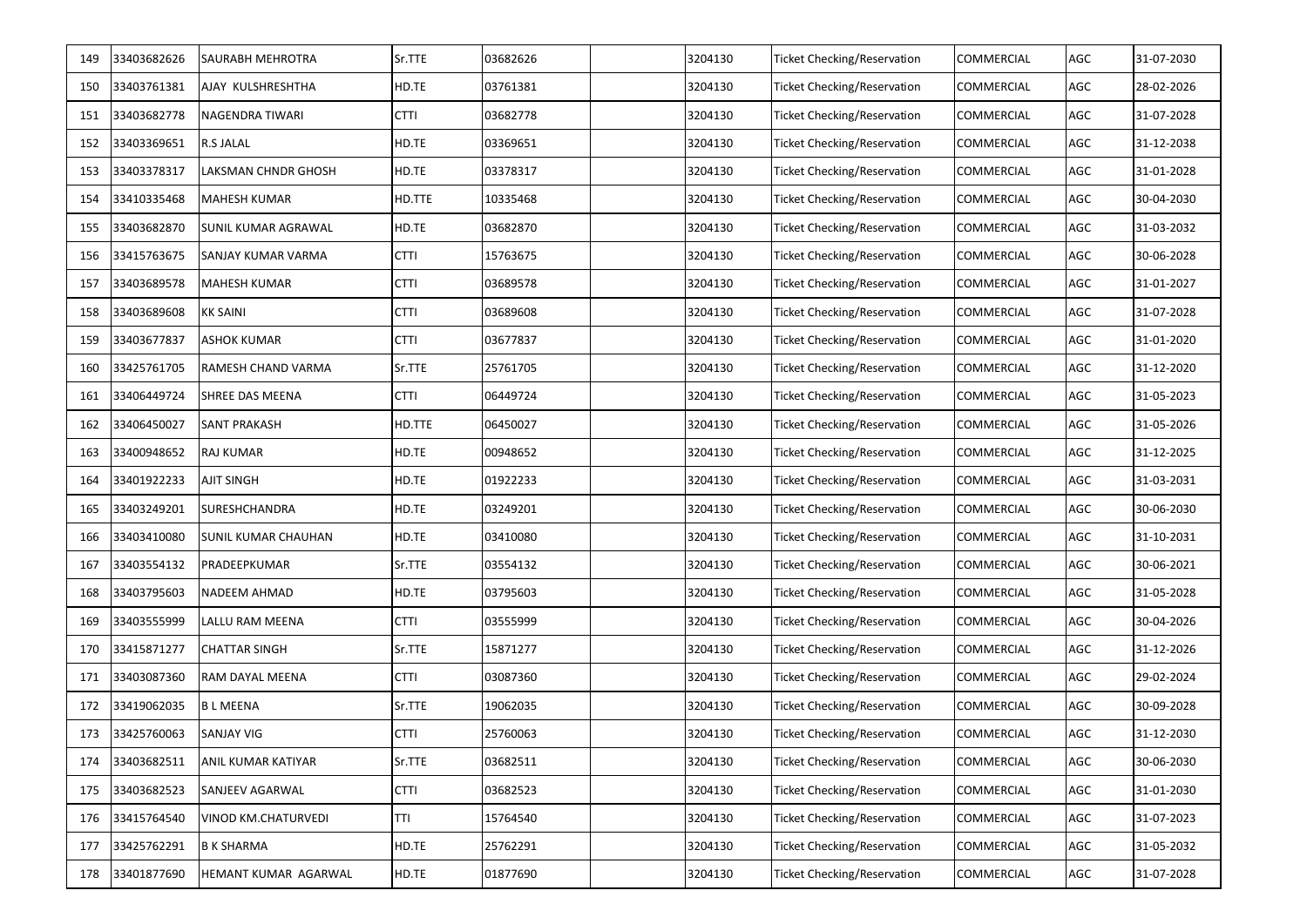| 179 | 33405842013 | D.R.MEENA                | <b>CTTI</b>            | 05842013 |              | 3204130 | Ticket Checking/Reservation        | COMMERCIAL        | AGC | 31-01-2027 |
|-----|-------------|--------------------------|------------------------|----------|--------------|---------|------------------------------------|-------------------|-----|------------|
| 180 | 33403681816 | SHYAM SINGH MEENA        | HD.TE                  | 03681816 |              | 3204130 | <b>Ticket Checking/Reservation</b> | COMMERCIAL        | AGC | 30-06-2023 |
| 181 | 33403776300 | <b>MUKESH KUMAR</b>      | TTI                    | 03776300 |              | 3204130 | <b>Ticket Checking/Reservation</b> | COMMERCIAL        | AGC | 31-07-2024 |
| 182 | 33403556853 | A K PARIKH               | HD.TE                  | 03556853 |              | 3204130 | <b>Ticket Checking/Reservation</b> | COMMERCIAL        | AGC | 31-12-2021 |
| 183 | 33403672335 | <b>RODRA SINGH</b>       | Sr.TTE                 | 03672335 |              | 3204130 | <b>Ticket Checking/Reservation</b> | COMMERCIAL        | AGC | 31-01-2023 |
| 184 | 33403796360 | TARA CHAND               | HD.TE                  | 03796360 |              | 3204130 | <b>Ticket Checking/Reservation</b> | COMMERCIAL        | AGC | 31-07-2026 |
| 185 | 33403672750 | <b>VIJAY SINGH MEENA</b> | <b>CTTI</b>            | 03672750 |              | 3204130 | <b>Ticket Checking/Reservation</b> | COMMERCIAL        | AGC | 31-07-2029 |
| 186 | 33401906185 | SHAILESHGOPAL DUBEY      | Sr.TTE                 | 01906185 |              | 3204130 | <b>Ticket Checking/Reservation</b> | COMMERCIAL        | AGC | 29-02-2036 |
| 187 | 33405168715 | PAPPU                    | Sr.TTE                 | 05168715 |              | 3204130 | Ticket Checking/Reservation        | COMMERCIAL        | AGC | 30-09-2026 |
| 188 | 33403347333 | HEMANT KUMAR SHARMA      | HD.TE                  | 03347333 |              | 3204130 | <b>Ticket Checking/Reservation</b> | COMMERCIAL        | AGC | 31-12-2038 |
| 189 | 33406424429 | YATENDRA KUMAR SHARMA    | <b>CTTI</b>            | 06424429 |              | 3204130 | <b>Ticket Checking/Reservation</b> | COMMERCIAL        | AGC | 31-12-2028 |
| 190 | 33403689566 | <b>CHARAN SINGH</b>      | <b>CTTI</b>            | 03689566 |              | 3204130 | <b>Ticket Checking/Reservation</b> | COMMERCIAL        | AGC | 31-07-2029 |
| 191 | 33403707491 | PREM CHAND               | CTTI                   | 03707491 |              | 3204130 | Ticket Checking/Reservation        | COMMERCIAL        | AGC | 30-04-2030 |
| 192 | 33403722934 | MD.ABAD KHAN             | Sr.TTE                 | 03722934 |              | 3204130 | <b>Ticket Checking/Reservation</b> | COMMERCIAL        | AGC | 30-06-2027 |
| 193 | 33429801705 | RAJNEESH KUMAR           | COML.CLERK             |          |              | 3204124 | Clerk staff/AGC                    | COMMERCIAL        | AGC | 31-07-2053 |
| 194 | 33429803096 | RAKESH KUMAR             | <b>ECRC</b>            |          |              | 3204124 | Clerk staff/AGC                    | COMMERCIAL        | AGC | 28-02-2055 |
| 195 | 33416997141 | RAJESH KUMAR             | <b>RS</b>              | 16997141 |              | 3204124 | Clerk staff/AGC                    | COMMERCIAL        | AGC | 31-07-2030 |
| 196 | 33406172787 | <b>IDRIS MOHD</b>        | CRS                    | 06172787 |              | 3204124 | Clerk staff/AGC                    | COMMERCIAL        | AGC | 31-08-2020 |
| 197 | 33425132738 | ACHAL SINGH              | ECRC                   | 25132738 |              | 3204124 | Clerk staff/AGC                    | COMMERCIAL        | AGC | 31-08-2030 |
| 198 | 33425080349 | <b>SUKHVIR SINGH</b>     | ECRC                   | 25080349 |              | 3204124 | Clerk staff/AGC                    | COMMERCIAL        | AGC | 31-07-2030 |
| 199 | 33403555823 | <b>S S BHADORIYA</b>     | <b>CRS</b>             | 03555823 |              | 3204124 | Clerk staff/AGC                    | COMMERCIAL        | AGC | 31-07-2027 |
| 200 | 33415277021 | YUDHISHTHAR SHARMA       | CRS                    | 15277021 |              | 3204124 | Clerk staff/AGC                    | COMMERCIAL        | AGC | 30-11-2026 |
| 201 | 33425762047 | P B AGRWAL               | COMMERCIAL SU 25762047 |          |              | 3204124 | Clerk staff/AGC                    | COMMERCIAL        | AGC | 31-08-2033 |
| 202 | 33401785527 | <b>B K SINGH</b>         | C.S.                   | 01785527 |              | 3204124 | Clerk staff/AGC                    | COMMERCIAL        | AGC | 31-12-2023 |
| 203 | 33415756841 | NIRMAL KUMAR GUPTA       | <b>CRS</b>             | 15756841 |              | 3204124 | Clerk staff/AGC                    | <b>COMMERCIAL</b> | AGC | 31-03-2025 |
| 204 | 33403716200 | <b>SURESH PANDEY</b>     | COMMERCIAL SU03716200  |          |              | 3204124 | Clerk staff/AGC                    | COMMERCIAL        | AGC | 29-02-2028 |
| 205 | 334NP000102 | <b>MOTIRAM MEENA</b>     | ECRC                   |          | 111000379643 | 3204124 | Clerk staff/AGC                    | COMMERCIAL        | AGC | 31-08-2035 |
| 206 | 33425763143 | <b>MANOJ VERMA</b>       | CRS                    | 25763143 |              | 3204124 | Clerk staff/AGC                    | COMMERCIAL        | AGC | 30-06-2031 |
| 207 | 33415762865 | NITENDRA NATH MISHRA     | C.S.                   | 15762865 |              | 3204124 | Clerk staff/AGC                    | COMMERCIAL        | AGC | 31-10-2025 |
| 208 | 334NP000260 | AVINESH GAUTAM           | C.S.                   |          | 110070285952 | 3204124 | Clerk staff/AGC                    | COMMERCIAL        | AGC | 31-08-2037 |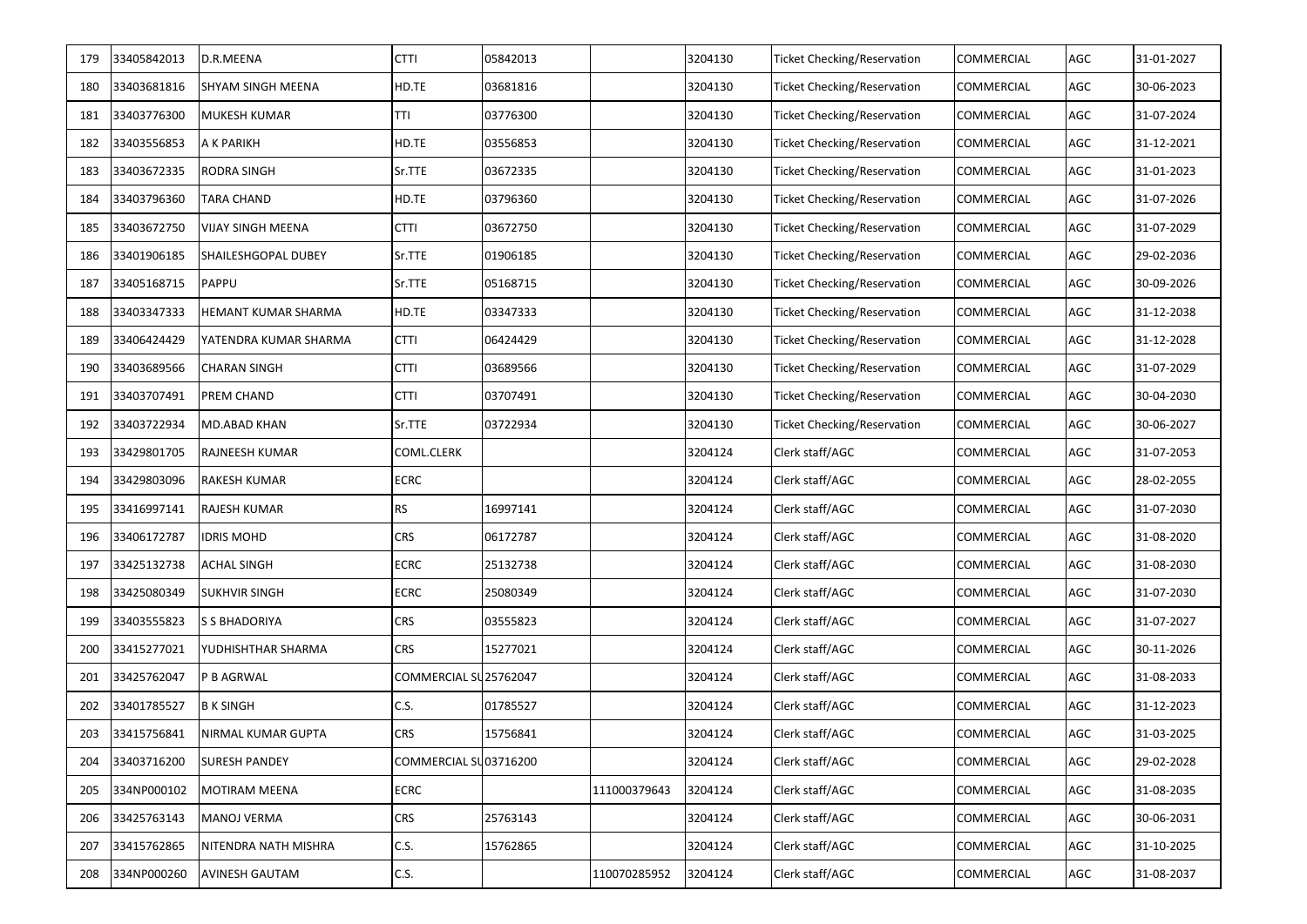| 209 | 33401698794 | MOHAMMAD ASLAM QURESHI  | COMMERCIAL SU01698794   |          |              | 3204124 | Clerk staff/AGC | COMMERCIAL        | AGC | 31-12-2021 |
|-----|-------------|-------------------------|-------------------------|----------|--------------|---------|-----------------|-------------------|-----|------------|
| 210 | 33403686841 | <b>AMAR SINGH</b>       | COMMERCIAL SU03686841   |          |              | 3204124 | Clerk staff/AGC | COMMERCIAL        | AGC | 31-01-2030 |
| 211 | 334NP001805 | <b>SANA</b>             | CC(PARCEL)              |          | 110000668447 | 3204124 | Clerk staff/AGC | COMMERCIAL        | AGC | 30-09-2050 |
| 212 | 33402501968 | PANKAJ AGARWAL          | CCC                     | 02501968 |              | 3204124 | Clerk staff/AGC | COMMERCIAL        | AGC | 31-05-2033 |
| 213 | 33415765441 | <b>MOHAN SINGH</b>      | CCC                     | 15765441 |              | 3204124 | Clerk staff/AGC | COMMERCIAL        | AGC | 31-07-2025 |
| 214 | 33413622249 | KRISHAN KUMAR SWAMI     | C.S.                    | 13622249 |              | 3204124 | Clerk staff/AGC | COMMERCIAL        | AGC | 30-09-2026 |
| 215 | 33403800687 | <b>NEELIMA PRAKASH</b>  | COMMERCIAL SU03800687   |          |              | 3204124 | Clerk staff/AGC | COMMERCIAL        | AGC | 30-04-2025 |
| 216 | 334NP000528 | <b>KIRAN</b>            | COML.CLERK              |          | 110090652296 | 3204124 | Clerk staff/AGC | COMMERCIAL        | AGC | 28-02-2043 |
| 217 | 33402501859 | JAI SINGH MEENA         | COMMERCIAL SU02501859   |          |              | 3204124 | Clerk staff/AGC | COMMERCIAL        | AGC | 30-09-2030 |
| 218 | 33403672311 | <b>GAFFAR KHAN</b>      | <b>RS</b>               | 03672311 |              | 3204124 | Clerk staff/AGC | COMMERCIAL        | AGC | 31-03-2026 |
| 219 | 334NP000259 | AKSHAY KUMAR KUKHRANIYA | <b>COMMERCIAL SL</b>    |          | 110010685093 | 3204124 | Clerk staff/AGC | COMMERCIAL        | AGC | 31-05-2046 |
| 220 | 33415865782 | SANJAY KUMAR            | CC(BOOKING)             | 15865782 |              | 3204124 | Clerk staff/AGC | COMMERCIAL        | AGC | 31-07-2027 |
| 221 | 334NP001808 | VIRENDRA KUMAR          | CCC                     |          | 110000668416 | 3204124 | Clerk staff/AGC | COMMERCIAL        | AGC | 28-02-2050 |
| 222 | 334NP003918 | NIROTTAM SINGH          | CCC                     |          | 110003423453 | 3204124 | Clerk staff/AGC | COMMERCIAL        | AGC | 31-01-2049 |
| 223 | 334NP002200 | <b>AMRIT KAUR</b>       | Sr.COML.CLERK           |          | 110051659844 | 3204124 | Clerk staff/AGC | COMMERCIAL        | AGC | 31-05-2042 |
| 224 | 334NP001809 | DHARMENDRA KUMAR        | CCC                     |          | 110090668417 | 3204124 | Clerk staff/AGC | COMMERCIAL        | AGC | 30-09-2050 |
| 225 | 33400063794 | <b>RAMBEER SINGH</b>    | Sr.CC(BOOKING) 00063794 |          |              | 3204124 | Clerk staff/AGC | COMMERCIAL        | AGC | 31-07-2037 |
| 226 | 33403770564 | VINOD KUMAR PACHORI     | <b>RS</b>               | 03770564 |              | 3204124 | Clerk staff/AGC | COMMERCIAL        | AGC | 30-06-2030 |
| 227 | 334NP002982 | RAM PRASAD MEENA        | CC(BOOKING)             |          | 110022402977 | 3204124 | Clerk staff/AGC | COMMERCIAL        | AGC | 31-05-2049 |
| 228 | 334NP002946 | DIPAK SHARMA            | CCC                     |          | 110002402897 | 3204124 | Clerk staff/AGC | COMMERCIAL        | AGC | 30-09-2047 |
| 229 | 33403681210 | RAMOL CHAND MEENA       | CCC                     | 03681210 |              | 3204124 | Clerk staff/AGC | COMMERCIAL        | AGC | 30-09-2022 |
| 230 | 334NP005097 | <b>HARENDRA SINGH</b>   | Sr.COML.CLERK           |          | 110020783192 | 3204124 | Clerk staff/AGC | COMMERCIAL        | AGC | 30-06-2046 |
| 231 | 334NP002083 | <b>JANKI PRASAD</b>     | CC(PARCEL)              |          | 110081298914 | 3204124 | Clerk staff/AGC | COMMERCIAL        | AGC | 31-12-2046 |
| 232 | 334NP002292 | <b>BALRAM MEENA</b>     | <b>RS</b>               |          | 110070284574 | 3204124 | Clerk staff/AGC | COMMERCIAL        | AGC | 31-01-2041 |
| 233 | 334NP002293 | <b>KHEM RAJ MEENA</b>   | <b>RS</b>               |          | 110000744202 | 3204124 | Clerk staff/AGC | <b>COMMERCIAL</b> | AGC | 31-12-2042 |
| 234 | 334NP003300 | PRADEEP AGRAWAL         | C.S.                    |          | 110070783553 | 3204124 | Clerk staff/AGC | COMMERCIAL        | AGC | 31-07-2044 |
| 235 | 334NP003364 | <b>ASHISH PUNDHIR</b>   | <b>RS</b>               |          | 110072604867 | 3204124 | Clerk staff/AGC | COMMERCIAL        | AGC | 30-11-2049 |
| 236 | 334NP006200 | AKRAM KHAN              | Sr.CC(BOOKING)          |          | 110020428992 | 3204124 | Clerk staff/AGC | COMMERCIAL        | AGC | 30-09-2048 |
| 237 | 334NP005825 | RAHUL KUMAR MUDGAL      | <b>RS</b>               |          | 111000533770 | 3204124 | Clerk staff/AGC | COMMERCIAL        | AGC | 30-06-2039 |
| 238 | 334NP005935 | RAJESH KUMAR GUPTA      | CC(BOOKING)             |          | 110060288245 | 3204124 | Clerk staff/AGC | COMMERCIAL        | AGC | 30-11-2040 |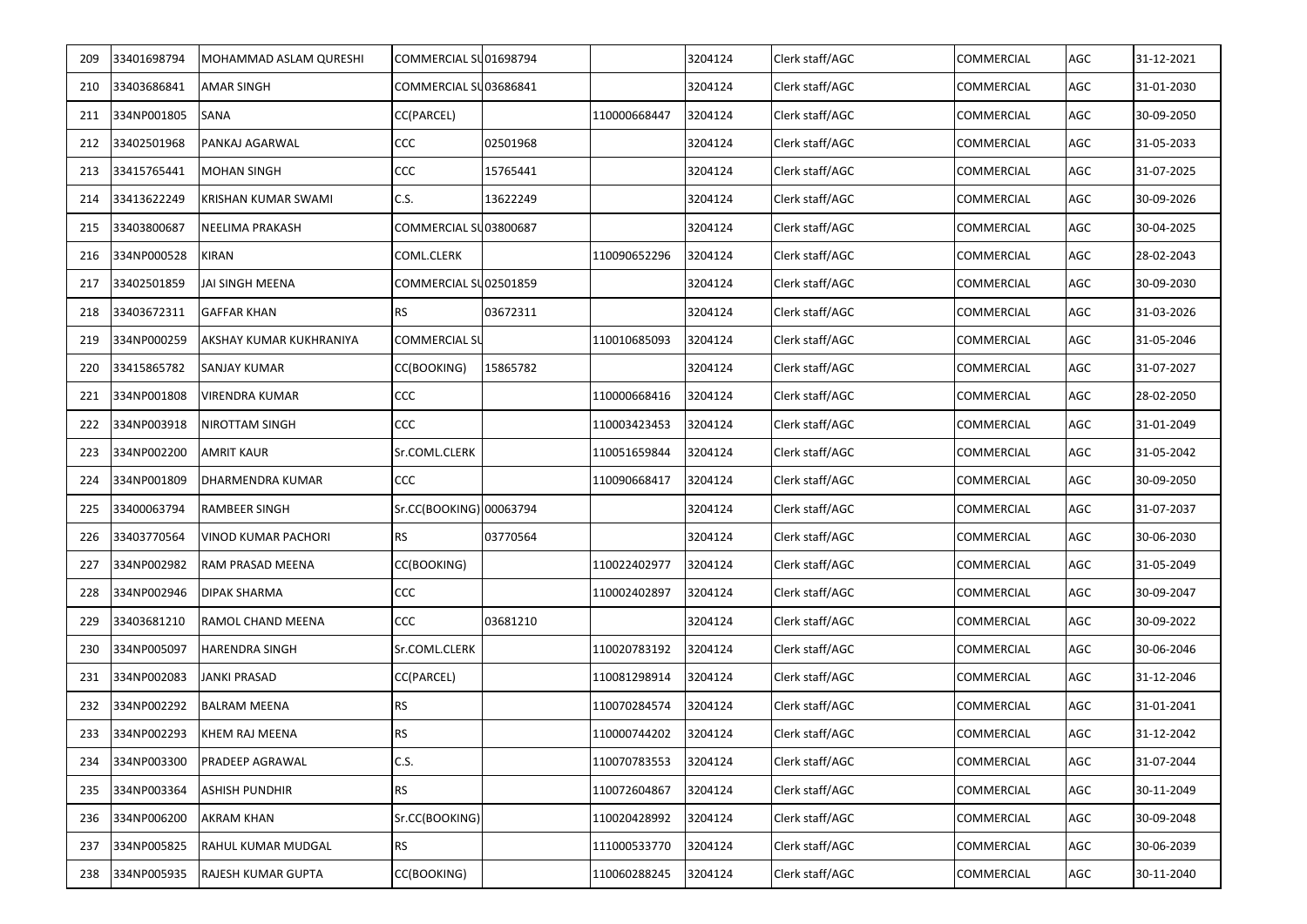| 239 | 334NP006100 | MANJU SINGH          | CC(BOOKING)           |          | 110072041321 | 3204124 | Clerk staff/AGC   | COMMERCIAL | AGC | 30-06-2039 |
|-----|-------------|----------------------|-----------------------|----------|--------------|---------|-------------------|------------|-----|------------|
| 240 | 334NP006249 | SANDHYA              | ECRC                  |          | 110066657392 | 3204124 | Clerk staff/AGC   | COMMERCIAL | AGC | 31-01-2047 |
| 241 | 334NP005305 | <b>DURGA PRASAD</b>  | Ch.COML.INSP.         |          | 110050275469 | 3204124 | Clerk staff/AGC   | COMMERCIAL | AGC | 31-03-2046 |
| 242 | 334NP006114 | YOGESH TIWARI        | <b>RS</b>             |          | 110075418521 | 3204124 | Clerk staff/AGC   | COMMERCIAL | AGC | 31-03-2054 |
| 243 | 334NP006155 | PRAKASH SHARMA       | <b>ECRC</b>           |          | 110045745687 | 3204124 | Clerk staff/AGC   | COMMERCIAL | AGC | 31-03-2050 |
| 244 | 334NP005064 | NAWAL KISHORE MEENA  | Sr.CC(BOOKING)        |          | 110051220921 | 3204124 | Clerk staff/AGC   | COMMERCIAL | AGC | 31-07-2048 |
| 245 | 334NP006136 | SURENDRA PAL         | CC(PARCEL)            |          | 110075745677 | 3204124 | Clerk staff/AGC   | COMMERCIAL | AGC | 30-04-2040 |
| 246 | 33413616857 | RAJESH KUMAR VERMA   | <b>RS</b>             | 13616857 |              | 3204114 | SS/RKM            | COMMERCIAL | AGC | 30-11-2030 |
| 247 | 33403354040 | KU.BHUPINDER DHILLON | Ch. PUB. INSP.        | 03354040 |              | 3204109 | <b>DRM Office</b> | COMMERCIAL | AGC | 31-10-2024 |
| 248 | 33407395024 | SANJAY KUMAR GAUTAM  | COML. INSP.           | 07395024 |              | 3204109 | <b>DRM Office</b> | COMMERCIAL | AGC | 28-02-2033 |
| 249 | 33412320122 | ANUPAM MISHRA        | COML. INSP.           | 12320122 |              | 3204109 | <b>DRM Office</b> | COMMERCIAL | AGC | 31-01-2026 |
| 250 | 33405101207 | SUA LAL MEENA        | CS                    | 05101207 |              | 3204109 | <b>DRM Office</b> | COMMERCIAL | AGC | 30-06-2028 |
| 251 | 33403686840 | VIVEK CHATURVEDI     | Ch.COML.INSP.         | 03686840 |              | 3204109 | <b>DRM Office</b> | COMMERCIAL | AGC | 31-12-2024 |
| 252 | 33403797787 | DHARMENDRA SINGH     | ccc                   | 03797787 |              | 3204109 | <b>DRM Office</b> | COMMERCIAL | AGC | 31-12-2026 |
| 253 | 33425765000 | JAIPAL SINGH KUNTAL  | Ch.OS                 | 25765000 |              | 3204109 | <b>DRM Office</b> | COMMERCIAL | AGC | 30-06-2027 |
| 254 | 33403635661 | KRISHAN KUMAR        | Ch.OS                 | 03635661 |              | 3204109 | DRM Office        | COMMERCIAL | AGC | 30-06-2025 |
| 255 | 33407395038 | N.S. GHELOT          | C.S.                  | 07395038 |              | 3204109 | DRM Office        | COMMERCIAL | AGC | 31-07-2042 |
| 256 | 33403768132 | SHIV GANESH          | COMMERCIAL SU03768132 |          |              | 3204109 | DRM Office        | COMMERCIAL | AGC | 31-12-2020 |
| 257 | 33415870844 | HAR GOVIND           | ccc                   | 15870844 |              | 3204109 | <b>DRM Office</b> | COMMERCIAL | AGC | 31-05-2027 |
| 258 | 33402501993 | MAGAN SINGH MEENA    | <b>CRS</b>            | 02501993 |              | 3204109 | <b>DRM Office</b> | COMMERCIAL | AGC | 31-03-2031 |
| 259 | 334NP000407 | NITENDRA KUMAR       | C.S.                  |          | 110010578397 | 3204109 | DRM Office        | COMMERCIAL | AGC | 31-01-2047 |
| 260 | 33408649893 | DHARMENDRA PANDEY    | COML. INSP.           | 08649893 |              | 3204109 | DRM Office        | COMMERCIAL | AGC | 31-07-2043 |
| 261 | 334NP000002 | KIRAN                | OS.                   |          | 110010286734 | 3204109 | DRM Office        | COMMERCIAL | AGC | 29-02-2036 |
| 262 | 334NP000003 | SMT SUNITA SHARMA    | <b>JR CLERK</b>       |          | 110060286253 | 3204109 | <b>DRM Office</b> | COMMERCIAL | AGC | 30-06-2022 |
| 263 | 33400276108 | <b>DORI LAL</b>      | OS                    | 00276108 |              | 3204109 | <b>DRM Office</b> | COMMERCIAL | AGC | 31-08-2020 |
| 264 | 33428804508 | SHASHI KISHORE       | <b>STENO</b>          | 28804508 |              | 3204109 | <b>DRM Office</b> | COMMERCIAL | AGC | 28-02-2038 |
| 265 | 334NP002994 | TEJ KARAN MEENA      | Sr.COML.CLERK         |          | 110042461266 | 3204109 | <b>DRM Office</b> | COMMERCIAL | AGC | 30-06-2048 |
| 266 | 33404984997 | SUJEET KUMAR         | Ch.COML.INSP.         | 04984997 |              | 3204109 | <b>DRM Office</b> | COMMERCIAL | AGC | 31-07-2042 |
| 267 | 334NP004073 | MRADULATA            | <b>JR CLERK</b>       |          | 110043586245 | 3204109 | <b>DRM Office</b> | COMMERCIAL | AGC | 31-07-2052 |
| 268 | 334NP003760 | RAM KUMAR            | JR CLERK              |          | 110083383403 | 3204109 | <b>DRM Office</b> | COMMERCIAL | AGC | 31-08-2050 |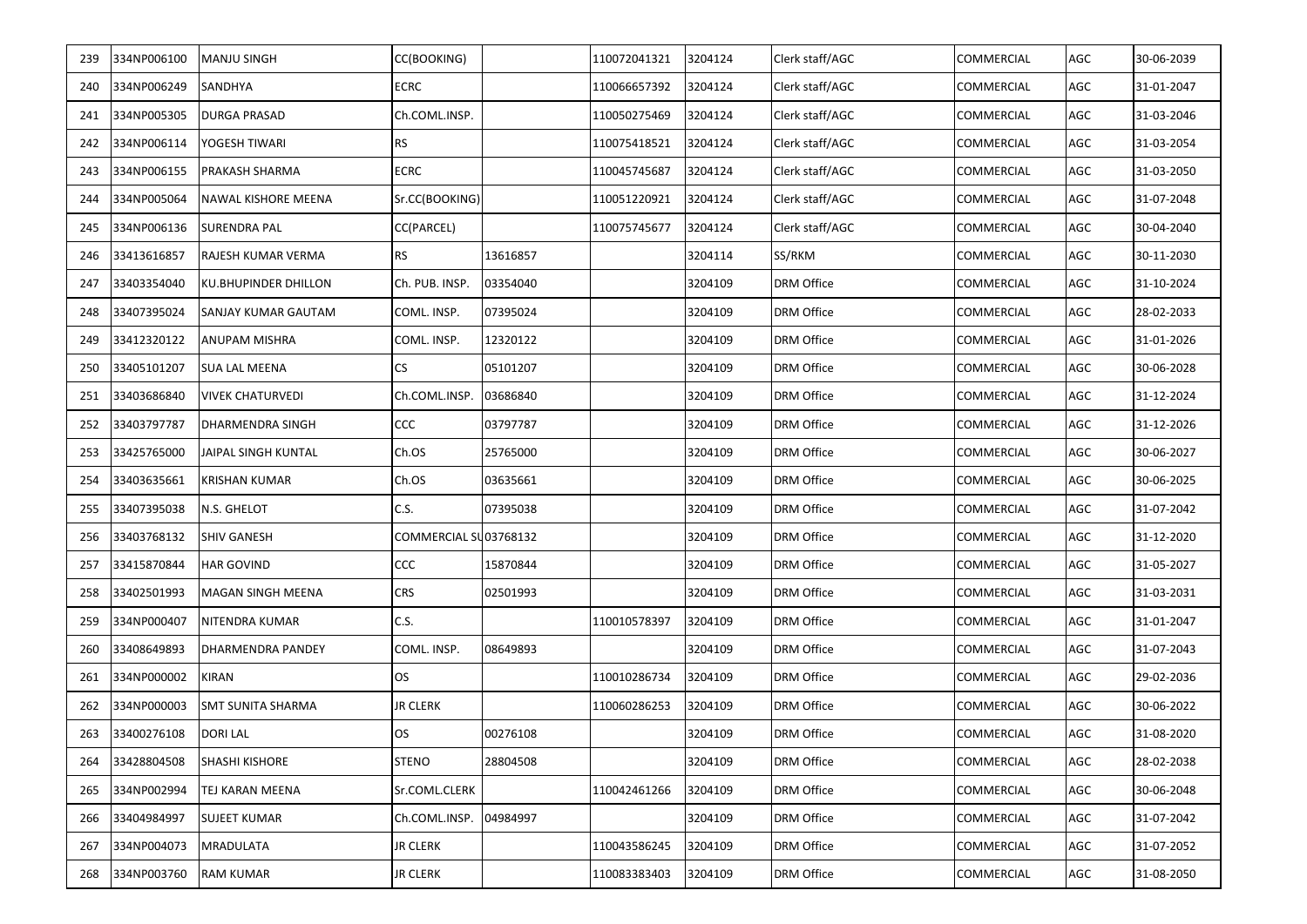| 269 | 334NP002223     | AMIT KUMAR SHARMA          | COML. INSP.            |          | 110020675784 | 3204109 | <b>DRM Office</b> | <b>COMMERCIAL</b> | AGC        | 31-07-2043 |
|-----|-----------------|----------------------------|------------------------|----------|--------------|---------|-------------------|-------------------|------------|------------|
| 270 | 33414380201     | PRAHLAD SINGH              | OS                     | 14380201 |              | 3204109 | <b>DRM Office</b> | <b>COMMERCIAL</b> | AGC        | 31-12-2030 |
| 271 | 334NP000004     | SMTPRATIBHA PATHAK         | <b>JR CLERK</b>        |          | 110000286502 | 3204109 | <b>DRM Office</b> | COMMERCIAL        | AGC        | 30-09-2024 |
| 272 | 33415752276     | <b>SURESH KU SHARMA</b>    | ccc                    | 15752276 |              | 3204109 | <b>DRM Office</b> | <b>COMMERCIAL</b> | AGC        | 31-07-2020 |
| 273 | 334NP001878     | <b>RAHUL SHRIVASTAVA</b>   | COML. INSP.            |          | 111000258529 | 3204109 | <b>DRM Office</b> | <b>COMMERCIAL</b> | AGC        | 30-09-2044 |
| 274 | 334NP004720     | <b>KSHETRAPAL SINGH</b>    | <b>JR CLERK</b>        |          | 110020246094 | 3204109 | <b>DRM Office</b> | <b>COMMERCIAL</b> | AGC        | 31-03-2042 |
| 275 | 334NP005297     | <b>DHARMESH KUMAR</b>      | COML. INSP.            |          | 110034328987 | 3204109 | <b>DRM Office</b> | <b>COMMERCIAL</b> | AGC        | 31-05-2050 |
| 276 | 334NP005296     | <b>SANTOSH KUMAR SINGH</b> | COML. INSP.            |          | 110054328986 | 3204109 | <b>DRM Office</b> | <b>COMMERCIAL</b> | AGC        | 31-07-2047 |
| 277 | 334NP005908     | ANAND KUMAR SRIWAS         | <b>JR CLERK</b>        |          | 110074837491 | 3204109 | <b>DRM Office</b> | COMMERCIAL        | AGC        | 30-06-2038 |
| 278 | 334NP006177     | <b>ARVIND KUMAR</b>        | COML. INSP.            |          | 110000957876 | 3204109 | DRM Office        | COMMERCIAL        | AGC        | 31-08-2034 |
| 279 | 334NP004547     | RANJIT KUMAR               | <b>JR CLERK</b>        |          | 110023770988 | 3204109 | <b>DRM Office</b> | COMMERCIAL        | AGC        | 31-01-2046 |
| 280 | 334NP003372     | SHAILENDRA SINGH PIPPAL    | C.S.                   |          | 110092663156 | 3204109 | DRM Office        | <b>COMMERCIAL</b> | AGC        | 31-08-2045 |
| 281 | 334NP006078     | <b>SAUDAN SINGH</b>        | Sr.CC(BOOKING)         |          | 110000815379 | 3204109 | DRM Office        | COMMERCIAL        | AGC        | 31-08-2043 |
| 282 | 334NP006120     | <b>BHAI LAL SHARMA</b>     | Sr.COML.CLERK          |          | 110065418527 | 3204109 | DRM Office        | COMMERCIAL        | AGC        | 30-06-2025 |
| 283 | 1528MAS1197     | RAM LAKHAN MEENA           | Sr. CLERK              |          | 111000528763 | 3204109 | DRM Office        | COMMERCIAL        | AGC        | 31-08-2034 |
| 284 | 53363100040     | <b>GAJENDRA SINGH</b>      | COML. INSP.            |          | 110071689358 | 3204109 | DRM Office        | COMMERCIAL        | AGC        | 31-07-2041 |
| 285 | 33429803170     | UJWAL KUMAR MANDAL         | <b>TADK</b>            |          | 111103572827 | 3204109 | DRM Office        | COMMERCIAL        | AGC        | 31-07-2047 |
| 286 | 33429802905     | <b>RAHUL KUMAR</b>         | APPRENTICE             |          | 111103549094 | 3204109 | DRM Office        | COMMERCIAL        | AGC        | 30-11-2051 |
| 287 | 33429802906     | SAWAN DHYANI               | APPRENTICE             |          | 110171787131 | 3204109 | <b>DRM Office</b> | COMMERCIAL        | AGC        | 28-02-2054 |
| 288 | 33425760981     | MEGH SHYAM SHARMA          | ASM(INSTRUCTO 25760981 |          |              | 3204030 | Optg.DRM Staff    | COMMERCIAL        | AGC        | 30-06-2021 |
| 289 | 33429803123     | <b>SUNITA SAINI</b>        | Jr. WRB                |          | 110143083073 | 3204108 | SS/AGC            | <b>COMMERCIAL</b> | AGC        | 31-05-2048 |
| 290 | 33429803028     | MANISHA                    | <b>RRB</b>             |          |              | 3204108 | SS/AGC            | COMMERCIAL        | AGC        | 31-12-2052 |
| 291 | 33429803122     | <b>JYOTI SHARMA</b>        | Jr. WRB                |          | 110163082701 | 3204108 | SS/AGC            | COMMERCIAL        | AGC        | 31-03-2055 |
| 292 | 33415754881     | <b>RAKESH J</b>            | SAFAIWALA              | 15754881 |              | 3204108 | SS/AGC            | COMMERCIAL        | AGC        | 31-05-2023 |
|     | 293 33425763441 | <b>RAKESH K</b>            | SAFAIWALA              | 25763441 |              | 3204108 | SS/AGC            | <b>COMMERCIAL</b> | AGC        | 31-03-2031 |
| 294 | 33403554934     | AYUB KHAN                  | PORTER(COML)           | 03554934 |              | 3204108 | SS/AGC            | COMMERCIAL        | AGC        | 30-09-2020 |
| 295 | 33403770503     | <b>JAI RAM</b>             | PORTER(COML) 03770503  |          |              | 3204108 | SS/AGC            | COMMERCIAL        | AGC        | 31-05-2031 |
| 296 | 33403787167     | PRABHAT KUMAR              | Jr. WRB                | 03787167 |              | 3204108 | SS/AGC            | <b>COMMERCIAL</b> | AGC        | 31-10-2035 |
| 297 | 33416990900     | D.K.BHATNAGAR              | PORTER(COML)           | 16990900 |              | 3204108 | SS/AGC            | <b>COMMERCIAL</b> | <b>AGC</b> | 31-07-2019 |
| 298 | 33403550035     | <b>SUBHASH KUMAR</b>       | PORTER(COML)           | 03550035 |              | 3204108 | SS/AGC            | <b>COMMERCIAL</b> | AGC        | 31-01-2020 |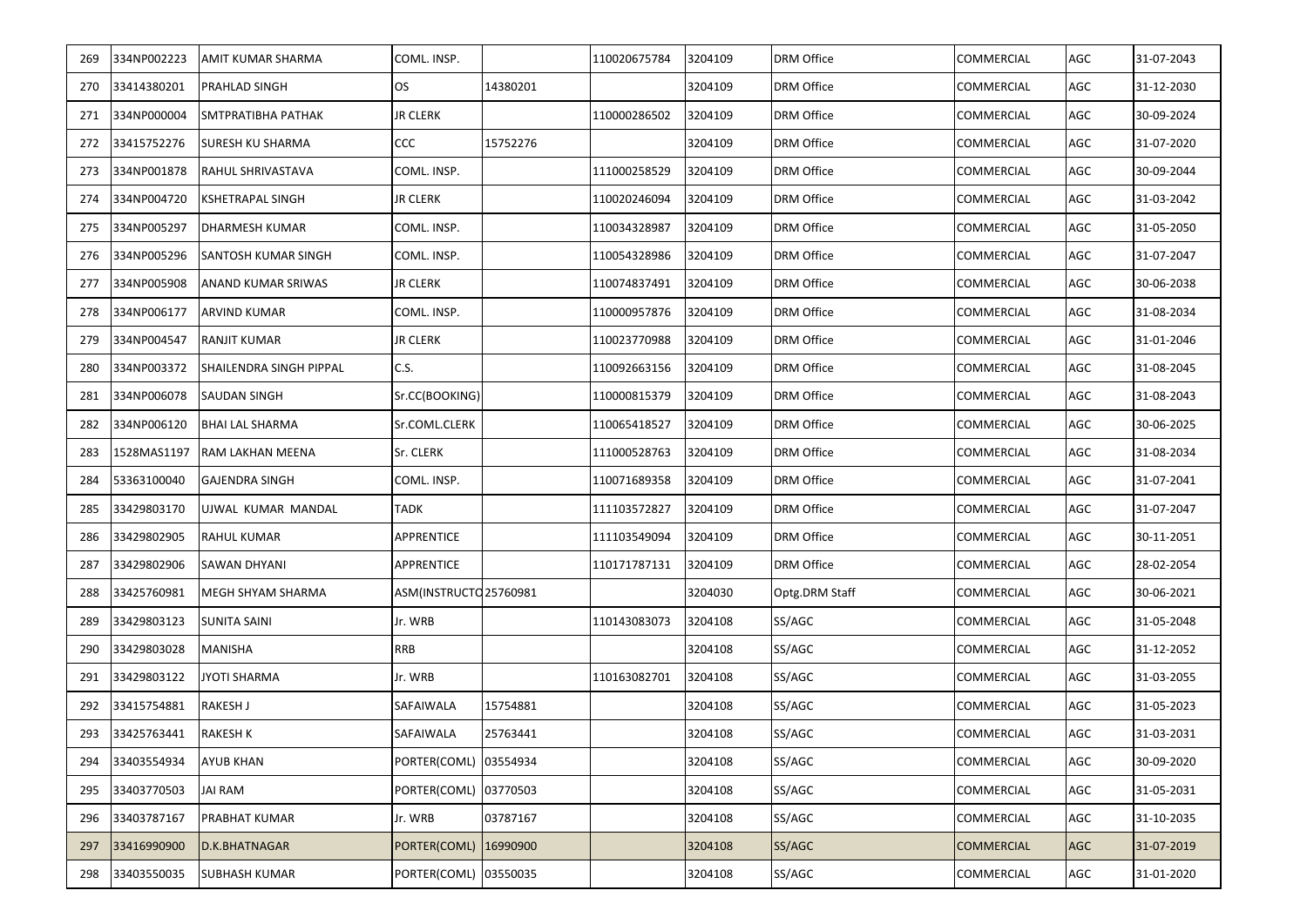| 299 | 33403676638 | <b>SURESH CHAND</b>      | PORTER(COML) 03676638 |          |              | 3204108 | SS/AGC | <b>COMMERCIAL</b> | AGC | 31-08-2027 |
|-----|-------------|--------------------------|-----------------------|----------|--------------|---------|--------|-------------------|-----|------------|
| 300 | 33415761230 | <b>BANGALI BABU</b>      | SAFAIWALA             | 15761230 |              | 3204108 | SS/AGC | <b>COMMERCIAL</b> | AGC | 31-05-2022 |
| 301 | 33426735982 | <b>GOVIND SINGH</b>      | PORTER(COML)          | 26735982 |              | 3204108 | SS/AGC | COMMERCIAL        | AGC | 31-12-2024 |
| 302 | 33403770370 | <b>HAR VILAS</b>         | PORTER(COML) 03770370 |          |              | 3204108 | SS/AGC | <b>COMMERCIAL</b> | AGC | 31-12-2021 |
| 303 | 33403553280 | RAKESH ASHTHANA          | PORTER(COML) 03553280 |          |              | 3204108 | SS/AGC | <b>COMMERCIAL</b> | AGC | 31-12-2019 |
| 304 | 33403720879 | <b>SUSHMA PRABHA</b>     | PORTER(COML) 03720879 |          |              | 3204108 | SS/AGC | <b>COMMERCIAL</b> | AGC | 30-06-2023 |
| 305 | 33404459192 | <b>DESH RAJ</b>          | SAFAIWALA             | 04459192 |              | 3204108 | SS/AGC | <b>COMMERCIAL</b> | AGC | 31-07-2020 |
| 306 | 334NP000534 | <b>JALALUDDIN</b>        | PORTER(COML)          |          | 110090637300 | 3204108 | SS/AGC | COMMERCIAL        | AGC | 30-11-2047 |
| 307 | 33403361123 | <b>RAM BABOO</b>         | PORTER(COML)          | 03361123 |              | 3204108 | SS/AGC | <b>COMMERCIAL</b> | AGC | 31-07-2019 |
| 308 | 33402228148 | <b>DALIP KUMAR</b>       | COOK                  | 02228148 |              | 3204108 | SS/AGC | COMMERCIAL        | AGC | 30-06-2022 |
| 309 | 334NP000542 | LAXMAN SINGH             | PORTER(COML)          |          | 110050685091 | 3204108 | SS/AGC | COMMERCIAL        | AGC | 30-06-2039 |
| 310 | 334NP000128 | <b>RAJDEEP</b>           | SAFAIWALA             |          | 110000289271 | 3204108 | SS/AGC | COMMERCIAL        | AGC | 31-10-2047 |
| 311 | 334NP003954 | <b>SURENDRA SHUKLA</b>   | PORTER(COML)          |          | 110023445175 | 3204108 | SS/AGC | COMMERCIAL        | AGC | 31-12-2047 |
| 312 | 33415742027 | <b>HAMID ALI</b>         | PORTER(COML) 15742027 |          |              | 3204108 | SS/AGC | COMMERCIAL        | AGC | 30-09-2022 |
| 313 | 334NP003515 | HEMENDRA KUMAR MORYA     | PORTER(COML)          |          | 110013367246 | 3204108 | SS/AGC | COMMERCIAL        | AGC | 30-06-2044 |
| 314 | 334NP003516 | <b>NEHA SRIVASTAVA</b>   | PORTER(COML)          |          | 110093214828 | 3204108 | SS/AGC | COMMERCIAL        | AGC | 31-08-2044 |
| 315 | 334NP003928 | KHEM CHAND PRAJAPAT      | PORTER(COML)          |          | 110083443762 | 3204108 | SS/AGC | <b>COMMERCIAL</b> | AGC | 30-06-2036 |
| 316 | 334NP004518 | <b>GANESH BAGHEL</b>     | PORTER(COML)          |          | 110181388498 | 3204108 | SS/AGC | COMMERCIAL        | AGC | 31-10-2046 |
| 317 | 334NP003411 | <b>RAJU SINGH</b>        | Jr. WRB               |          | 110062768063 | 3204108 | SS/AGC | COMMERCIAL        | AGC | 28-02-2054 |
| 318 | 334NP003440 | <b>RINKU KUSHWAH</b>     | PORTER(COML)          |          | 110092835430 | 3204108 | SS/AGC | COMMERCIAL        | AGC | 28-02-2047 |
| 319 | 334NP003461 | <b>MOHISIN KHAN</b>      | PORTER(COML)          |          | 110032927013 | 3204108 | SS/AGC | COMMERCIAL        | AGC | 31-08-2052 |
| 320 | 334NP003512 | <b>RAHUL KUMAR</b>       | PORTER(COML)          |          | 110033272247 | 3204108 | SS/AGC | COMMERCIAL        | AGC | 31-05-2054 |
| 321 | 334NP003446 | RAKESH KUMAR CHATURVEDI  | PORTER(COML)          |          | 110032873244 | 3204108 | SS/AGC | COMMERCIAL        | AGC | 30-06-2028 |
| 322 | 334NP003469 | <b>GHAN SHYAM SHARMA</b> | PORTER(COML)          |          | 110052959989 | 3204108 | SS/AGC | COMMERCIAL        | AGC | 31-05-2049 |
| 323 | 334NP003468 | <b>VIKAS SAXENA</b>      | PORTER(COML)          |          | 110072959988 | 3204108 | SS/AGC | <b>COMMERCIAL</b> | AGC | 31-10-2049 |
| 324 | 334NP003467 | AKASH                    | PORTER(COML)          |          | 110052955070 | 3204108 | SS/AGC | COMMERCIAL        | AGC | 31-03-2054 |
| 325 | 334NP002289 | JAIPAL SINGH             | PORTER(COML)          |          | 110071817839 | 3204108 | SS/AGC | COMMERCIAL        | AGC | 31-07-2024 |
| 326 | 334NP003989 | NOOR UDDIN SIDDIQUI      | PORTER(COML)          |          | 110043467496 | 3204108 | SS/AGC | <b>COMMERCIAL</b> | AGC | 30-11-2040 |
| 327 | 334NP003481 | <b>HOTI RAM</b>          | PORTER(COML)          |          | 110093046866 | 3204108 | SS/AGC | COMMERCIAL        | AGC | 31-12-2051 |
| 328 | 33403803120 | <b>KALI CHARAN</b>       | <b>SAFAIWALA</b>      | 03803120 |              | 3204108 | SS/AGC | <b>COMMERCIAL</b> | AGC | 31-08-2035 |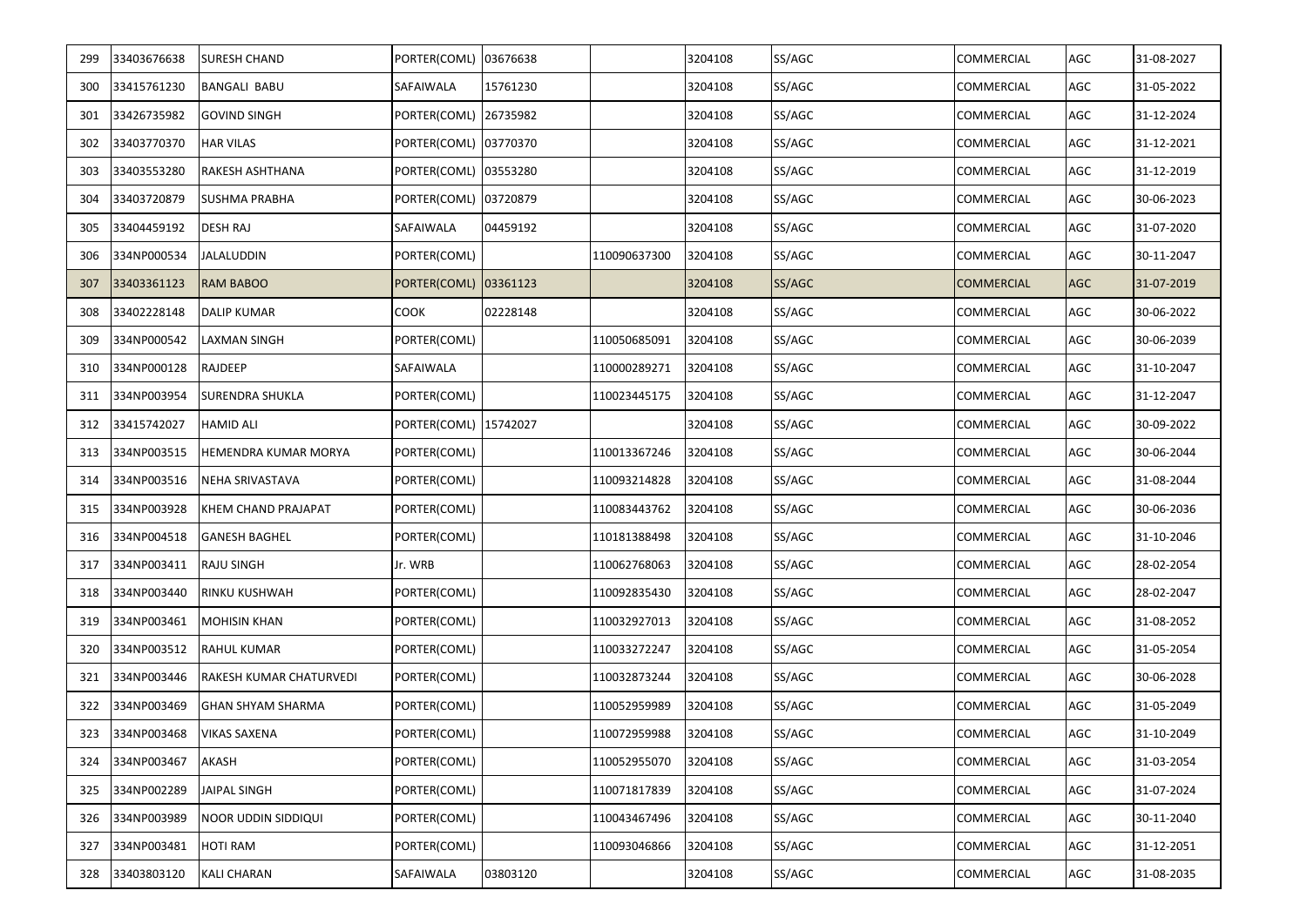| 329 | 334NP005983 | <b>RAMA DEVI</b>         | SAFAIWALA        |          | 110024879249 | 3204108 | SS/AGC               | COMMERCIAL        | AGC | 31-12-2034 |
|-----|-------------|--------------------------|------------------|----------|--------------|---------|----------------------|-------------------|-----|------------|
| 330 | 334NP004724 | <b>RAVENDRA SINGH</b>    | PORTER(COML)     |          | 110093835633 | 3204108 | SS/AGC               | COMMERCIAL        | AGC | 31-07-2023 |
| 331 | 334NP004725 | <b>JAWAHAR SINGH</b>     | PORTER(COML)     |          | 110073835634 | 3204108 | SS/AGC               | COMMERCIAL        | AGC | 30-06-2021 |
| 332 | 334NP005096 | <b>ARVIND KUMAR</b>      | PORTER(COML)     |          | 110074163651 | 3204108 | SS/AGC               | COMMERCIAL        | AGC | 31-10-2052 |
| 333 | 334NP005982 | <b>RANJEET KUMAR</b>     | PORTER(COML)     |          | 110044879248 | 3204108 | SS/AGC               | COMMERCIAL        | AGC | 30-06-2042 |
| 334 | 334NP005321 | <b>SMT.CHANDRA VATI</b>  | <b>SAFAIWALA</b> |          | 110014344057 | 3204108 | SS/AGC               | COMMERCIAL        | AGC | 30-06-2024 |
| 335 | 334NP006113 | <b>JEETRAM CHAUDHARY</b> | PORTER(COML)     |          | 110095418520 | 3204108 | SS/AGC               | COMMERCIAL        | AGC | 30-06-2053 |
| 336 | 333SUB00400 | DHARMENDRA KUMAR PAL     | PORTER(COML)     |          | 110181666140 | 3204108 | SS/AGC               | COMMERCIAL        | AGC | 28-02-2050 |
| 337 | 33429800360 | ANURADHA                 | PORTER(COML)     |          | 110086828270 | 3204108 | SS/AGC               | COMMERCIAL        | AGC | 28-02-2053 |
| 338 | 33429800361 | <b>NEETU SINGH</b>       | PORTER(COML)     |          | 110006659034 | 3204108 | SS/AGC               | COMMERCIAL        | AGC | 31-01-2051 |
| 339 | 33429800649 | ARBIND KUMAR SHARMA      | PORTER(COML)     |          | 110087464474 | 3204108 | SS/AGC               | COMMERCIAL        | AGC | 30-11-2043 |
| 340 | 532NPS01040 | VIPIN KUMAR SHUKLA       | PORTER(COML)     |          | 110017187032 | 3204108 | SS/AGC               | COMMERCIAL        | AGC | 31-07-2049 |
| 341 | 33429802907 | <b>RENU TARKAR</b>       | Jr. WRB          |          | 110142801145 | 3204108 | SS/AGC               | COMMERCIAL        | AGC | 31-07-2059 |
| 342 | 33429802904 | <b>SUFEDI</b>            | Jr. WRB          |          | 110143602588 | 3204108 | SS/AGC               | COMMERCIAL        | AGC | 31-12-2044 |
| 343 | 33429802783 | TEJENDRA KUMAR           | PORTER(COML)     |          | 110132432425 | 3204108 | SS/AGC               | COMMERCIAL        | AGC | 31-03-2050 |
| 344 | 33429802782 | <b>GIRIJA</b>            | Jr. WRB          |          | 110182947624 | 3204108 | SS/AGC               | COMMERCIAL        | AGC | 30-06-2052 |
| 345 | 33429803243 | <b>SONAM PANDAY</b>      | PORTER(COML)     |          | 110143654285 | 3204108 | SS/AGC               | COMMERCIAL        | AGC | 30-11-2050 |
| 346 | 33429803169 | SEEYAM                   | PORTER(COML)     |          | 110183572828 | 3204108 | SS/AGC               | COMMERCIAL        | AGC | 31-05-2049 |
| 347 | 33429802270 | <b>JITENDRA KUMAR</b>    | PORTER(COML)     |          | 110171536769 | 3204108 | SS/AGC               | COMMERCIAL        | AGC | 31-05-2050 |
| 348 | 33429802120 | SINDHU KUMARI            | PORTER(COML)     |          | 110161388499 | 3204108 | SS/AGC               | COMMERCIAL        | AGC | 30-11-2043 |
| 349 | 33429802121 | DHARMENDRA KUMAR NISHAD  | PORTER(COML)     |          | 110131389209 | 3204108 | SS/AGC               | COMMERCIAL        | AGC | 30-06-2052 |
| 350 | 331N1001099 | DHARMVEER MEENA          | <b>JR CLERK</b>  |          | 110004894321 | 3204109 | <b>DRM Office</b>    | COMMERCIAL        | AGC | 31-03-2045 |
| 351 | 33403353928 | MANOHARLAL               | <b>OS</b>        | 03353928 |              | 3204109 | <b>DRM Office</b>    | COMMERCIAL        | AGC | 31-07-2021 |
| 352 | 33404609931 | SANJAY KULSHRESTH        | Ch.LOCO INSP.    | 04609931 |              | 3204518 | TRO Staff AGC        | ELECTRICAL        | AGC | 30-09-2028 |
| 353 | 33404609955 | <b>WASEEM AHMED</b>      | LOCO INSP.       | 04609955 |              | 3204518 | TRO Staff AGC        | <b>ELECTRICAL</b> | AGC | 31-12-2028 |
| 354 | 334NP003487 | VIRENDRA KUMAR           | Ch.LOCO INSP.    |          | 110060379712 | 3204518 | TRO Staff AGC        | ELECTRICAL        | AGC | 31-10-2030 |
| 355 | 334NP004158 | RAM BABU SHARMA          | (MedDeCatg)LP    |          | 110073647857 | 3204518 | <b>TRO Staff AGC</b> | ELECTRICAL        | AGC | 31-07-2046 |
| 356 | 334NP004928 | DEVENDRA SINGH           | LP (GOODS)       |          | 110022707783 | 3204518 | TRO Staff AGC        | ELECTRICAL        | AGC | 31-07-2042 |
| 357 | 334NP005907 | RAJENDRA PRASAD          | <b>BEARER</b>    |          | 110094837490 | 3204518 | TRO Staff AGC        | ELECTRICAL        | AGC | 31-01-2047 |
| 358 | 334NP005529 | <b>SANJAY KUMAR</b>      | <b>BEARER</b>    |          | 110084718766 | 3204518 | TRO Staff AGC        | ELECTRICAL        | AGC | 31-07-2048 |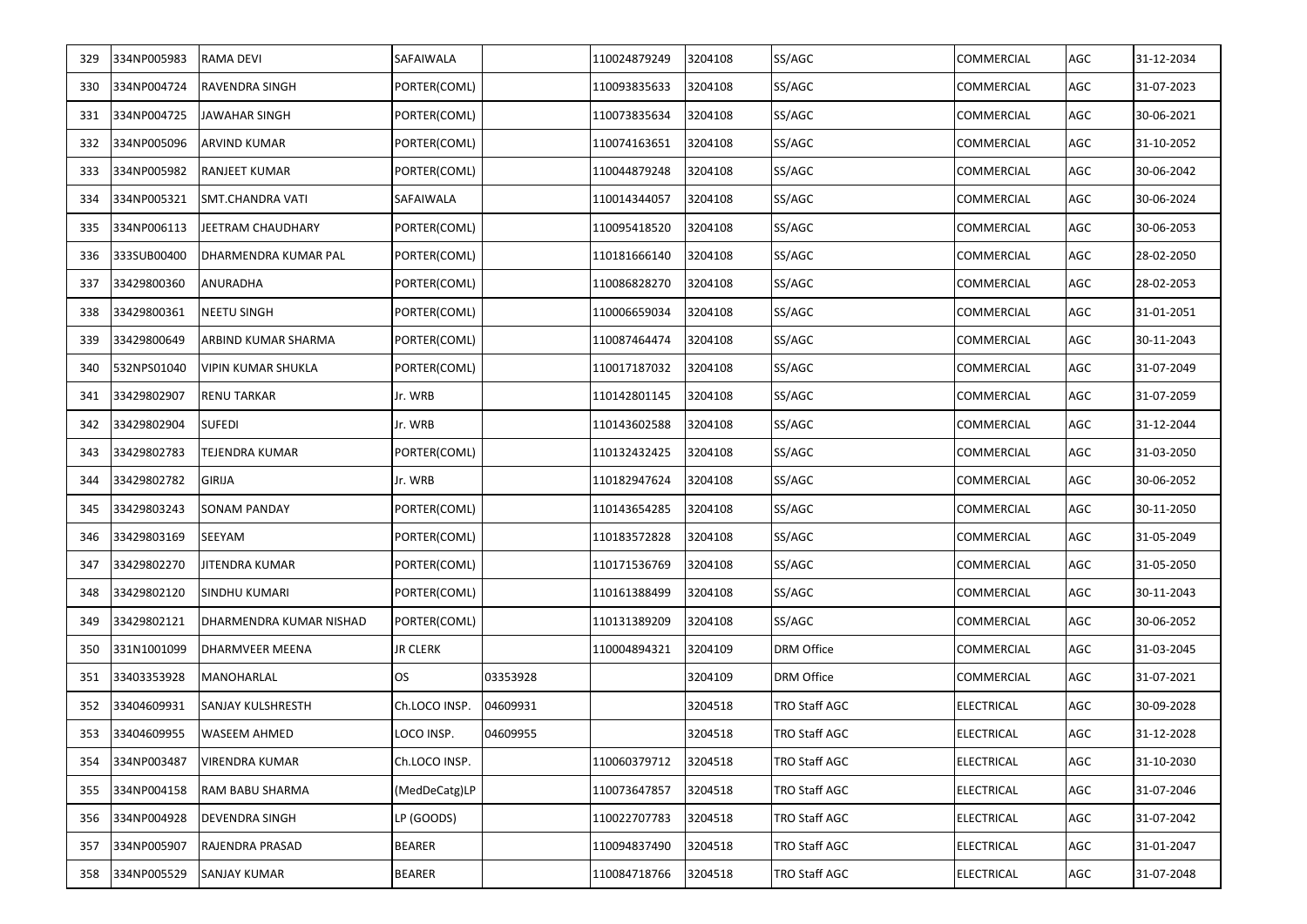| 359 | 334NP005207     | <b>MUNISH KUMAR</b>         | SE (DIESEL)            |          | 110054252864 | 3204518 | TRO Staff AGC        | <b>ELECTRICAL</b> | AGC | 30-09-2052 |
|-----|-----------------|-----------------------------|------------------------|----------|--------------|---------|----------------------|-------------------|-----|------------|
| 360 | 33401434950     | AWDHESH KUMAR PANDEY        | Ch.LOCO INSP.          | 01434950 |              | 3204518 | TRO Staff AGC        | <b>ELECTRICAL</b> | AGC | 30-06-2036 |
| 361 | 33203621431     | ANOOP KR.MUKHARJI           | Ch.LOCO INSP.          | 03621431 |              | 3204518 | TRO Staff AGC        | <b>ELECTRICAL</b> | AGC | 30-06-2026 |
| 362 | 50310607882     | <b>BANWARI LAL</b>          | CONST.(COOK M 10607882 |          |              | 3204518 | TRO Staff AGC        | <b>ELECTRICAL</b> | AGC | 31-08-2025 |
| 363 | 33403797296     | <b>NEMI SINGH</b>           | POINTSMAN-B            | 03797296 |              | 3204518 | TRO Staff AGC        | <b>ELECTRICAL</b> | AGC | 31-03-2031 |
| 364 | 33403640863     | RAVENDRA SINGH              | Sr.LOCO INSP.          | 03640863 |              | 3204518 | TRO Staff AGC        | <b>ELECTRICAL</b> | AGC | 31-10-2024 |
| 365 | 33415896614     | <b>HARJEET SINGH</b>        | OS                     | 15896614 |              | 3204518 | TRO Staff AGC        | <b>ELECTRICAL</b> | AGC | 31-08-2023 |
| 366 | 33403192210     | <b>RAM NIWAS</b>            | <b>BEARER</b>          | 03192210 |              | 3204518 | TRO Staff AGC        | <b>ELECTRICAL</b> | AGC | 28-02-2023 |
| 367 | 33403666694     | TRALOKI NATH                | <b>BOX PORTER</b>      | 03666694 |              | 3204518 | TRO Staff AGC        | <b>ELECTRICAL</b> | AGC | 31-07-2026 |
| 368 | 33403273738     | <b>MUNSILAL</b>             | <b>BOX PORTER</b>      | 03273738 |              | 3204518 | TRO Staff AGC        | <b>ELECTRICAL</b> | AGC | 30-11-2024 |
| 369 | 33403624523     | SANJAY KUMAR TYAGI          | Sr.LOCO INSP.          | 03624523 |              | 3204518 | TRO Staff AGC        | <b>ELECTRICAL</b> | AGC | 30-06-2025 |
| 370 | 33403624559     | NARENDRAKUMARYADAV          | Ch.LOCO INSP.          | 03624559 |              | 3204518 | TRO Staff AGC        | <b>ELECTRICAL</b> | AGC | 31-07-2023 |
| 371 | 33403624493     | RANVIR SINGH                | LOCO INSP.             | 03624493 |              | 3204518 | TRO Staff AGC        | <b>ELECTRICAL</b> | AGC | 30-06-2023 |
| 372 | 33401871067     | <b>GOVIND NARAYAN BALAI</b> | LOCO INSP.             | 01871067 |              | 3204518 | TRO Staff AGC        | <b>ELECTRICAL</b> | AGC | 31-07-2028 |
| 373 | 33401898504     | SATYA KABIR                 | LOCO INSP.             | 01898504 |              | 3204518 | TRO Staff AGC        | <b>ELECTRICAL</b> | AGC | 30-04-2028 |
| 374 | 33407051920     | SANDIP GUPTA                | Ch.LOCO INSP.          | 07051920 |              | 3204518 | TRO Staff AGC        | <b>ELECTRICAL</b> | AGC | 30-09-2035 |
| 375 | 33407964020     | SHAHID PARVEJ KHAN          | LOCO INSP.             | 07964020 |              | 3204518 | TRO Staff AGC        | <b>ELECTRICAL</b> | AGC | 31-08-2033 |
| 376 | 334NP000846     | <b>GIRRAJ KISHORE</b>       | Sr.LOCO INSP.          |          | 111000286301 | 3204518 | TRO Staff AGC        | <b>ELECTRICAL</b> | AGC | 31-08-2039 |
| 377 | 33403789718     | HOMESHWARDUTTSHARMA         | LOCO INSP.             | 03789718 |              | 3204518 | TRO Staff AGC        | <b>ELECTRICAL</b> | AGC | 30-06-2031 |
| 378 | 33403796711     | KANHIYA LAL MANEWAR         | LOCO INSP.             | 03796711 |              | 3204518 | TRO Staff AGC        | <b>ELECTRICAL</b> | AGC | 30-09-2032 |
| 379 | 33403246050     | RAJENDRA KUMAR              | <b>BEARER</b>          | 03246050 |              | 3204518 | TRO Staff AGC        | <b>ELECTRICAL</b> | AGC | 31-08-2024 |
| 380 | 33400308114     | RAJESH KUMAR SHARMA         | Sr.LOCO INSP.          | 00308114 |              | 3204518 | TRO Staff AGC        | <b>ELECTRICAL</b> | AGC | 30-06-2033 |
| 381 | 33415572912     | <b>PRAMOD PATHAK</b>        | (RUN) CH LI            | 15572912 |              | 3204518 | TRO Staff AGC        | <b>ELECTRICAL</b> | AGC | 31-05-2025 |
| 382 | 33403620231     | MAHENDRAPAL                 | LOCO INSP.             | 03620231 |              | 3204518 | TRO Staff AGC        | <b>ELECTRICAL</b> | AGC | 30-09-2022 |
|     | 383 33406447211 | NAWAL KISHORE JORWAL        | LOCO INSP.             | 06447211 |              | 3204518 | <b>TRO Staff AGC</b> | <b>ELECTRICAL</b> | AGC | 30-11-2029 |
| 384 | 33403640942     | <b>NEPAL SINGH</b>          | Sr.LOCO INSP.          | 03640942 |              | 3204518 | <b>TRO Staff AGC</b> | <b>ELECTRICAL</b> | AGC | 31-03-2026 |
| 385 | 33403654989     | DAL CHAND                   | COOK                   | 03654989 |              | 3204518 | <b>TRO Staff AGC</b> | <b>ELECTRICAL</b> | AGC | 31-05-2024 |
| 386 | 33403658430     | RADHE SHYAM                 | SAFAIWALA              | 03658430 |              | 3204518 | TRO Staff AGC        | <b>ELECTRICAL</b> | AGC | 31-08-2024 |
| 387 | 33403659215     | <b>LAKHMI CHANDRA</b>       | KHALASI                | 03659215 |              | 3204518 | TRO Staff AGC        | <b>ELECTRICAL</b> | AGC | 31-10-2023 |
| 388 | 33403666724     | <b>SURESH KUMAR</b>         | <b>BOX PORTER</b>      | 03666724 |              | 3204518 | TRO Staff AGC        | <b>ELECTRICAL</b> | AGC | 30-06-2022 |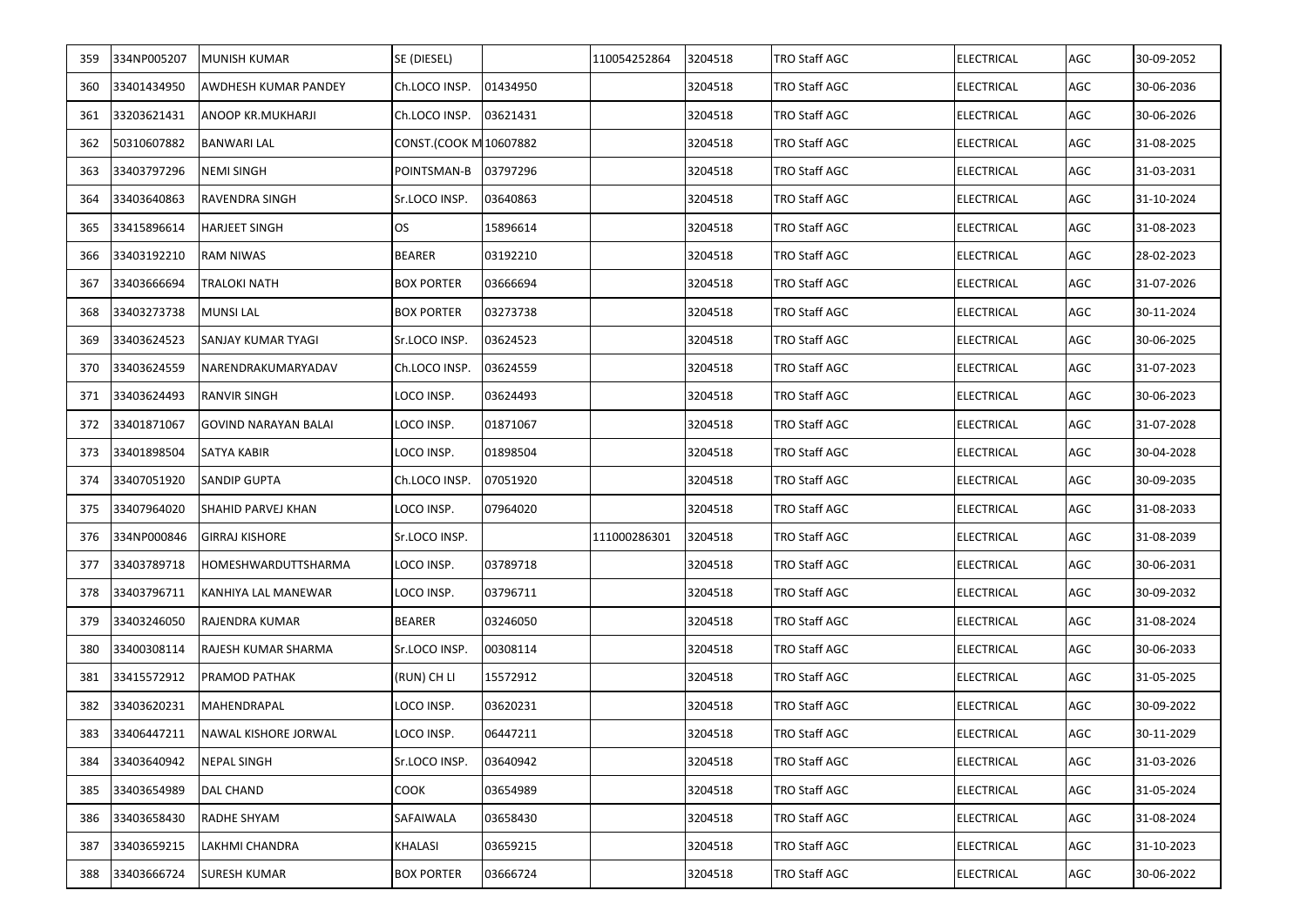| 389 | 33403666785     | RAMESH CHANDRA             | <b>BOX PORTER</b> | 03666785 |              | 3204518 | TRO Staff AGC        | <b>ELECTRICAL</b> | AGC | 29-02-2020 |
|-----|-----------------|----------------------------|-------------------|----------|--------------|---------|----------------------|-------------------|-----|------------|
| 390 | 33403789937     | <b>MAHENDRA SINGH</b>      | <b>OS</b>         | 03789937 |              | 3204518 | TRO Staff AGC        | <b>ELECTRICAL</b> | AGC | 28-02-2031 |
| 391 | 33403632787     | <b>SHAILESH BANSAL</b>     | Sr.LOCO INSP.     | 03632787 |              | 3204518 | TRO Staff AGC        | <b>ELECTRICAL</b> | AGC | 30-11-2025 |
| 392 | 33403711500     | <b>NANAK CHANDRA</b>       | COOK              | 03711500 |              | 3204518 | TRO Staff AGC        | ELECTRICAL        | AGC | 30-09-2027 |
| 393 | 33403711511     | <b>MAYA DEVI</b>           | COOK              | 03711511 |              | 3204518 | TRO Staff AGC        | ELECTRICAL        | AGC | 31-08-2027 |
| 394 | 33400941694     | <b>BRIJ MOHAN</b>          | (MedDeCatg)LP     | 00941694 |              | 3204518 | TRO Staff AGC        | ELECTRICAL        | AGC | 31-12-2023 |
| 395 | 33403516052     | <b>BIMLESH KU.TIMORI</b>   | <b>BEARER</b>     | 03516052 |              | 3204518 | TRO Staff AGC        | ELECTRICAL        | AGC | 31-12-2020 |
| 396 | 33403789792     | <b>DINESHCHANDRA</b>       | Ch.LOCO INSP.     | 03789792 |              | 3204518 | <b>TRO Staff AGC</b> | ELECTRICAL        | AGC | 31-07-2028 |
| 397 | 33403766485     | SUNIL K. SAINI             | PEON              | 03766485 |              | 3204518 | TRO Staff AGC        | ELECTRICAL        | AGC | 31-08-2033 |
| 398 | 334NP000849     | RAJESH KUMAR MEENA         | Ch.LOCO INSP.     |          | 110090310198 | 3204518 | TRO Staff AGC        | ELECTRICAL        | AGC | 31-08-2040 |
| 399 | 33403789615     | OMESHKUMAR                 | LOCO INSP.        | 03789615 |              | 3204518 | TRO Staff AGC        | ELECTRICAL        | AGC | 31-08-2032 |
| 400 | 33407428765     | SANJIV KUMAR SHARMA        | Sr.LOCO INSP.     | 07428765 |              | 3204518 | TRO Staff AGC        | ELECTRICAL        | AGC | 31-01-2035 |
| 401 | 33403621388     | RADHEY SHIYAM              | LOCO INSP.        | 03621388 |              | 3204518 | TRO Staff AGC        | ELECTRICAL        | AGC | 31-07-2026 |
| 402 | 334NP000660     | RAMESHWAR DAYAL            | <b>CARE TAKER</b> |          | 110040685018 | 3204518 | TRO Staff AGC        | ELECTRICAL        | AGC | 31-10-2039 |
| 403 | 33403624584     | NARESH KUMAR GOSWAMI       | LOCO INSP.        | 03624584 |              | 3204518 | TRO Staff AGC        | ELECTRICAL        | AGC | 30-06-2025 |
| 404 | 334NP000858     | SHRAVAN KUMAR              | Sr.LOCO INSP.     |          | 110010289262 | 3204518 | TRO Staff AGC        | ELECTRICAL        | AGC | 31-05-2042 |
| 405 | 33403789706     | PAWANKUMAR                 | LOCO INSP.        | 03789706 |              | 3204518 | TRO Staff AGC        | ELECTRICAL        | AGC | 30-04-2034 |
| 406 | 334NP000872     | DHEER SINGH MEENA          | Sr.LOCO INSP.     |          | 110060289136 | 3204518 | TRO Staff AGC        | ELECTRICAL        | AGC | 31-08-2042 |
| 407 | 334NP000869     | <b>BRIJESH SINGH YADAV</b> | Ch.LOCO INSP.     |          | 110070289354 | 3204518 | TRO Staff AGC        | ELECTRICAL        | AGC | 30-04-2041 |
| 408 | 334NP001726     | <b>OM PRAKASH</b>          | LP (GOODS)        |          | 110040649085 | 3204518 | TRO Staff AGC        | ELECTRICAL        | AGC | 31-01-2045 |
| 409 | 33403648000     | <b>UTTAM SINGH</b>         | CARETAKER         | 03648000 |              | 3204518 | TRO Staff AGC        | ELECTRICAL        | AGC | 31-07-2024 |
| 410 | 334NP001577     | RAKESH KUMAR               | OS                |          | 111000649020 | 3204518 | TRO Staff AGC        | ELECTRICAL        | AGC | 31-10-2040 |
| 411 | 334NP000876     | AMIT KASHYAP               | Ch.LOCO INSP.     |          | 110040286318 | 3204518 | TRO Staff AGC        | ELECTRICAL        | AGC | 30-06-2039 |
| 412 | 334NP000697     | PANKAJ KU SHRIVASTAVA      | Ch.LOCO INSP.     |          | 110090289191 | 3204518 | TRO Staff AGC        | ELECTRICAL        | AGC | 30-11-2038 |
|     | 413 334NP000701 | MOHD TANVEER AHASAN        | (RUN) CH LI       |          | 110040289235 | 3204518 | TRO Staff AGC        | <b>ELECTRICAL</b> | AGC | 31-07-2039 |
| 414 | 33403631096     | PREM CHAND AGARWAL         | Ch.LOCO INSP.     | 03631096 |              | 3204518 | <b>TRO Staff AGC</b> | <b>ELECTRICAL</b> | AGC | 31-03-2029 |
| 415 | 33403711195     | <b>RAMESH CHANDRA</b>      | POINTSMAN-B       | 03711195 |              | 3204518 | TRO Staff AGC        | ELECTRICAL        | AGC | 31-12-2031 |
| 416 | 33425723492     | <b>HARIOM BHARADWAJ</b>    | Ch.LOCO INSP.     | 25723492 |              | 3204518 | TRO Staff AGC        | ELECTRICAL        | AGC | 31-03-2031 |
| 417 | 334NP000714     | RAGHUVIR SARAN SHUKLA      | Sr.LOCO INSP.     |          | 110010286748 | 3204518 | TRO Staff AGC        | ELECTRICAL        | AGC | 30-09-2034 |
| 418 | 33403169613     | LONGO                      | <b>BEARER</b>     | 03169613 |              | 3204518 | TRO Staff AGC        | <b>ELECTRICAL</b> | AGC | 31-01-2027 |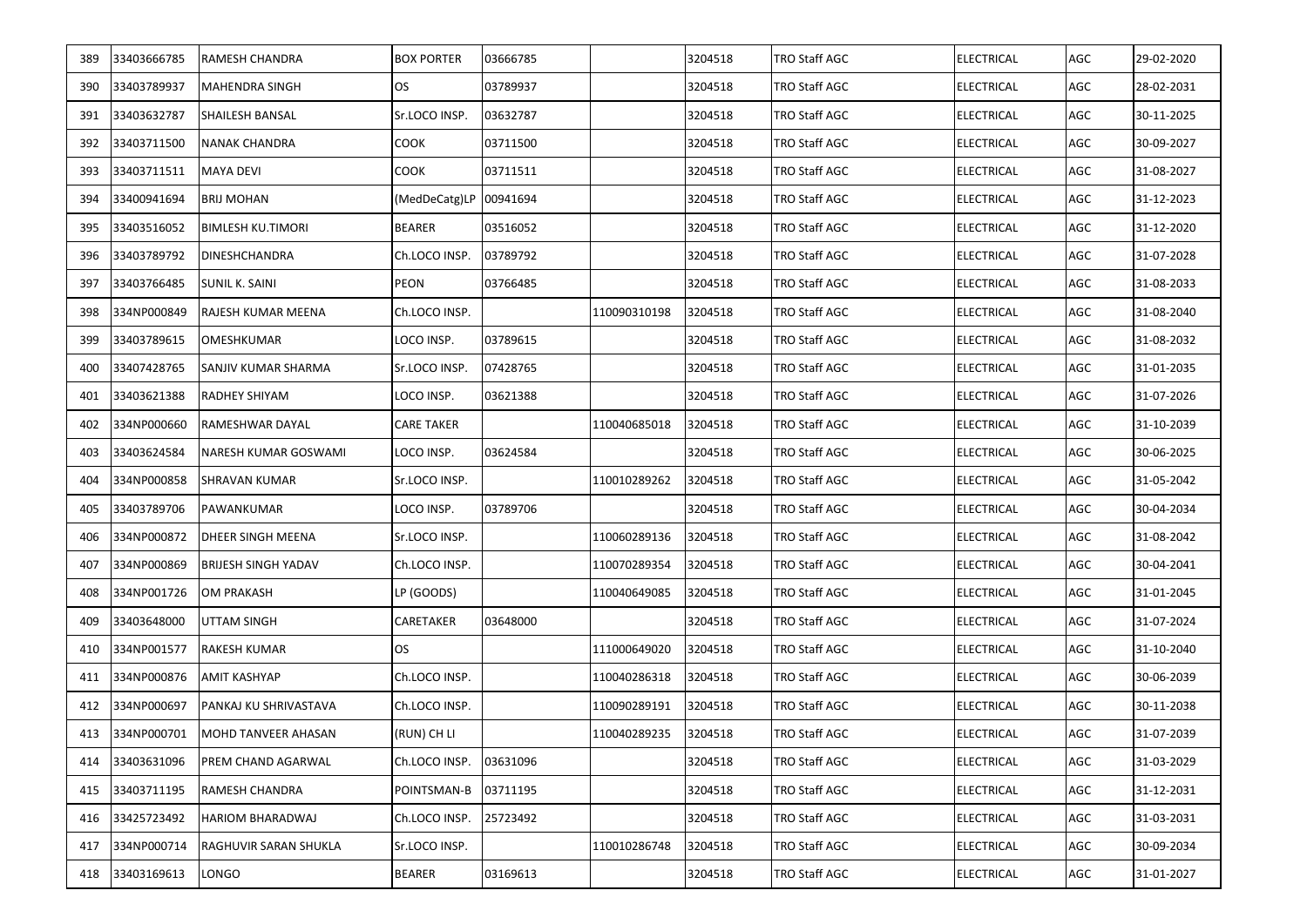| 419 | 334NP001837 | PREM CHANDRA                  | JE(DRAWING-ELE          |          | 110010384095 | 3204518 | TRO Staff AGC | <b>ELECTRICAL</b> | <b>AGC</b> | 31-10-2031 |
|-----|-------------|-------------------------------|-------------------------|----------|--------------|---------|---------------|-------------------|------------|------------|
| 420 | 33403797272 | KISHAN KUMAR                  | POINTSMAN-B             | 03797272 |              | 3204518 | TRO Staff AGC | <b>ELECTRICAL</b> | AGC        | 31-05-2021 |
| 421 | 334NP003417 | <b>BABURAM GANGWAR</b>        | <b>BEARER</b>           |          | 110072768068 | 3204518 | TRO Staff AGC | <b>ELECTRICAL</b> | AGC        | 30-04-2027 |
| 422 | 33403640322 | NEERAJ UPADHYAY               | LOCO INSP.              | 03640322 |              | 3204518 | TRO Staff AGC | <b>ELECTRICAL</b> | AGC        | 30-06-2026 |
| 423 | 334NP002499 | ASHOK KUMAR                   | (MedDeCatg)LP           |          | 110050955288 | 3204518 | TRO Staff AGC | <b>ELECTRICAL</b> | AGC        | 31-01-2042 |
| 424 | 334NP002843 | MUKESH KUMAR BHAGHEL          | LP (GOODS)              |          | 110062461251 | 3204518 | TRO Staff AGC | ELECTRICAL        | AGC        | 31-07-2038 |
| 425 | 33403777716 | RAM BAHADUR                   | Sr.LOCO INSP.           | 03777716 |              | 3204518 | TRO Staff AGC | ELECTRICAL        | AGC        | 31-10-2024 |
| 426 | 51500814537 | <b>GEETAM SINGH CHAUDHARY</b> | <b>JR CLERK</b>         |          | 110081126804 | 3204032 | DRM(W) Staff  | ENGINEERING       | AGC        | 31-10-2051 |
| 427 | 50820090263 | UMESH NARAYAN SHARMA          | JE DRAWING CIV          |          | 110051395685 | 3204032 | DRM(W) Staff  | ENGINEERING       | AGC        | 28-02-2034 |
| 428 | 33429801258 | <b>SUMAN RAJ VERMA</b>        | CLERK-CUM-TYPI          |          | 110007843609 | 3204032 | DRM(W) Staff  | ENGINEERING       | AGC        | 31-12-2043 |
| 429 | 33429801259 | SHIV OM SAXENA                | CLERK-CUM-TYPI          |          | 110047843610 | 3204032 | DRM(W) Staff  | ENGINEERING       | AGC        | 31-08-2048 |
| 430 | 33406423474 | RAJESH SHARMA                 | <b>OS</b>               | 06423474 |              | 3204032 | DRM(W) Staff  | ENGINEERING       | AGC        | 31-01-2029 |
| 431 | 33408209250 | RAKESH KUMAR SHARMA           | SE DRAWING CIV08209250  |          |              | 3204032 | DRM(W) Staff  | ENGINEERING       | AGC        | 30-04-2027 |
| 432 | 33403759910 | AZIZ KHAN                     | KHALASI                 | 03759910 |              | 3204032 | DRM(W) Staff  | ENGINEERING       | AGC        | 30-09-2034 |
| 433 | 33400439393 | <b>RAM CHARAN</b>             | SSE DRAWING CI 00439393 |          |              | 3204032 | DRM(W) Staff  | ENGINEERING       | AGC        | 31-07-2027 |
| 434 | 33401742020 | SARVESH KUMAR                 | <b>KHALASI</b>          | 01742020 |              | 3204032 | DRM(W) Staff  | ENGINEERING       | AGC        | 30-06-2025 |
| 435 | 33402546383 | MAHENDRA KUMAR AGARWAL        | SSE (P.WAY)             | 02546383 |              | 3204032 | DRM(W) Staff  | ENGINEERING       | AGC        | 31-08-2026 |
| 436 | 33403158706 | KANCHAN SINGH                 | SSE (P.WAY)             | 03158706 |              | 3204032 | DRM(W) Staff  | ENGINEERING       | AGC        | 31-12-2021 |
| 437 | 33403731340 | RAJA RAM                      | <b>KHALASI</b>          | 03731340 |              | 3204032 | DRM(W) Staff  | ENGINEERING       | AGC        | 31-05-2023 |
| 438 | 33407402363 | CHAMANLALDEVATWAL             | SSE (P.WAY)             | 07402363 |              | 3204032 | DRM(W) Staff  | ENGINEERING       | AGC        | 31-05-2024 |
| 439 | 33403602515 | <b>HARISH DUA</b>             | <b>OS</b>               | 03602515 |              | 3204032 | DRM(W) Staff  | ENGINEERING       | AGC        | 31-08-2031 |
| 440 | 33409377086 | <b>DEEPAK JAIN</b>            | SSE (P.WAY)             | 09377086 |              | 3204032 | DRM(W) Staff  | ENGINEERING       | AGC        | 31-10-2025 |
| 441 | 33411300425 | RAM NIWAS SHARMA              | OS.                     | 11300425 |              | 3204032 | DRM(W) Staff  | ENGINEERING       | AGC        | 31-12-2026 |
| 442 | 33415827318 | <b>FATEH SINGH RATHORE</b>    | SSE DRAWING CI 15827318 |          |              | 3204032 | DRM(W) Staff  | ENGINEERING       | AGC        | 31-07-2020 |
| 443 | 33403157799 | <b>RAKESH VERMA</b>           | <b>OS</b>               | 03157799 |              | 3204032 | DRM(W) Staff  | ENGINEERING       | AGC        | 31-08-2029 |
| 444 | 33403568386 | <b>RAJESH GUPTA</b>           | Ch.OS                   | 03568386 |              | 3204032 | DRM(W) Staff  | ENGINEERING       | AGC        | 30-09-2019 |
| 445 | 33459861400 | VIJAY SINGH SANT              | SSE (P.WAY)             | 59861400 |              | 3204032 | DRM(W) Staff  | ENGINEERING       | AGC        | 30-04-2029 |
| 446 | 33401693343 | MAN SINGH                     | JE (P.WAY)              | 01693343 |              | 3204032 | DRM(W) Staff  | ENGINEERING       | AGC        | 31-12-2020 |
| 447 | 334NP000256 | SANJAY KUMAR                  | JR CLERK                |          | 110000685099 | 3204032 | DRM(W) Staff  | ENGINEERING       | AGC        | 31-01-2044 |
| 448 | 33407267757 | ANIL KUMAR BHARGAVA           | OS                      | 07267757 |              | 3204032 | DRM(W) Staff  | ENGINEERING       | AGC        | 28-02-2022 |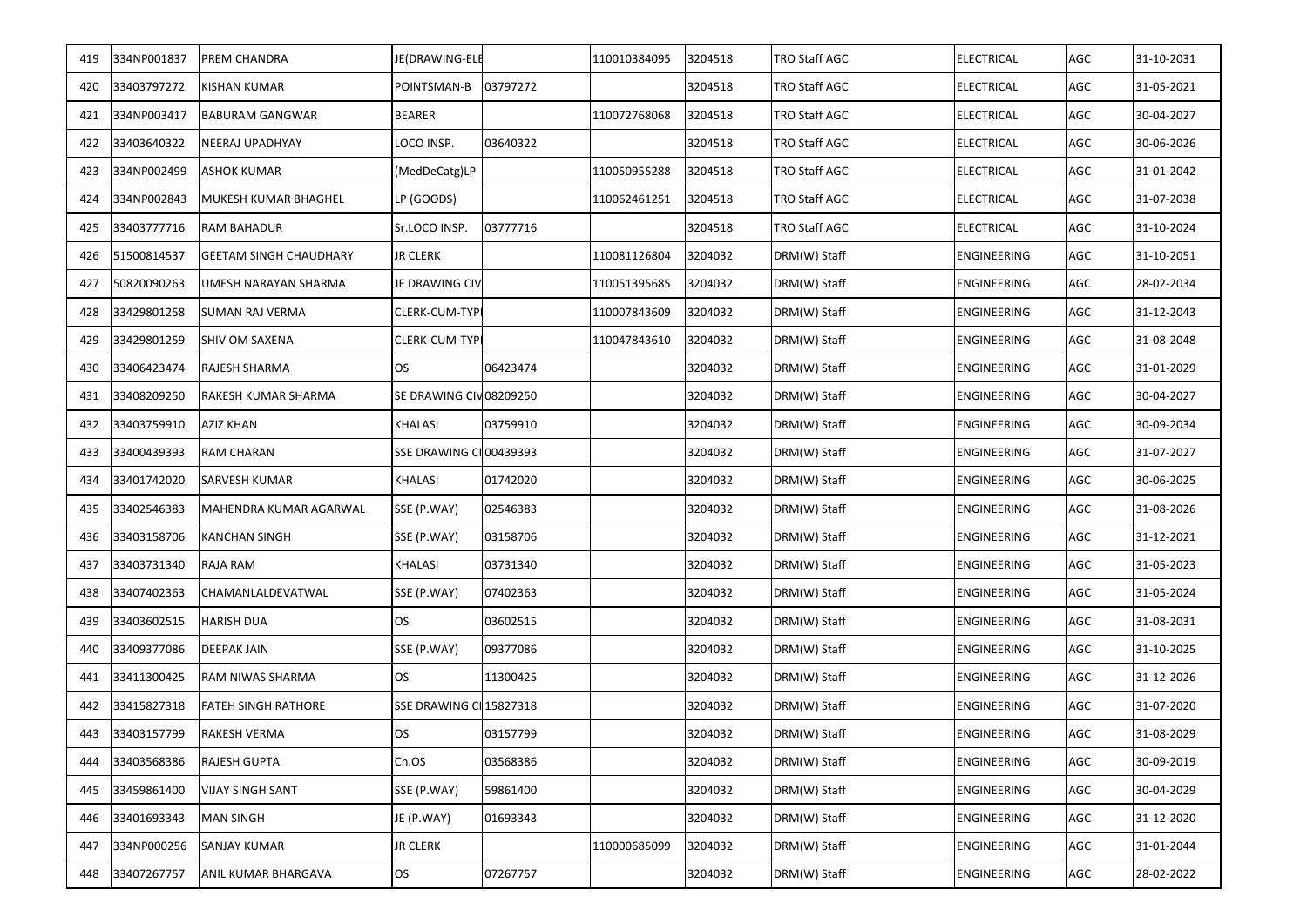| 449 | 33403393690 | <b>BIMLENDRA SINGH</b>                       | <b>OS</b>                | 03393690 |              | 3204032 | DRM(W) Staff | <b>ENGINEERING</b> | <b>AGC</b> | 31-07-2019 |
|-----|-------------|----------------------------------------------|--------------------------|----------|--------------|---------|--------------|--------------------|------------|------------|
| 450 | 33408624902 | <b>SHAKTI PRAKASH</b>                        | JE DRAWING CIV 08624902  |          |              | 3204032 | DRM(W) Staff | ENGINEERING        | AGC        | 30-06-2027 |
| 451 | 33408209637 | TIKAM SINGH SOLANKI                          | <b>OS</b>                | 08209637 |              | 3204032 | DRM(W) Staff | ENGINEERING        | AGC        | 31-05-2022 |
| 452 | 33426736275 | DUSHYANT KU SAXENA                           | SSE (P.WAY)              | 26736275 |              | 3204032 | DRM(W) Staff | <b>ENGINEERING</b> | AGC        | 30-04-2030 |
| 453 | 33404173338 | <b>GIRRAJ SARAN SINGH</b>                    | SSE DRAWING CI 04173338  |          |              | 3204032 | DRM(W) Staff | ENGINEERING        | AGC        | 31-07-2024 |
| 454 | 33405168119 | <b>NARAYAN SINGH</b>                         | <b>JR CLERK</b>          | 05168119 |              | 3204032 | DRM(W) Staff | ENGINEERING        | AGC        | 31-01-2029 |
| 455 | 33408048344 | <b>JAGDISH PRASAD</b>                        | Sr. SO Acct              | 08048344 |              | 3204032 | DRM(W) Staff | <b>ENGINEERING</b> | AGC        | 31-01-2026 |
| 456 | 33414384474 | <b>SATY PRAKASH SINGH</b>                    | <b>JR CLERK</b>          | 14384474 |              | 3204032 | DRM(W) Staff | ENGINEERING        | AGC        | 31-05-2041 |
| 457 | 334NP002369 | <b>BINDRAVAN MADURIA</b>                     | JE (P.WAY)               |          | 110010315388 | 3204032 | DRM(W) Staff | ENGINEERING        | AGC        | 31-01-2034 |
| 458 | 33403554090 | <b>NORMAN PETER</b>                          | PEON                     | 03554090 |              | 3204032 | DRM(W) Staff | ENGINEERING        | AGC        | 31-01-2020 |
| 459 | 334NP003988 | PARVESH KUMAR                                | <b>JR CLERK</b>          |          | 110063467495 | 3204032 | DRM(W) Staff | ENGINEERING        | AGC        | 31-12-2051 |
| 460 | 33400104632 | DHARMENDRA KUMAR                             | SSE DRAWING CI 00104632  |          |              | 3204032 | DRM(W) Staff | ENGINEERING        | AGC        | 31-12-2030 |
| 461 | 33400439666 | YASHODANANDAN                                | SSE DRAWING CI 00439666  |          |              | 3204032 | DRM(W) Staff | ENGINEERING        | AGC        | 31-03-2024 |
| 462 | 334NP005061 | RAVINDRA KU. PIPPAL                          | JE DRAWING CIV           |          | 110050454529 | 3204032 | DRM(W) Staff | ENGINEERING        | AGC        | 30-06-2044 |
| 463 | 334NP005938 | RAJEEV RANJAN                                | SSE (P.WAY)              |          | 110040533904 | 3204032 | DRM(W) Staff | ENGINEERING        | AGC        | 31-01-2030 |
| 464 | 333J0800032 | <b>TRIPURARI SINGH</b>                       | JE DRAWING CIV           |          | 110060429279 | 3204032 | DRM(W) Staff | ENGINEERING        | AGC        | 31-10-2041 |
| 465 | 45216018496 | DHIRAJ KUMAR SINGH                           | JE DRAWING CIV           |          | 110083899213 | 3204032 | DRM(W) Staff | ENGINEERING        | AGC        | 30-04-2049 |
| 466 | 33229805690 | <b>MUKESH KUMAR</b>                          | JE DRAWING CIV           |          | 110122292062 | 3204032 | DRM(W) Staff | ENGINEERING        | AGC        | 28-02-2047 |
| 467 | 33429803162 | SULAHVARDHAN SINGHPATI VILOTIAJE DRAWING CIV |                          |          |              | 3204032 | DRM(W) Staff | ENGINEERING        | AGC        | 30-11-2049 |
| 468 | 33429802887 | RANJIT KUMAR YADAV                           | <b>TADK</b>              |          |              | 3204032 | DRM(W) Staff | ENGINEERING        | AGC        | 31-05-2057 |
| 469 | 33129800419 | NEERAJ                                       | <b>TADK</b>              |          |              | 3204032 | DRM(W) Staff | ENGINEERING        | AGC        | 31-07-2053 |
| 470 | 33429803229 | AKANKSHA JAIN                                | JE DRAWING CIV           |          |              | 3204032 | DRM(W) Staff | ENGINEERING        | AGC        | 31-08-2054 |
| 471 | 33429801053 | DIPAK KUMAR                                  | KHALASI HELPER           |          | 110007663546 | 3204197 | OSM          | ENGINEERING        | AGC        | 31-10-2054 |
| 472 | 33429801953 | <b>SAURABH PURI</b>                          | KHALASI                  |          | 110171255877 | 3204400 | SSE(W)AGC    | ENGINEERING        | AGC        | 31-05-2044 |
| 473 | 33429801951 | <b>ANITA DEVI</b>                            | <b>KHALASI</b>           |          | 110171255667 | 3204400 | SSE(W)AGC    | ENGINEERING        | AGC        | 31-12-2047 |
| 474 | 33429801966 | <b>SMT MEENA</b>                             | KHALASI                  |          | 110131302456 | 3204400 | SSE(W)AGC    | ENGINEERING        | AGC        | 31-12-2038 |
| 475 | 33429801283 | ANIL KUSHWAH                                 | KHALASI                  |          | 110087843622 | 3204400 | SSE(W)AGC    | ENGINEERING        | AGC        | 31-07-2055 |
| 476 | 33429803102 | MEERA DEVI                                   | <b>HELPER</b>            |          | 110172915605 | 3204400 | SSE(W)AGC    | <b>ENGINEERING</b> | AGC        | 31-10-2049 |
| 477 | 33429801284 | RISHIKESH MEENA                              | KHALASI                  |          | 110067843623 | 3204400 | SSE(W)AGC    | ENGINEERING        | AGC        | 28-02-2051 |
| 478 | 33401637882 | <b>HEERA SINGH PARMAR</b>                    | PUMP DRIVER-III 01637882 |          |              | 3204400 | SSE(W)AGC    | ENGINEERING        | AGC        | 31-03-2038 |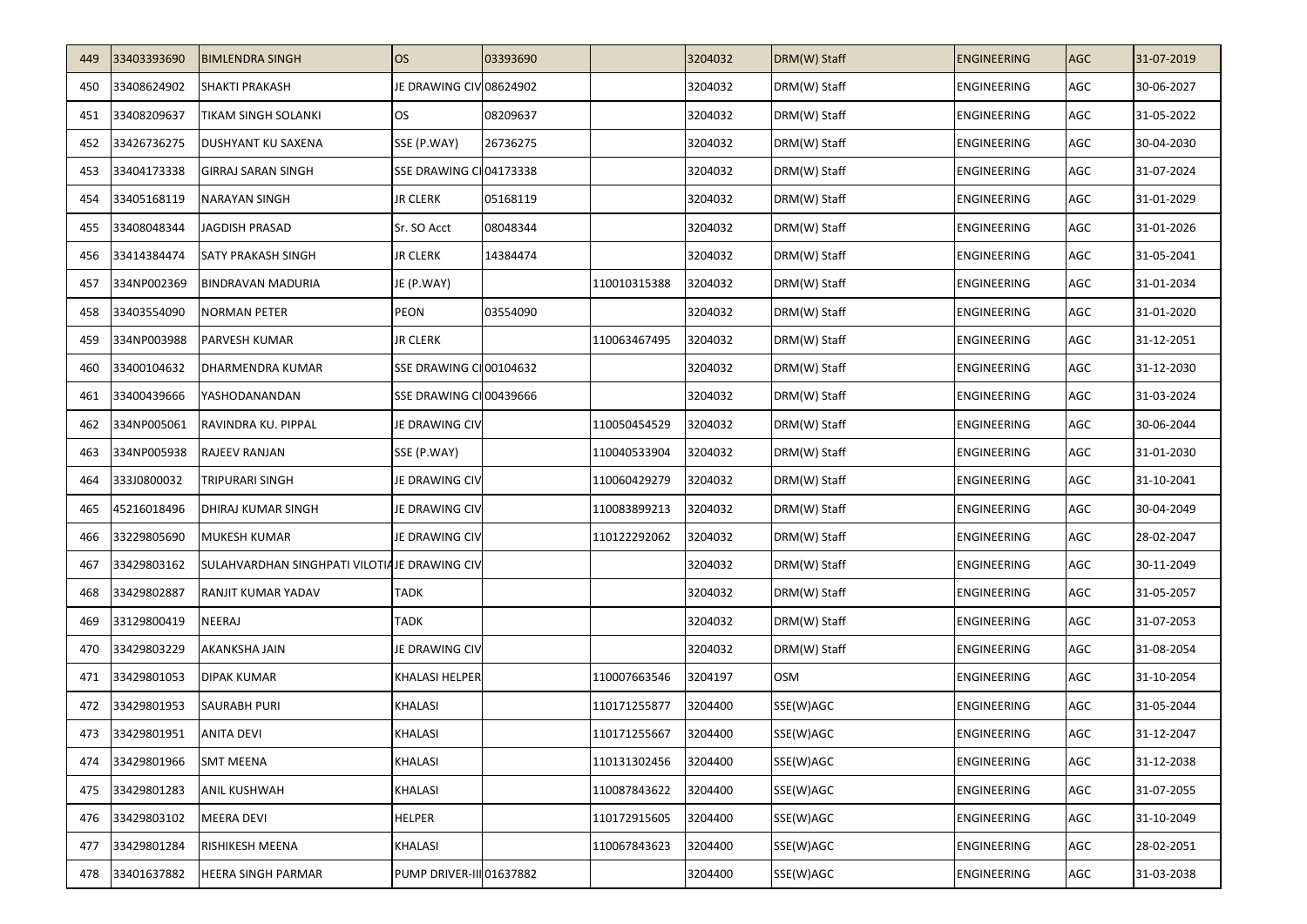| 479 | 33400581689 | SURESH KUMAR VERMA  | <b>PUMP DRIVER-I</b>     | 00581689 |              | 3204400 | SSE(W)AGC | ENGINEERING        | AGC | 31-12-2025 |
|-----|-------------|---------------------|--------------------------|----------|--------------|---------|-----------|--------------------|-----|------------|
| 480 | 33403563881 | <b>MANOHAR LAL</b>  | TECH.CARPENTE 03563881   |          |              | 3204400 | SSE(W)AGC | <b>ENGINEERING</b> | AGC | 31-07-2024 |
| 481 | 33403579517 | <b>MUNNA SINGH</b>  | TECH(PAINTER)-103579517  |          |              | 3204400 | SSE(W)AGC | ENGINEERING        | AGC | 31-07-2022 |
| 482 | 33400361602 | <b>BIRI SINGH</b>   | VALVE MAN                | 00361602 |              | 3204400 | SSE(W)AGC | ENGINEERING        | AGC | 31-08-2019 |
| 483 | 33403115459 | <b>SHYAM SUNDER</b> | KHALASI                  | 03115459 |              | 3204400 | SSE(W)AGC | ENGINEERING        | AGC | 30-04-2029 |
| 484 | 33403701908 | SIKANDAR SINGH      | SAFAIWALA                | 03701908 |              | 3204400 | SSE(W)AGC | ENGINEERING        | AGC | 31-07-2023 |
| 485 | 33403733798 | GAJAN               | Sr.BLACK SMITH 03733798  |          |              | 3204400 | SSE(W)AGC | ENGINEERING        | AGC | 31-05-2020 |
| 486 | 33403589034 | <b>NAND KISHOR</b>  | KHALASI                  | 03589034 |              | 3204400 | SSE(W)AGC | ENGINEERING        | AGC | 31-08-2026 |
| 487 | 33403597337 | <b>KHEM CHAND</b>   | Sr.PUMP DRIVER 03597337  |          |              | 3204400 | SSE(W)AGC | ENGINEERING        | AGC | 30-06-2022 |
| 488 | 33403759477 | SMT.PHOOL WATI      | KHALASI                  | 03759477 |              | 3204400 | SSE(W)AGC | ENGINEERING        | AGC | 31-07-2028 |
| 489 | 33415711316 | LIYAKAT             | VALVE MAN                | 15711316 |              | 3204400 | SSE(W)AGC | ENGINEERING        | AGC | 31-12-2021 |
| 490 | 33415711481 | <b>MANSA RAM</b>    | TM                       | 15711481 |              | 3204400 | SSE(W)AGC | ENGINEERING        | AGC | 30-06-2021 |
| 491 | 33403695645 | <b>PRATAP SINGH</b> | KHALASI                  | 03695645 |              | 3204400 | SSE(W)AGC | ENGINEERING        | AGC | 31-10-2021 |
| 492 | 33403505534 | LAXMI NARAYAN       | PUMP DRIVER-II 03505534  |          |              | 3204400 | SSE(W)AGC | ENGINEERING        | AGC | 31-01-2020 |
| 493 | 33403578586 | <b>KALUA</b>        | Sr.TECH. MASON 03578586  |          |              | 3204400 | SSE(W)AGC | ENGINEERING        | AGC | 28-02-2021 |
| 494 | 33403798343 | MITHLESH KUMARI     | KHALASI                  | 03798343 |              | 3204400 | SSE(W)AGC | ENGINEERING        | AGC | 31-07-2023 |
| 495 | 33404160721 | <b>SURESH KUMAR</b> | HAMMERMAN-II 04160721    |          |              | 3204400 | SSE(W)AGC | ENGINEERING        | AGC | 31-08-2021 |
| 496 | 33403578343 | RAJENDRA PRASAD     | Sr.PUMP DRIVER 03578343  |          |              | 3204400 | SSE(W)AGC | ENGINEERING        | AGC | 31-08-2023 |
| 497 | 33403564306 | <b>MOHAN SINGH</b>  | Sr.TECH. MASON 03564306  |          |              | 3204400 | SSE(W)AGC | ENGINEERING        | AGC | 31-10-2020 |
| 498 | 33403504736 | PATIRAM             | TECH.CARPENTE 03504736   |          |              | 3204400 | SSE(W)AGC | ENGINEERING        | AGC | 31-01-2020 |
| 499 | 33403759428 | SMT.MEENA           | KHALASI                  | 03759428 |              | 3204400 | SSE(W)AGC | ENGINEERING        | AGC | 30-09-2025 |
| 500 | 334NP001278 | RAJU                | ТM                       |          | 110040685147 | 3204400 | SSE(W)AGC | ENGINEERING        | AGC | 31-08-2032 |
| 501 | 33404160861 | <b>RAM NATH</b>     | TECH-II                  | 04160861 |              | 3204400 | SSE(W)AGC | ENGINEERING        | AGC | 30-09-2022 |
| 502 | 334NP000662 | SMT.BIRLA           | MALI                     |          | 110020286739 | 3204400 | SSE(W)AGC | ENGINEERING        | AGC | 30-09-2024 |
| 503 | 33403505212 | MAHESH BABOO        | PUMP DRIVER-III 03505212 |          |              | 3204400 | SSE(W)AGC | <b>ENGINEERING</b> | AGC | 30-06-2020 |
| 504 | 33403698324 | VIMLA DEVI          | KHALASI                  | 03698324 |              | 3204400 | SSE(W)AGC | ENGINEERING        | AGC | 31-10-2028 |
| 505 | 33403701902 | <b>SUNIL</b>        | SAFAIWALA                | 03701902 |              | 3204400 | SSE(W)AGC | ENGINEERING        | AGC | 30-04-2024 |
| 506 | 33403701904 | RAJ KAPOOR          | SAFAIWALA                | 03701904 |              | 3204400 | SSE(W)AGC | ENGINEERING        | AGC | 31-01-2027 |
| 507 | 33401698399 | RAMESHWAR           | PUMP DRIVER-III 01698399 |          |              | 3204400 | SSE(W)AGC | ENGINEERING        | AGC | 31-05-2022 |
| 508 | 334NP001221 | RAMESH CHAND        | VALVE MAN                |          | 110000652300 | 3204400 | SSE(W)AGC | ENGINEERING        | AGC | 31-07-2036 |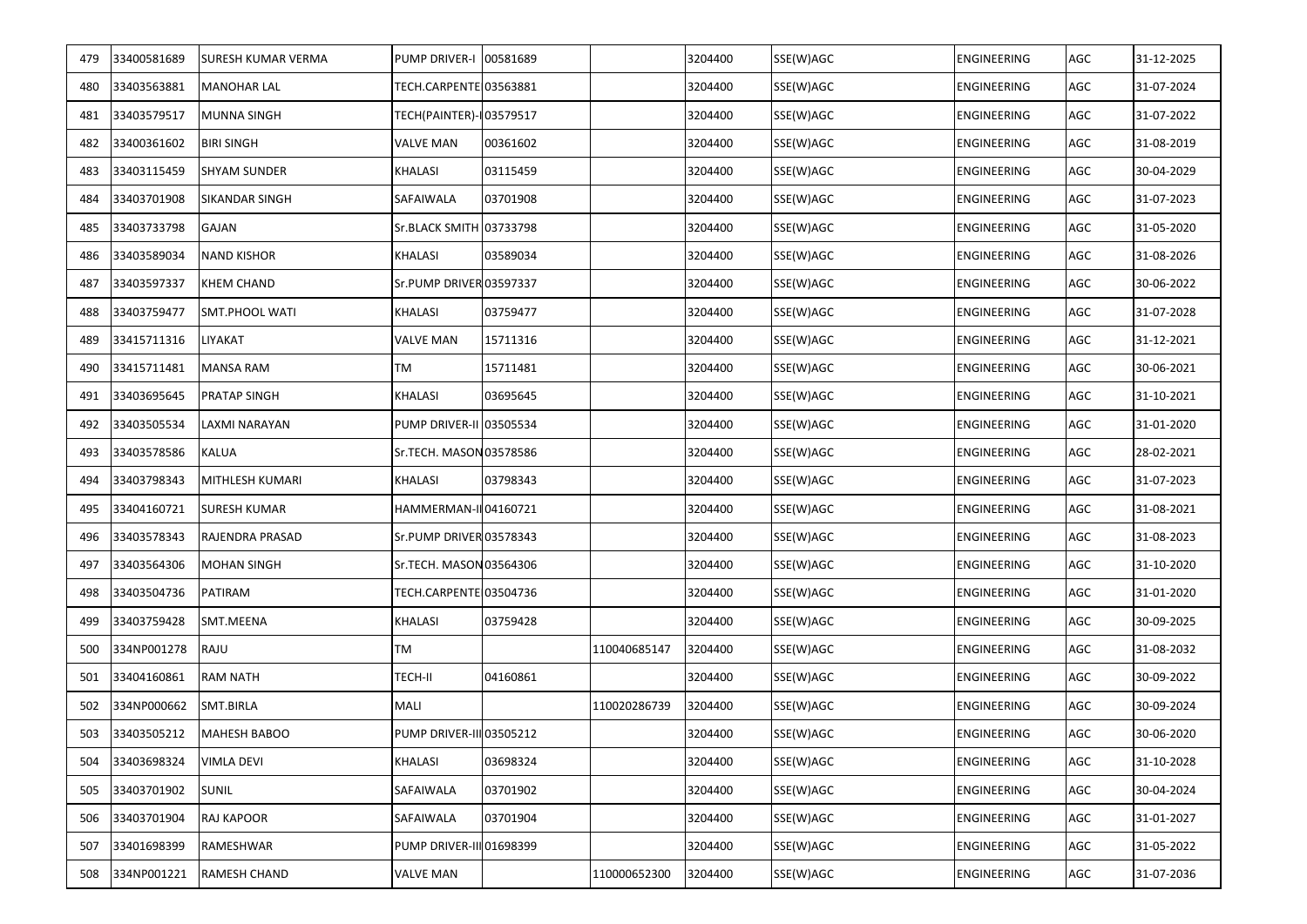| 509 | 33404199327 | <b>GIYAN SINGH</b>            | TECH.(MASON)-I 04199327  |          |              | 3204400 | SSE(W)AGC | <b>ENGINEERING</b> | AGC | 31-05-2020 |
|-----|-------------|-------------------------------|--------------------------|----------|--------------|---------|-----------|--------------------|-----|------------|
| 510 | 33403505352 | RAMJILAL                      | FITTER-II                | 03505352 |              | 3204400 | SSE(W)AGC | <b>ENGINEERING</b> | AGC | 28-02-2023 |
| 511 | 33403749911 | <b>OMWATI</b>                 | KHALASI                  | 03749911 |              | 3204400 | SSE(W)AGC | ENGINEERING        | AGC | 31-12-2025 |
| 512 | 33403749913 | <b>SMT SAROJ</b>              | KHALASI                  | 03749913 |              | 3204400 | SSE(W)AGC | ENGINEERING        | AGC | 30-09-2022 |
| 513 | 334NP001351 | SWARAJ                        | <b>KHALASI</b>           |          | 110020652280 | 3204400 | SSE(W)AGC | ENGINEERING        | AGC | 30-04-2048 |
| 514 | 33403758497 | TATLOO                        | KHALASI                  | 03758497 |              | 3204400 | SSE(W)AGC | ENGINEERING        | AGC | 30-11-2021 |
| 515 | 33403578690 | RAJ KUMAR SINGH               | Sr.BLACK SMITH 03578690  |          |              | 3204400 | SSE(W)AGC | <b>ENGINEERING</b> | AGC | 31-01-2021 |
| 516 | 33403563962 | <b>RAM BHAROSI</b>            | KHALASI                  | 03563962 |              | 3204400 | SSE(W)AGC | ENGINEERING        | AGC | 30-09-2020 |
| 517 | 334NP004087 | <b>IRFAN</b>                  | KHALASI                  |          | 110083609780 | 3204400 | SSE(W)AGC | ENGINEERING        | AGC | 31-05-2055 |
| 518 | 33403594051 | YASEEN                        | TECH(PAINTER)-I 03594051 |          |              | 3204400 | SSE(W)AGC | ENGINEERING        | AGC | 31-12-2022 |
| 519 | 334NP002137 | RAKESH KUMAR                  | FITTER-I                 |          | 110051382953 | 3204400 | SSE(W)AGC | ENGINEERING        | AGC | 31-08-2047 |
| 520 | 334NP003431 | <b>INDRABIR SINGH</b>         | KHALASI                  |          | 110062768080 | 3204400 | SSE(W)AGC | ENGINEERING        | AGC | 31-12-2019 |
| 521 | 334NP003572 | <b>HARI MOHAN</b>             | TECH.CARPENTE            |          | 110063272254 | 3204400 | SSE(W)AGC | ENGINEERING        | AGC | 30-06-2053 |
| 522 | 33403564289 | <b>BABOO LAL</b>              | SAFAIWALA                | 03564289 |              | 3204400 | SSE(W)AGC | ENGINEERING        | AGC | 31-03-2022 |
| 523 | 334NP003596 | SACHIN YADAV                  | PUMP DRIVER-I            |          | 110023299621 | 3204400 | SSE(W)AGC | ENGINEERING        | AGC | 31-07-2051 |
| 524 | 334NP004900 | YOGESH YADAV                  | <b>PUMP DRIVER-II</b>    |          | 110043997757 | 3204400 | SSE(W)AGC | ENGINEERING        | AGC | 31-01-2054 |
| 525 | 334NP004658 | KAMLESH KUMAR SINGH           | FITTER-I                 |          | 110073803198 | 3204400 | SSE(W)AGC | ENGINEERING        | AGC | 31-12-2045 |
| 526 | 334NP005601 | <b>MONU DIWAKAR</b>           | KHALASI                  |          | 110094775413 | 3204400 | SSE(W)AGC | ENGINEERING        | AGC | 31-05-2055 |
| 527 | 334NP005602 | <b>BHOLE SHANKAR</b>          | KHALASI                  |          | 110074775414 | 3204400 | SSE(W)AGC | ENGINEERING        | AGC | 30-06-2055 |
| 528 | 334NP005046 | DEEPU KUMAR                   | KHALASI                  |          | 110074093732 | 3204400 | SSE(W)AGC | ENGINEERING        | AGC | 31-01-2054 |
| 529 | 334NP005086 | SHELENDRA KUMAR               | TECH.(MASON)-I           |          | 110094132740 | 3204400 | SSE(W)AGC | ENGINEERING        | AGC | 31-07-2048 |
| 530 | 334NP006076 | VINAY MASEEH                  | KHALASI                  |          | 110084906266 | 3204400 | SSE(W)AGC | ENGINEERING        | AGC | 31-08-2051 |
| 531 | 334NP005204 | <b>MADAN LAL</b>              | FITTER-I                 |          | 110004252861 | 3204400 | SSE(W)AGC | ENGINEERING        | AGC | 30-04-2050 |
| 532 | 334NP005717 | <b>GIRRAJ SINGH</b>           | HELPER                   |          | 110090288834 | 3204400 | SSE(W)AGC | ENGINEERING        | AGC | 30-09-2023 |
| 533 | 334NP005353 | KAMLESH KUMAR MEENA           | PUMP DRIVER-III          |          | 110042374824 | 3204400 | SSE(W)AGC | <b>ENGINEERING</b> | AGC | 31-01-2046 |
| 534 | 33400364660 | RAM BEER                      | PLF-II                   |          |              | 3204400 | SSE(W)AGC | <b>ENGINEERING</b> | AGC | 31-01-2020 |
| 535 | 58580150071 | DEVENDRA KUMAR                | <b>HELPER</b>            |          | 111006028406 | 3204400 | SSE(W)AGC | ENGINEERING        | AGC | 31-07-2053 |
| 536 | 331N1001176 | <b>KARAN KUMAR</b>            | KHALASI                  |          | 110043647867 | 3204400 | SSE(W)AGC | ENGINEERING        | AGC | 31-08-2050 |
| 537 | 33429800151 | <b>GAYTRI DEVI</b>            | HELPER                   |          | 110087226043 | 3204400 | SSE(W)AGC | ENGINEERING        | AGC | 30-09-2049 |
| 538 | 33429800154 | <b>DHEERENDRA KUMAR PATEL</b> | KHALASI HELPER           |          | 110007262336 | 3204400 | SSE(W)AGC | ENGINEERING        | AGC | 31-08-2053 |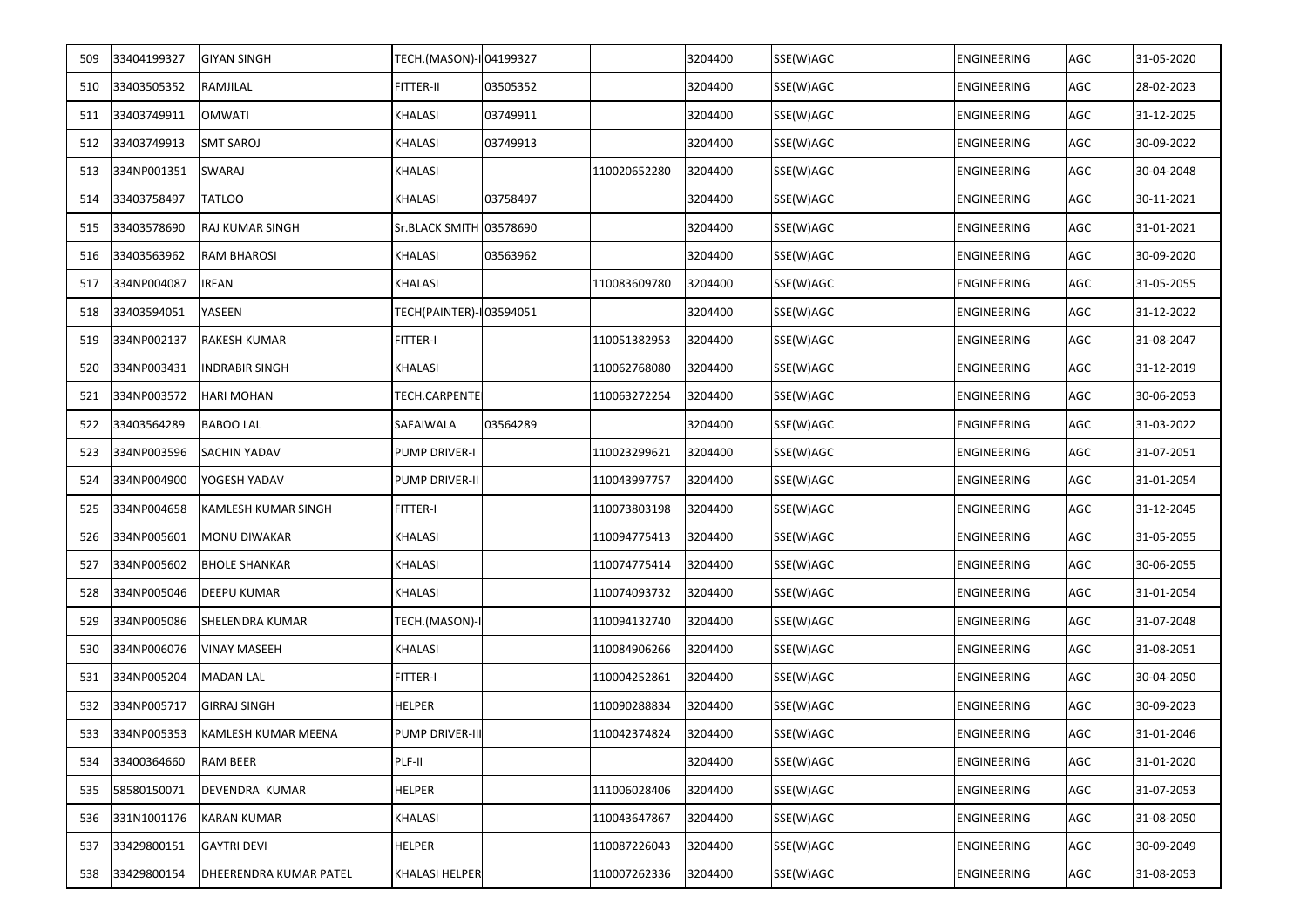| 539 | 33429800171 | RAHUL KUMAR                 | <b>KHALASI HELPER</b>   |          | 110017226041 | 3204400 | SSE(W)AGC         | <b>ENGINEERING</b> | AGC | 31-05-2054 |
|-----|-------------|-----------------------------|-------------------------|----------|--------------|---------|-------------------|--------------------|-----|------------|
| 540 | 33429800173 | KUSH SINGH                  | KHALASI HELPER          |          | 111007226042 | 3204400 | SSE(W)AGC         | <b>ENGINEERING</b> | AGC | 31-10-2048 |
| 541 | 275N0009963 | OMPRAKASH MEENA             | <b>KHALASI HELPER</b>   |          | 110057265824 | 3204400 | SSE(W)AGC         | ENGINEERING        | AGC | 31-08-2051 |
| 542 | 33429800809 | SAUNU KUMAR                 | TM                      |          | 110027523110 | 3204400 | SSE(W)AGC         | ENGINEERING        | AGC | 31-07-2055 |
| 543 | 33129800052 | RAM KISHAN MEENA            | <b>KHALASI</b>          |          | 110097606975 | 3204400 | SSE(W)AGC         | ENGINEERING        | AGC | 31-07-2051 |
| 544 | 503NPS04276 | RAM PRATAP MEENA            | <b>KHALASI</b>          |          | 110003825554 | 3204400 | SSE(W)AGC         | ENGINEERING        | AGC | 31-08-2036 |
| 545 | 33429803116 | RAMVEER SINGH               | <b>HELPER</b>           |          | 110163025849 | 3204400 | SSE(W)AGC         | ENGINEERING        | AGC | 31-08-2047 |
| 546 | 33429803213 | TAUKEER KHAN                | PUMP DRIVER-III         |          | 111103654217 | 3204400 | SSE(W)AGC         | ENGINEERING        | AGC | 29-02-2060 |
| 547 | 504NPS00681 | ABHISHEK MEENA              | KHALASI HELPER          |          | 110064148317 | 3204400 | SSE(W)AGC         | ENGINEERING        | AGC | 31-07-2052 |
| 548 | 33429802889 | MOHD. ASLAM KHAN ZAI        | <b>HELPER</b>           |          | 110112358487 | 3204400 | SSE(W)AGC         | ENGINEERING        | AGC | 30-06-2036 |
| 549 | 33429802915 | KUMARI GEETA                | <b>HELPER</b>           |          | 110132517975 | 3204400 | SSE(W)AGC         | ENGINEERING        | AGC | 31-08-2058 |
| 550 | 33400352084 | RAJENDRA SINGH GURJAR       | <b>HELPER</b>           |          | 110097587781 | 3204400 | SSE(W)AGC         | ENGINEERING        | AGC | 31-07-2051 |
| 551 | 33400300588 | MOHIT SINGH CHAUHAN         | <b>HELPER</b>           |          | 111007587741 | 3204400 | SSE(W)AGC         | ENGINEERING        | AGC | 30-11-2052 |
| 552 | 33429802261 | <b>BUNTY KUMAR</b>          | KHALASI                 |          | 110131666134 | 3204400 | SSE(W)AGC         | ENGINEERING        | AGC | 31-01-2052 |
| 553 | 33429802061 | KUNWAR VIJAY BHARTI         | KHALASI                 |          | 111007733233 | 3204400 | SSE(W)AGC         | ENGINEERING        | AGC | 30-09-2047 |
| 554 | 33403652051 | <b>GILBERT ROBERT</b>       | SR.TECH(M.V.DV 03652051 |          |              | 3204254 | CTFO/OHE          | <b>MEDICAL</b>     | AGC | 31-10-2022 |
| 555 | 334NP001035 | <b>KAPTAN</b>               | PEON                    |          | 110050637476 | 3204532 | Agra Health staff | <b>MEDICAL</b>     | AGC | 30-04-2028 |
| 556 | 33403558265 | MUKESH                      | SAFAIWALA               | 03558265 |              | 3204532 | Agra Health staff | <b>MEDICAL</b>     | AGC | 31-12-2020 |
| 557 | 334NP006112 | PUSHPA DEVI                 | SAFAIWALA               |          | 110055418519 | 3204532 | Agra Health staff | <b>MEDICAL</b>     | AGC | 31-12-2030 |
| 558 | 334NP004090 | PARWATI                     | SAFAIWALA               |          | 110023609783 | 3204532 | Agra Health staff | MEDICAL            | AGC | 30-06-2026 |
| 559 | 334NP005639 | AMIT KUMAR                  | PEON                    |          | 110014798910 | 3204532 | Agra Health staff | <b>MEDICAL</b>     | AGC | 30-06-2051 |
| 560 | 334NP005910 | RAKHI                       | Sr. CLERK               |          | 110033500649 | 3204532 | Agra Health staff | MEDICAL            | AGC | 30-06-2051 |
| 561 | 333J1400831 | SANJAY BIHARIYA             | <b>SR NURSING SUP</b>   |          | 110014127799 | 3204532 | Agra Health staff | <b>MEDICAL</b>     | AGC | 31-08-2049 |
| 562 | 333T1100054 | <b>BRAJESH KUMAR SHUKLA</b> | LAB. ASST.              |          | 110070320148 | 3204532 | Agra Health staff | MEDICAL            | AGC | 31-07-2042 |
| 563 | 333J0800516 | <b>SMT SASHI PRABHA</b>     | <b>NURSING SUPDT</b>    |          | 110050533859 | 3204532 | Agra Health staff | <b>MEDICAL</b>     | AGC | 31-07-2036 |
| 564 | 241IA130045 | RAMSWAROOP MEENA            | PEON                    |          | 110043159440 | 3204532 | Agra Health staff | <b>MEDICAL</b>     | AGC | 31-07-2044 |
| 565 | 33429801469 | RAJNI                       | <b>KHALASI HELPER</b>   |          | 110047963603 | 3204532 | Agra Health staff | <b>MEDICAL</b>     | AGC | 31-08-2047 |
| 566 | 33429803098 | ARJUN KUMAR SEN             | STENO                   |          | 110037951220 | 3204532 | Agra Health staff | <b>MEDICAL</b>     | AGC | 31-07-2051 |
| 567 | 27429800569 | MAHESH CHAND                | NURSING SUPDT           |          | 111007951950 | 3204532 | Agra Health staff | <b>MEDICAL</b>     | AGC | 30-06-2045 |
| 568 | 33403761897 | TEJPAL                      | <b>DRESSER-II</b>       | 03761897 |              | 3204532 | Agra Health staff | <b>MEDICAL</b>     | AGC | 30-04-2025 |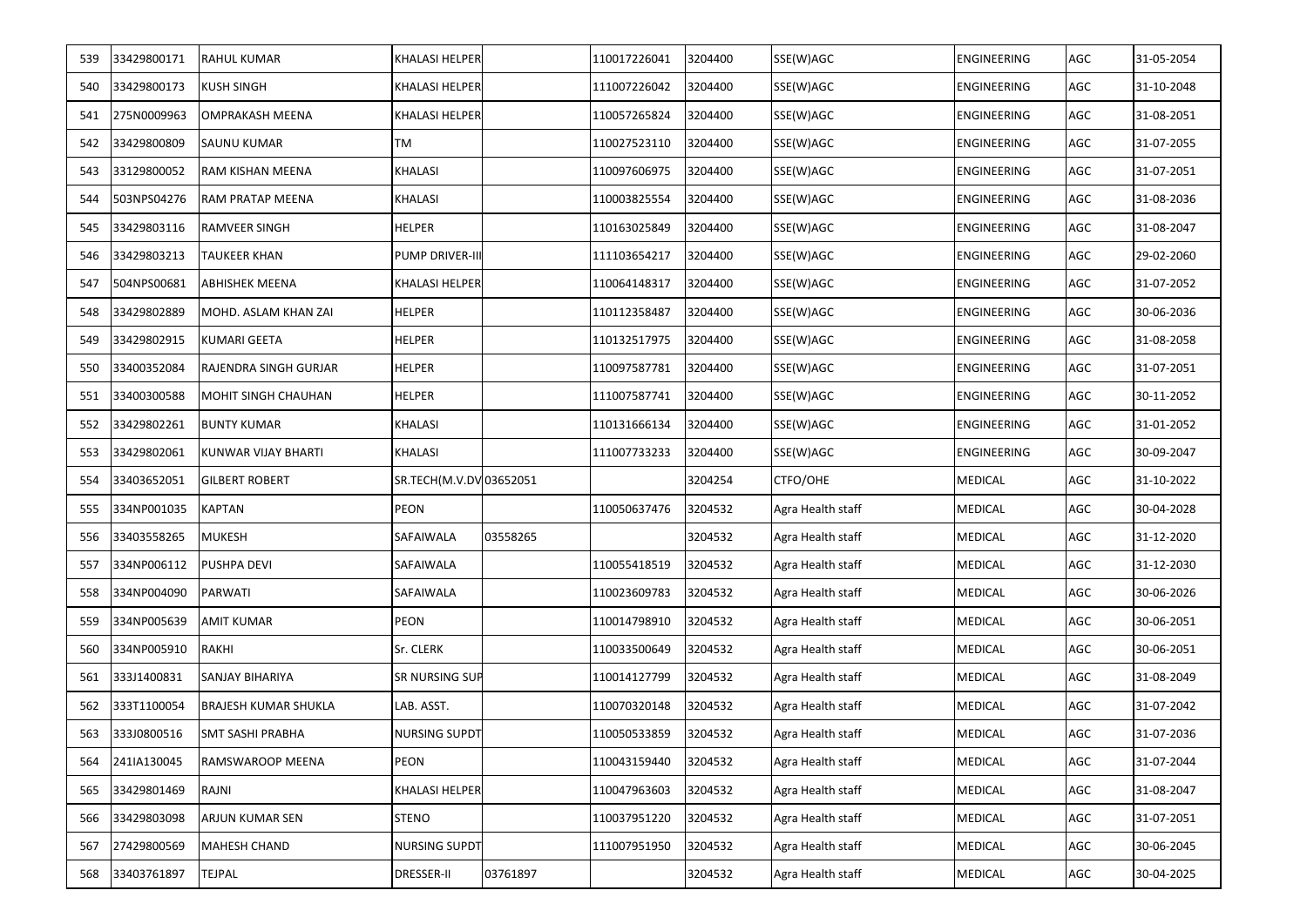| 569 | 33403571142     | PHALAD                | SAFAIWALA               | 03571142 | 3204532 | Agra Health staff | <b>MEDICAL</b> | AGC | 31-08-2023 |
|-----|-----------------|-----------------------|-------------------------|----------|---------|-------------------|----------------|-----|------------|
| 570 | 33425692215     | <b>SUNIL KUMAR</b>    | SAFAIWALA               | 25692215 | 3204532 | Agra Health staff | <b>MEDICAL</b> | AGC | 31-05-2038 |
| 571 | 33425690073     | <b>RADHEY SHYAM B</b> | SAFAIWALA               | 25690073 | 3204532 | Agra Health staff | <b>MEDICAL</b> | AGC | 30-04-2021 |
| 572 | 33416958032     | KISHANLAL             | HOSPITAL ATTD. 16958032 |          | 3204532 | Agra Health staff | <b>MEDICAL</b> | AGC | 30-09-2022 |
| 573 | 33403575561     | <b>RAKESH KUMAR</b>   | KHALASI HELPER 03575561 |          | 3204532 | Agra Health staff | <b>MEDICAL</b> | AGC | 31-08-2029 |
| 574 | 33405535256     | SHOBHA G SAMUEL       | SR NURSING SUP 05535256 |          | 3204532 | Agra Health staff | <b>MEDICAL</b> | AGC | 31-12-2019 |
| 575 | 33425691843     | SIMRAN SHARMA         | HOSPITAL ATTD. 25691843 |          | 3204532 | Agra Health staff | <b>MEDICAL</b> | AGC | 31-07-2039 |
| 576 | 33403689268     | <b>ROSHAN LAL</b>     | <b>DRESSER-II</b>       | 03689268 | 3204532 | Agra Health staff | <b>MEDICAL</b> | AGC | 30-04-2030 |
| 577 | 33403689270     | <b>JAI PRAKASH</b>    | SAFAIWALA               | 03689270 | 3204532 | Agra Health staff | <b>MEDICAL</b> | AGC | 28-02-2026 |
| 578 | 33403689396     | <b>KISHOR</b>         | SAFAIWALA               | 03689396 | 3204532 | Agra Health staff | <b>MEDICAL</b> | AGC | 31-10-2026 |
| 579 | 33403879643     | <b>SHER SINGH</b>     | SAFAIWALA               | 03879643 | 3204532 | Agra Health staff | <b>MEDICAL</b> | AGC | 30-06-2026 |
| 580 | 33403999981     | <b>MUNNA LAL</b>      | SAFAIWALA               | 03999981 | 3204532 | Agra Health staff | <b>MEDICAL</b> | AGC | 31-01-2023 |
| 581 | 33408208840     | KISHOREKUMAR          | OS                      | 08208840 | 3204532 | Agra Health staff | <b>MEDICAL</b> | AGC | 31-07-2021 |
| 582 | 33425710199     | <b>BHAGWAN SINGH</b>  | OS.                     | 25710199 | 3204532 | Agra Health staff | <b>MEDICAL</b> | AGC | 30-09-2026 |
| 583 | 33403017394     | MOHD KAMIL KHAN       | Ch.OS                   | 03017394 | 3204532 | Agra Health staff | <b>MEDICAL</b> | AGC | 31-01-2022 |
| 584 | 33403574131     | <b>GEETA BAI</b>      | SAFAIWALA               | 03574131 | 3204532 | Agra Health staff | <b>MEDICAL</b> | AGC | 31-03-2024 |
| 585 | 33403574463     | <b>VIJAY SINGH</b>    | KHALASI HELPER 03574463 |          | 3204532 | Agra Health staff | <b>MEDICAL</b> | AGC | 31-07-2021 |
| 586 | 33403572553     | <b>DENESH</b>         | SAFAIWALA               | 03572553 | 3204532 | Agra Health staff | <b>MEDICAL</b> | AGC | 28-02-2022 |
| 587 | 33415948493     | MOOL CHAND            | WATCHER                 | 15948493 | 3204532 | Agra Health staff | <b>MEDICAL</b> | AGC | 31-08-2025 |
| 588 | 33400364651     | <b>GOURI SHANKAR</b>  | SAFAIWALA               | 00364651 | 3204532 | Agra Health staff | <b>MEDICAL</b> | AGC | 30-09-2020 |
| 589 | 33403219409     | <b>SUKHI</b>          | SAFAIWALA               | 03219409 | 3204532 | Agra Health staff | <b>MEDICAL</b> | AGC | 31-05-2027 |
| 590 | 33403230510     | <b>ASHA DEVI</b>      | SAFAIWALA               | 03230510 | 3204532 | Agra Health staff | <b>MEDICAL</b> | AGC | 30-06-2020 |
| 591 | 33403230636     | <b>VINOD KUMAR</b>    | SAFAIWALA               | 03230636 | 3204532 | Agra Health staff | <b>MEDICAL</b> | AGC | 30-04-2021 |
| 592 | 33403347280     | <b>INDRA</b>          | SAFAIWALA               | 03347280 | 3204532 | Agra Health staff | <b>MEDICAL</b> | AGC | 30-06-2032 |
|     | 593 33403572699 | <b>SHANTI</b>         | SAFAIWALA               | 03572699 | 3204532 | Agra Health staff | <b>MEDICAL</b> | AGC | 31-01-2022 |
| 594 | 33425692112     | GANGA                 | HOSPITAL ATTD.          | 25692112 | 3204532 | Agra Health staff | <b>MEDICAL</b> | AGC | 31-03-2041 |
| 595 | 33403572432     | R K KULSHRESHTRA      | X-RAY TECHNICI403572432 |          | 3204532 | Agra Health staff | <b>MEDICAL</b> | AGC | 30-09-2023 |
| 596 | 33403575986     | <b>RAKESH</b>         | SAFAIWALA               | 03575986 | 3204532 | Agra Health staff | <b>MEDICAL</b> | AGC | 31-05-2030 |
| 597 | 33403578641     | <b>SOORAJ MUKHI</b>   | SAFAIWALA               | 03578641 | 3204532 | Agra Health staff | <b>MEDICAL</b> | AGC | 31-01-2022 |
| 598 | 33403626428     | <b>RAM KISHAN</b>     | SAFAIWALA               | 03626428 | 3204532 | Agra Health staff | <b>MEDICAL</b> | AGC | 31-12-2025 |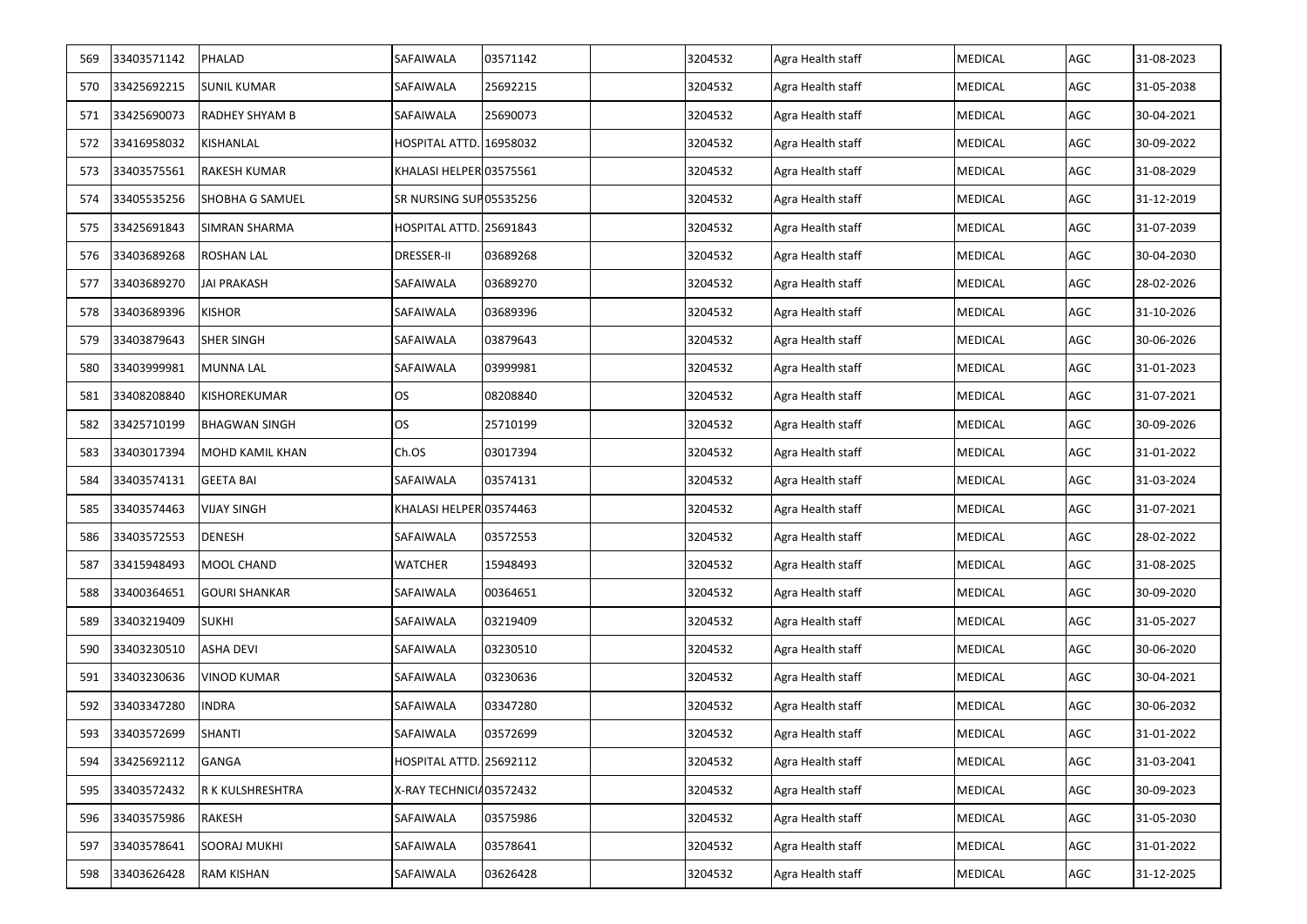| 599 | 33403573060 | <b>PADAM SINGH</b>    | <b>DRESSER</b>                | 03573060 |              | 3204532 | Agra Health staff | <b>MEDICAL</b> | AGC | 31-03-2020 |
|-----|-------------|-----------------------|-------------------------------|----------|--------------|---------|-------------------|----------------|-----|------------|
| 600 | 33408629201 | <b>SUNIL KUMAR</b>    | PHARMACIST                    | 08629201 |              | 3204532 | Agra Health staff | <b>MEDICAL</b> | AGC | 30-06-2032 |
| 601 | 334NP000360 | <b>BHOODAR</b>        | HOSPITAL ATTD.                |          | 110000286581 | 3204532 | Agra Health staff | <b>MEDICAL</b> | AGC | 30-06-2021 |
| 602 | 334NP001593 | <b>DEEPAK</b>         | SAFAIWALA                     |          | 111000649129 | 3204532 | Agra Health staff | <b>MEDICAL</b> | AGC | 30-06-2046 |
| 603 | 33404382584 | <b>SONIA GHAI</b>     | <b>SR NURSING SUP04382584</b> |          |              | 3204532 | Agra Health staff | <b>MEDICAL</b> | AGC | 30-11-2019 |
| 604 | 334NP000530 | <b>SUNNY</b>          | SAFAIWALA                     |          | 110030685027 | 3204532 | Agra Health staff | <b>MEDICAL</b> | AGC | 30-04-2048 |
| 605 | 33403689165 | <b>PAPPOO</b>         | SAFAIWALA                     | 03689165 |              | 3204532 | Agra Health staff | <b>MEDICAL</b> | AGC | 31-03-2025 |
| 606 | 334NP000185 | <b>VIMLA DAVI</b>     | SAFAIWALA                     |          | 110080286672 | 3204532 | Agra Health staff | <b>MEDICAL</b> | AGC | 31-05-2025 |
| 607 | 334NP000190 | LAXMI DAVI            | SAFAIWALA                     |          | 110040289333 | 3204532 | Agra Health staff | <b>MEDICAL</b> | AGC | 31-01-2024 |
| 608 | 33425690784 | JANAK SINGH           | Ch.HEALTH INSP. 25690784      |          |              | 3204532 | Agra Health staff | <b>MEDICAL</b> | AGC | 30-06-2029 |
| 609 | 33418206694 | <b>MAHAVIR SINGH</b>  | Ch.PHARMACIST 18206694        |          |              | 3204532 | Agra Health staff | <b>MEDICAL</b> | AGC | 31-03-2023 |
| 610 | 334NP000181 | RAJENDRI DAVI         | SAFAIWALA                     |          | 110040289106 | 3204532 | Agra Health staff | <b>MEDICAL</b> | AGC | 31-08-2019 |
| 611 | 33403776311 | RAJESH                | SAFAIWALA                     | 03776311 |              | 3204532 | Agra Health staff | <b>MEDICAL</b> | AGC | 31-10-2027 |
| 612 | 33426710250 | <b>PRAVEEN KUMAR</b>  | Ch.PHARMACIST 26710250        |          |              | 3204532 | Agra Health staff | <b>MEDICAL</b> | AGC | 31-08-2032 |
| 613 | 33403363776 | RAMESH                | SAFAIWALA                     | 03363776 |              | 3204532 | Agra Health staff | <b>MEDICAL</b> | AGC | 30-09-2024 |
| 614 | 33403570575 | KISHAN                | SAFAIWALA                     | 03570575 |              | 3204532 | Agra Health staff | <b>MEDICAL</b> | AGC | 30-09-2019 |
| 615 | 33415949102 | <b>SATISH KUMAR</b>   | KHALASI HELPER 15949102       |          |              | 3204532 | Agra Health staff | <b>MEDICAL</b> | AGC | 31-03-2021 |
| 616 | 334NP000294 | LATA                  | SAFAIWALA                     |          | 110010289049 | 3204532 | Agra Health staff | <b>MEDICAL</b> | AGC | 30-06-2025 |
| 617 | 33405878548 | ASHOK KU YADAV        | KHALASI HELPER 05878548       |          |              | 3204532 | Agra Health staff | <b>MEDICAL</b> | AGC | 31-01-2028 |
| 618 | 33403570710 | <b>VINOD</b>          | SAFAIWALA                     | 03570710 |              | 3204532 | Agra Health staff | <b>MEDICAL</b> | AGC | 31-12-2023 |
| 619 | 33415866786 | <b>B M CHATURVEDI</b> | <b>OS</b>                     | 15866786 |              | 3204532 | Agra Health staff | <b>MEDICAL</b> | AGC | 30-09-2021 |
| 620 | 334NP004048 | SHRIPAL SINGH         | CHOWKIDAR                     |          | 110043560647 | 3204532 | Agra Health staff | <b>MEDICAL</b> | AGC | 30-04-2043 |
| 621 | 33403656123 | RAJESH KUMAR          | <b>DRESSER-II</b>             | 03656123 |              | 3204532 | Agra Health staff | <b>MEDICAL</b> | AGC | 30-09-2027 |
| 622 | 334NP000183 | <b>SUDHA DAVI</b>     | SAFAIWALA                     |          | 110000289237 | 3204532 | Agra Health staff | <b>MEDICAL</b> | AGC | 31-07-2022 |
| 623 | 33403242144 | <b>JAMEELA</b>        | SAFAIWALA                     | 03242144 |              | 3204532 | Agra Health staff | <b>MEDICAL</b> | AGC | 30-04-2024 |
| 624 | 334NP000179 | RAJU                  | SAFAIWALA                     |          | 110050286780 | 3204532 | Agra Health staff | <b>MEDICAL</b> | AGC | 30-09-2041 |
| 625 | 334NP000180 | MANORAMA              | SAFAIWALA                     |          | 110000289111 | 3204532 | Agra Health staff | <b>MEDICAL</b> | AGC | 31-07-2038 |
| 626 | 334NP003731 | NITIN KUMAR SAHANEE   | H.KEEPING.ASST                |          | 110043367267 | 3204532 | Agra Health staff | <b>MEDICAL</b> | AGC | 31-01-2052 |
| 627 | 334NP003729 | MITHILESH YADAV       | H.KEEPING.ASST                |          | 110083367265 | 3204532 | Agra Health staff | <b>MEDICAL</b> | AGC | 31-01-2048 |
| 628 | 334NP004035 | PHOOL SINGH MEENA     | SAFAIWALA                     |          | 110023517878 | 3204532 | Agra Health staff | <b>MEDICAL</b> | AGC | 31-03-2047 |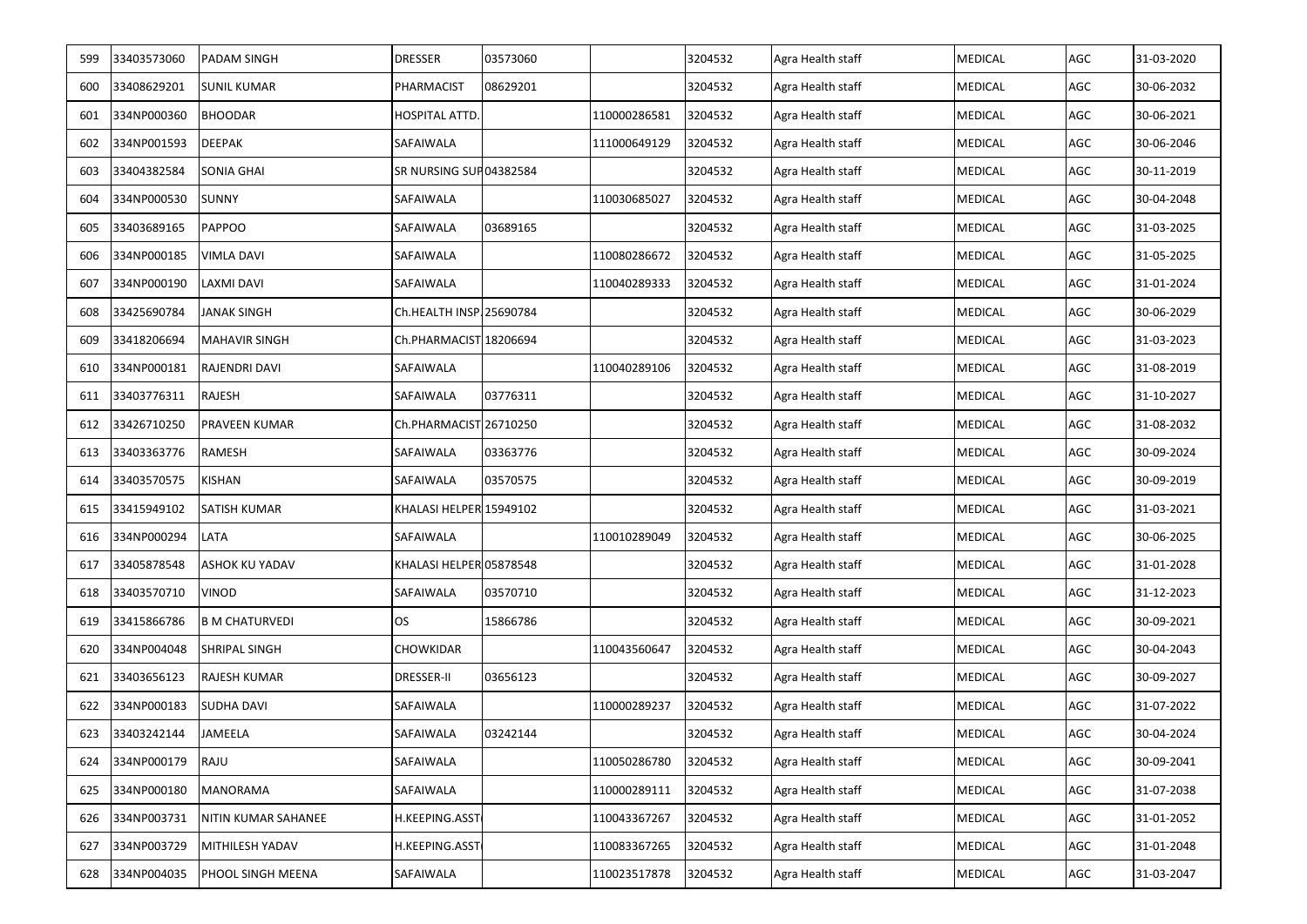| 629 | 334NP003466 | <b>OM PRAKASH</b>       | HOSPITAL ATTD.          |          | 110012955069 | 3204532 | Agra Health staff | <b>MEDICAL</b> | AGC | 30-06-2025 |
|-----|-------------|-------------------------|-------------------------|----------|--------------|---------|-------------------|----------------|-----|------------|
| 630 | 334NP004065 | VISHWA MOHINI MISHRA    | <b>PEON</b>             |          | 110013586238 | 3204532 | Agra Health staff | <b>MEDICAL</b> | AGC | 31-08-2053 |
| 631 | 33425761559 | MOHD.HUSAIN             | <b>WATCHER</b>          | 25761559 |              | 3204532 | Agra Health staff | <b>MEDICAL</b> | AGC | 30-11-2020 |
| 632 | 334NP002752 | <b>SHIV KUMAR</b>       | H.KEEPING.ASST          |          | 110052322004 | 3204532 | Agra Health staff | <b>MEDICAL</b> | AGC | 31-12-2047 |
| 633 | 33425690735 | <b>KANCHAN GROVER</b>   | CH NURSING SUI 25690735 |          |              | 3204532 | Agra Health staff | <b>MEDICAL</b> | AGC | 31-07-2023 |
| 634 | 334NP002902 | <b>SATENDRA KUMAR</b>   | H.KEEPING.ASST          |          | 110062319336 | 3204532 | Agra Health staff | <b>MEDICAL</b> | AGC | 30-04-2047 |
| 635 | 334NP002904 | <b>TEJPAL JITARWAL</b>  | SAFAIWALA               |          | 110092319973 | 3204532 | Agra Health staff | <b>MEDICAL</b> | AGC | 30-11-2047 |
| 636 | 334NP004526 | <b>KAMLESH KUMAR</b>    | KHALASI HELPER          |          | 110003744361 | 3204532 | Agra Health staff | <b>MEDICAL</b> | AGC | 31-07-2045 |
| 637 | 334NP005208 | VIKAS KUMAR             | SAFAIWALA               |          | 110034252865 | 3204532 | Agra Health staff | <b>MEDICAL</b> | AGC | 31-08-2052 |
| 638 | 33403642021 | <b>SHREEPAT KUMAR</b>   | ATT. (AMBULAN 03642021  |          |              | 3204532 | Agra Health staff | <b>MEDICAL</b> | AGC | 31-01-2044 |
| 639 | 33499277732 | MAHESH KUMAR            | SAFAIWALA               | 99277732 |              | 3204532 | Agra Health staff | <b>MEDICAL</b> | AGC | 31-03-2034 |
| 640 | 334NP003540 | SHYAMWATI               | SAFAIWALA               |          | 110013272251 | 3204532 | Agra Health staff | <b>MEDICAL</b> | AGC | 31-12-2028 |
| 641 | 334NP002855 | <b>SUKHBEER SINGH</b>   | <b>SR NURSING SUP</b>   |          | 110040253481 | 3204532 | Agra Health staff | <b>MEDICAL</b> | AGC | 29-02-2040 |
| 642 | 33425691855 | MANOJ KR CHAWLA         | PHARMACIST              | 25691855 |              | 3204532 | Agra Health staff | <b>MEDICAL</b> | AGC | 31-05-2031 |
| 643 | 334NP003274 | HITASH KUMAR            | H.KEEPING.ASST          |          | 110092604754 | 3204532 | Agra Health staff | <b>MEDICAL</b> | AGC | 31-12-2048 |
| 644 | 334NP003387 | <b>UDAI CHAND MEENA</b> | LAB. ASST.              |          | 110022717178 | 3204532 | Agra Health staff | <b>MEDICAL</b> | AGC | 31-12-2040 |
| 645 | 334NP004108 | VINOD KUMAR BATHAM      | SR NURSING SUP          |          | 110060257397 | 3204532 | Agra Health staff | <b>MEDICAL</b> | AGC | 30-06-2034 |
| 646 | 33403495759 | <b>HEERA LAL</b>        | SAFAIWALA               | 03495759 |              | 3204532 | Agra Health staff | <b>MEDICAL</b> | AGC | 31-12-2026 |
| 647 | 334NP004054 | <b>BHUPENDRA PAL</b>    | PHARMACIST              |          | 110060419237 | 3204532 | Agra Health staff | <b>MEDICAL</b> | AGC | 30-04-2043 |
| 648 | 334NP003460 | <b>HARIOM</b>           | Sr.RADIOGRAPHI          |          | 110052927012 | 3204532 | Agra Health staff | <b>MEDICAL</b> | AGC | 31-07-2049 |
| 649 | 334NP002892 | MAMATA                  | HOSPITAL ATTD.          |          | 110062320017 | 3204532 | Agra Health staff | <b>MEDICAL</b> | AGC | 31-10-2049 |
| 650 | 334NP005526 | CHANDRESH KUMARI SHARMA | HOSPITAL ATTD.          |          | 110034718763 | 3204532 | Agra Health staff | <b>MEDICAL</b> | AGC | 31-07-2045 |
| 651 | 334NP002905 | AMAR BAHADUR YADAV      | SAFAIWALA               |          | 110022319338 | 3204532 | Agra Health staff | <b>MEDICAL</b> | AGC | 31-08-2047 |
| 652 | 334NP005967 | <b>RAJ KUMAR</b>        | SAFAIWALA               |          | 110034879243 | 3204532 | Agra Health staff | <b>MEDICAL</b> | AGC | 31-05-2052 |
| 653 | 33429802812 | <b>PRADHUMAN SINGH</b>  | GUARD (GOODS)           |          | 110172275492 | 3204637 | SS/Guard/AGC      | <b>MEDICAL</b> | AGC | 31-12-2050 |
| 654 | 424N1251550 | HAREEBAN MEENA.         | H.KEEPING.ASST N1251550 |          | 110033293325 | 3204532 | Agra Health staff | <b>MEDICAL</b> | AGC | 31-01-2047 |
| 655 | 33204382882 | <b>KHAIRUN NISHA</b>    | SAFAIWALA               | 04382882 |              | 3204532 | Agra Health staff | <b>MEDICAL</b> | AGC | 31-03-2027 |
| 656 | 33429800262 | A K SHUKLA              | <b>FSO</b>              | 08623434 |              | 3204532 | Agra Health staff | <b>MEDICAL</b> | AGC | 31-05-2026 |
| 657 | 33429800341 | <b>SURESH</b>           | SAFAIWALA               |          |              | 3204532 | Agra Health staff | <b>MEDICAL</b> | AGC | 30-04-2029 |
| 658 | 33429800267 | RAJESH MEENA            | H.KEEPING.ASST          |          | 110047262334 | 3204532 | Agra Health staff | <b>MEDICAL</b> | AGC | 30-04-2051 |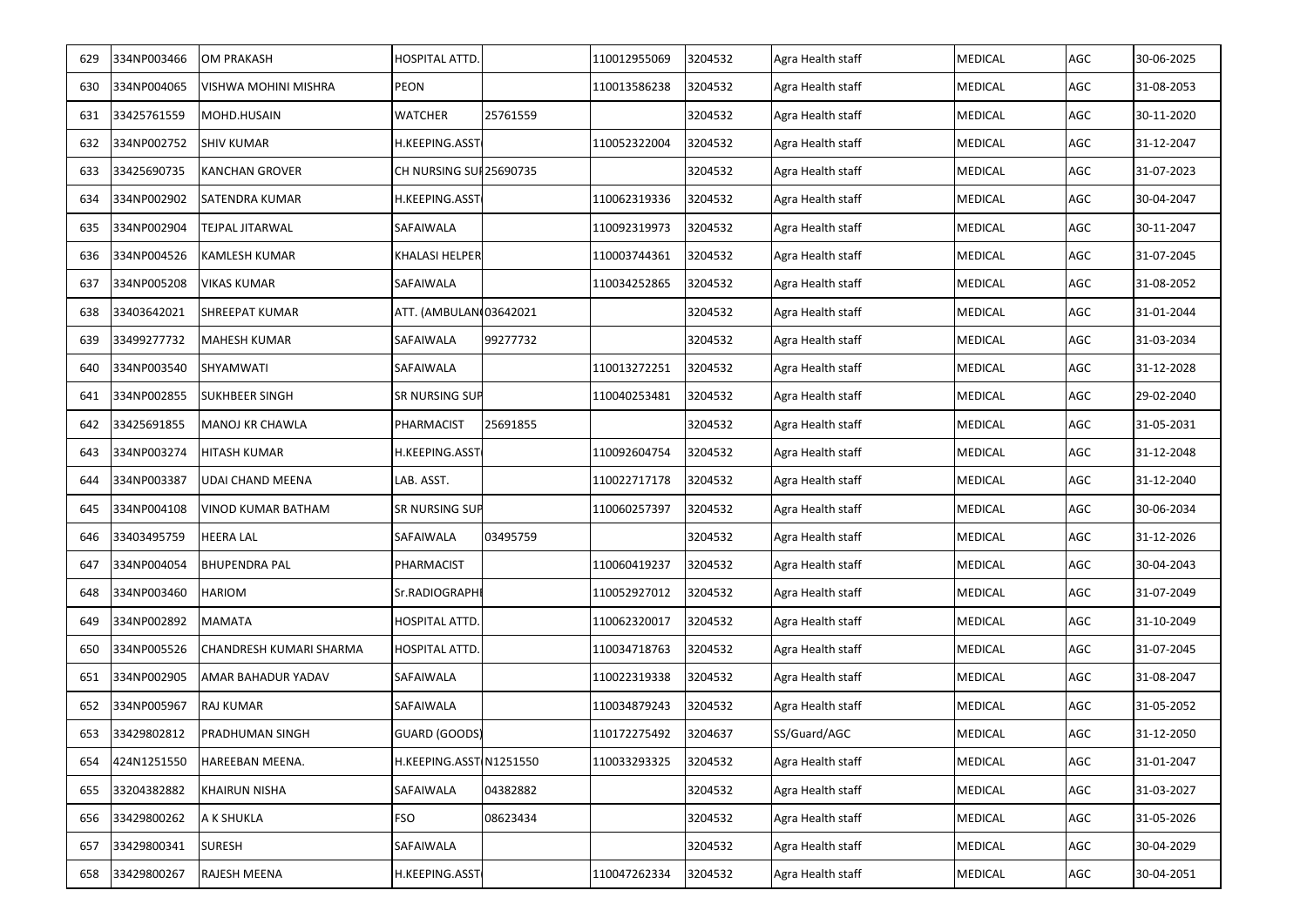| 659 | 33429800686     | <b>SALON</b>              | SAFAIWALA                    |          | 110087491612 | 3204532 | Agra Health staff | <b>MEDICAL</b>   | AGC | 30-06-2026 |
|-----|-----------------|---------------------------|------------------------------|----------|--------------|---------|-------------------|------------------|-----|------------|
| 660 | 33429803183     | <b>ANKIT SINGH</b>        | TADK                         |          |              | 3204532 | Agra Health staff | <b>MEDICAL</b>   | AGC | 31-07-2052 |
| 661 | 50891461560     | <b>RAHUL DEV</b>          | PHARMACIST                   |          | 110013775178 | 3204532 | Agra Health staff | <b>MEDICAL</b>   | AGC | 31-08-2043 |
| 662 | 33429802976     | <b>BEBI</b>               | SAFAIWALA                    |          | 110163602587 | 3204532 | Agra Health staff | <b>MEDICAL</b>   | AGC | 31-12-2033 |
| 663 | 33429802663     | <b>ACHAL SINGH</b>        | SAFAIWALA                    |          | 110121896152 | 3204532 | Agra Health staff | <b>MEDICAL</b>   | AGC | 29-02-2048 |
| 664 | 33429802664     | PHOOL KUMARI              | KHALASI HELPER               |          | 110141896151 | 3204532 | Agra Health staff | <b>MEDICAL</b>   | AGC | 31-07-2049 |
| 665 | 331TADK0286     | <b>NEERAJ SINGH</b>       | POINTSMAN-B                  |          | 110101255889 | 3204581 | SS/AGC            | <b>OPERATING</b> | AGC | 31-07-2048 |
| 666 | 50320100413     | <b>DURG PAL SINGH</b>     | SM                           |          | 110051166231 | 3204581 | SS/AGC            | <b>OPERATING</b> | AGC | 31-12-2035 |
| 667 | 33429803031     | RAJNISH CHANDRA PRABHAKAR | ASM                          |          | 110102735425 | 3204581 | SS/AGC            | <b>OPERATING</b> | AGC | 30-11-2036 |
| 668 | 33403986500     | <b>NARESH CHAND</b>       | POINTSMAN-B                  | 03986500 |              | 3204581 | SS/AGC            | <b>OPERATING</b> | AGC | 30-09-2036 |
| 669 | 33404809610     | <b>ROSHAN</b>             | POINTSMAN-B                  | 04809610 |              | 3204581 | SS/AGC            | OPERATING        | AGC | 30-11-2019 |
| 670 | 33408000002     | <b>DEVA NAND</b>          | <b>SHUNTING MAST08000002</b> |          |              | 3204581 | SS/AGC            | <b>OPERATING</b> | AGC | 31-05-2026 |
| 671 | 33403249177     | A P SHRIVASTAVA           | <b>SM</b>                    | 03249177 |              | 3204581 | SS/AGC            | <b>OPERATING</b> | AGC | 31-01-2029 |
| 672 | 33403699146     | MUKESH KUMAR KULSHRESTHA  | <b>SM</b>                    | 03699146 |              | 3204581 | SS/AGC            | <b>OPERATING</b> | AGC | 31-05-2022 |
| 673 | 33403249451     | JAGESHWAR PRASAD          | <b>CABINMAN</b>              | 03249451 |              | 3204581 | SS/AGC            | <b>OPERATING</b> | AGC | 31-07-2040 |
| 674 | 33403699079     | <b>SAMRATH SINGH</b>      | POINTSMAN-A                  | 03699079 |              | 3204581 | SS/AGC            | <b>OPERATING</b> | AGC | 31-01-2022 |
| 675 | 33407423380     | R K GUPTA                 | SM                           | 07423380 |              | 3204581 | SS/AGC            | <b>OPERATING</b> | AGC | 30-04-2027 |
| 676 | 33403327541     | <b>MANOJ KUMAR</b>        | POINTSMAN-B                  | 03327541 |              | 3204581 | SS/AGC            | <b>OPERATING</b> | AGC | 31-12-2021 |
| 677 | 33415761708     | <b>AKSHAY KANT SHARMA</b> | TI.                          | 15761708 |              | 3204581 | SS/AGC            | <b>OPERATING</b> | AGC | 30-06-2024 |
| 678 | 33415753529     | <b>NARESH KM.SAROVAR</b>  | <b>SM</b>                    | 15753529 |              | 3204581 | SS/AGC            | <b>OPERATING</b> | AGC | 28-02-2022 |
| 679 | 33425762102     | <b>MOHD IRSHAD</b>        | POINTSMAN-B                  | 25762102 |              | 3204581 | SS/AGC            | <b>OPERATING</b> | AGC | 31-01-2035 |
| 680 | 33403656226     | RAJESH KUMAR              | POINTSMAN-B                  | 03656226 |              | 3204581 | SS/AGC            | <b>OPERATING</b> | AGC | 29-02-2020 |
| 681 | 33403656512     | RAMBABU SHARMA            | Dy.SS                        | 03656512 |              | 3204581 | SS/AGC            | OPERATING        | AGC | 31-08-2025 |
| 682 | 33403796541     | <b>RAM NIVAS CHOKAR</b>   | ASM                          | 03796541 |              | 3204581 | SS/AGC            | <b>OPERATING</b> | AGC | 31-07-2035 |
|     | 683 33403224646 | <b>VIJAY GOYAL</b>        | SM                           | 03224646 |              | 3204581 | SS/AGC            | OPERATING        | AGC | 31-12-2023 |
| 684 | 33403804150     | <b>CHANDRA PAL SINGH</b>  | SM                           | 03804150 |              | 3204581 | SS/AGC            | <b>OPERATING</b> | AGC | 30-09-2037 |
| 685 | 334NP000145     | RAM GOPAL                 | CABINMAN                     |          | 110080289068 | 3204581 | SS/AGC            | <b>OPERATING</b> | AGC | 31-12-2045 |
| 686 | 334NP000194     | MRS. SHASHI VERMA         | ASM                          |          | 110090285805 | 3204581 | SS/AGC            | <b>OPERATING</b> | AGC | 31-08-2039 |
| 687 | 334NP000266     | RAJ KISHORE KUMAR         | ASM                          |          | 110090286470 | 3204581 | SS/AGC            | <b>OPERATING</b> | AGC | 29-02-2040 |
| 688 | 334NP000223     | <b>DILDAR SINGH</b>       | POINTSMAN-B                  |          | 110020286305 | 3204581 | SS/AGC            | <b>OPERATING</b> | AGC | 31-05-2047 |
|     |                 |                           |                              |          |              |         |                   |                  |     |            |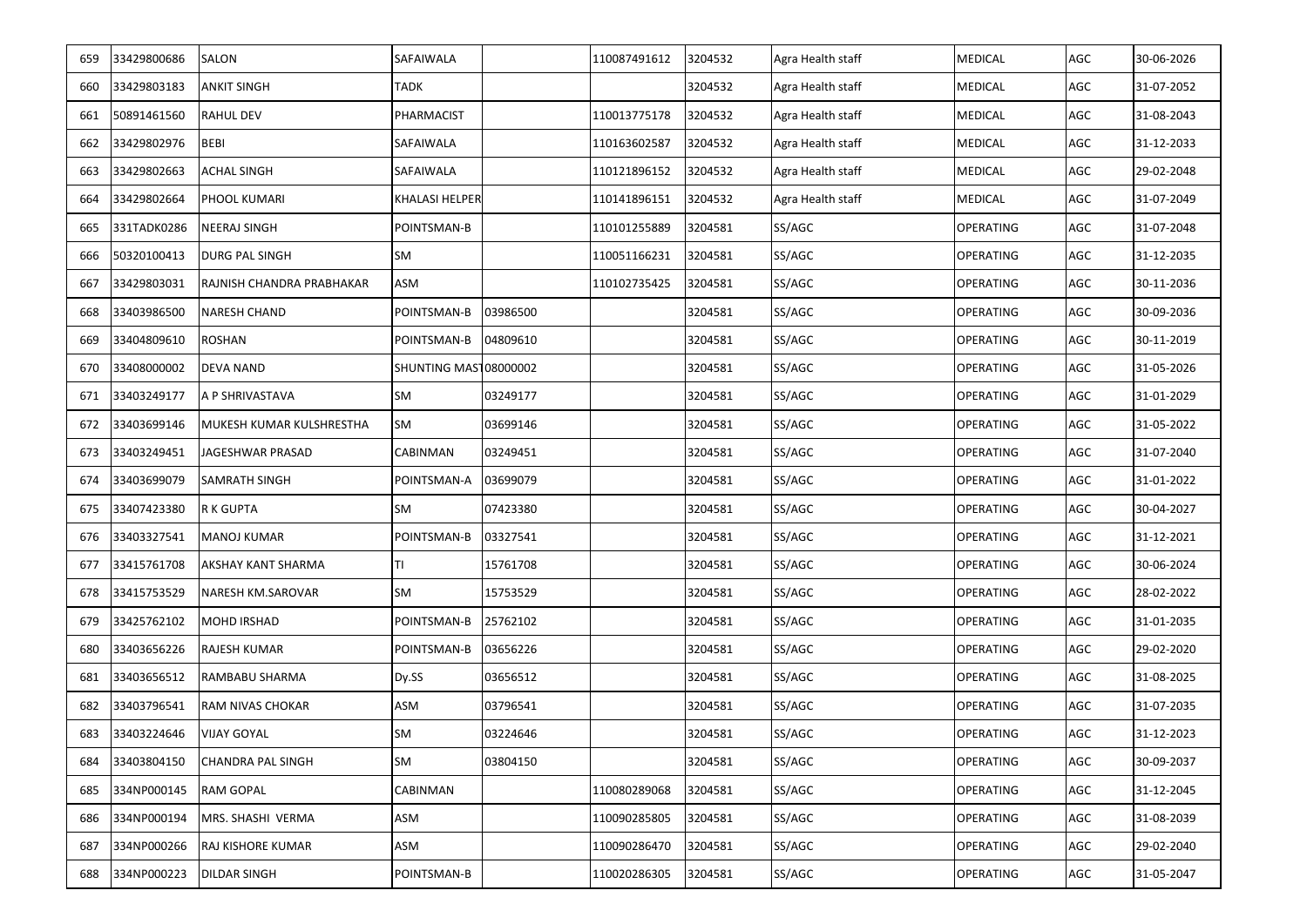| 689 | 334NP001686     | <b>SHRI KANT SAXENA</b>   | POINTSMAN-B           |          | 110050649045 | 3204581 | SS/AGC | <b>OPERATING</b> | AGC | 31-07-2038 |
|-----|-----------------|---------------------------|-----------------------|----------|--------------|---------|--------|------------------|-----|------------|
| 690 | 33403276405     | YOGENDRA SINGH            | SHUNTING MAST03276405 |          |              | 3204581 | SS/AGC | <b>OPERATING</b> | AGC | 30-04-2022 |
| 691 | 33403778514     | <b>GAJRAJ SINGH</b>       | POINTSMAN-B           | 03778514 |              | 3204581 | SS/AGC | <b>OPERATING</b> | AGC | 31-07-2020 |
| 692 | 334NP001048     | <b>ANITA GUPTA</b>        | <b>JR CLERK</b>       |          | 110010286152 | 3204581 | SS/AGC | <b>OPERATING</b> | AGC | 30-06-2040 |
| 693 | 33403801378     | POORAN SINGH              | POINTSMAN-B           | 03801378 |              | 3204581 | SS/AGC | <b>OPERATING</b> | AGC | 31-07-2036 |
| 694 | 334NP002297     | <b>BHANU PRATAP SINGH</b> | POINTSMAN-B           |          | 110051849594 | 3204581 | SS/AGC | <b>OPERATING</b> | AGC | 31-01-2024 |
| 695 | 33413611008     | U K SARASWAT              | Dy.SS                 | 13611008 |              | 3204581 | SS/AGC | OPERATING        | AGC | 30-06-2025 |
| 696 | 334NP000658     | <b>KRISHNA SONI</b>       | CABINMAN              |          | 110060685017 | 3204581 | SS/AGC | <b>OPERATING</b> | AGC | 31-05-2046 |
| 697 | 334NP003040     | PANKAJ KUMAR MAHTO        | ASM                   |          | 110012463805 | 3204581 | SS/AGC | OPERATING        | AGC | 31-12-2046 |
| 698 | 334NP003863     | SARSHWATI                 | POINTSMAN-B           |          | 110053403451 | 3204581 | SS/AGC | <b>OPERATING</b> | AGC | 31-07-2051 |
| 699 | 334NP003746     | <b>RAKESH KUMAR</b>       | POINTSMAN-A           |          | 110043383193 | 3204581 | SS/AGC | OPERATING        | AGC | 31-07-2049 |
| 700 | 33403795871     | RAJU                      | POINTSMAN-B           | 03795871 |              | 3204581 | SS/AGC | OPERATING        | AGC | 30-04-2026 |
| 701 | 334NP001994     | <b>JUGENDER SINGH</b>     | POINTSMAN-B           |          | 110020285686 | 3204581 | SS/AGC | OPERATING        | AGC | 31-08-2044 |
| 702 | 334NP002020     | LALIT KUMAR SINGH         | Ch.HEALTH INSP.       |          | 110060279366 | 3204581 | SS/AGC | <b>OPERATING</b> | AGC | 31-05-2042 |
| 703 | 33403436907     | <b>SRI KISHAN</b>         | SHUNTING MAST03436907 |          |              | 3204581 | SS/AGC | OPERATING        | AGC | 31-05-2022 |
| 704 | 334NP003873     | MOHD HAFEEJ ABBAS         | POINTSMAN-B           |          | 110001989401 | 3204581 | SS/AGC | OPERATING        | AGC | 31-07-2049 |
| 705 | 334NP000129     | <b>SUNIL KUMAR</b>        | POINTSMAN-B           |          | 110050286469 | 3204581 | SS/AGC | <b>OPERATING</b> | AGC | 30-04-2044 |
| 706 | 334NP002371     | <b>NASEEB KHAN</b>        | ASM                   |          | 110021993592 | 3204581 | SS/AGC | <b>OPERATING</b> | AGC | 31-01-2036 |
| 707 | 33403635478     | RAJDEEP KUMAR             | OS.                   | 03635478 |              | 3204581 | SS/AGC | <b>OPERATING</b> | AGC | 30-06-2020 |
| 708 | 334NP003498     | POONAM SINGH              | ASM                   |          | 110053079630 | 3204581 | SS/AGC | OPERATING        | AGC | 31-07-2044 |
| 709 | 334NP003471     | <b>SHARIF AHAMAD</b>      | POINTSMAN-B           |          | 110072959991 | 3204581 | SS/AGC | <b>OPERATING</b> | AGC | 30-09-2034 |
| 710 | 334NP001779     | <b>HAR PAL SINGH</b>      | POINTSMAN-B           |          | 110000668397 | 3204581 | SS/AGC | <b>OPERATING</b> | AGC | 28-02-2049 |
| 711 | 334NP003287     | SOBRAN SINGH              | POINTSMAN-B           |          | 110052599946 | 3204581 | SS/AGC | <b>OPERATING</b> | AGC | 31-10-2048 |
| 712 | 334NP002803     | <b>RAJESH KUMAR</b>       | ASM                   |          | 110022506577 | 3204581 | SS/AGC | <b>OPERATING</b> | AGC | 30-09-2047 |
|     | 713 334NP002392 | RAJEEV KUMAR MISHRA       | SM                    |          | 110041279735 | 3204581 | SS/AGC | <b>OPERATING</b> | AGC | 31-10-2038 |
| 714 | 334NP002306     | <b>SINNET SINGH</b>       | POINTSMAN-B           |          | 110081849763 | 3204581 | SS/AGC | <b>OPERATING</b> | AGC | 31-03-2026 |
| 715 | 33403700328     | VED PRAKASH               | POINTSMAN-B           | 03700328 |              | 3204581 | SS/AGC | <b>OPERATING</b> | AGC | 31-10-2028 |
| 716 | 334NP005141     | POOJA SRIVASTAV           | POINTSMAN-B           |          | 110004226048 | 3204581 | SS/AGC | <b>OPERATING</b> | AGC | 30-04-2041 |
| 717 | 334NP005635     | <b>SONU SINGH</b>         | ASM                   |          | 110073368098 | 3204581 | SS/AGC | <b>OPERATING</b> | AGC | 31-08-2049 |
| 718 | 334NP005855     | RAVINDRA KUMAR            | POINTSMAN-A           |          | 110060288276 | 3204581 | SS/AGC | <b>OPERATING</b> | AGC | 31-08-2045 |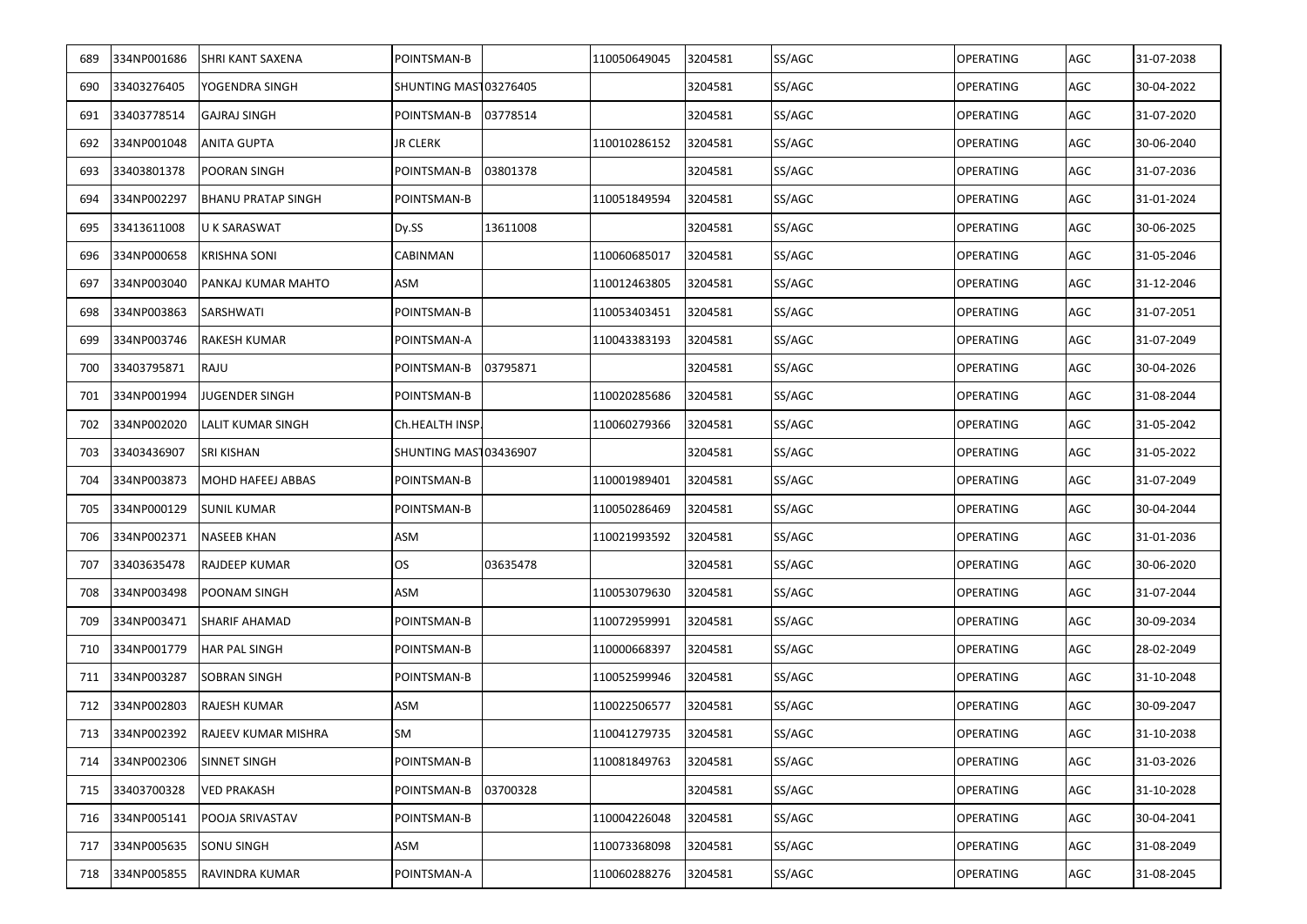| 719 | 33403798793     | <b>MOHD IRPHAN KHAN</b>    | POINTSMAN-B | 03798793 |              | 3204581 | SS/AGC            | <b>OPERATING</b> | AGC | 30-04-2039 |
|-----|-----------------|----------------------------|-------------|----------|--------------|---------|-------------------|------------------|-----|------------|
| 720 | 334NP006105     | ANOOP KUMAR                | POINTSMAN-B |          | 110075401783 | 3204581 | SS/AGC            | <b>OPERATING</b> | AGC | 30-06-2053 |
| 721 | 334NP004828     | <b>SUNNI ABBAS</b>         | POINTSMAN-B |          | 110061652240 | 3204581 | SS/AGC            | <b>OPERATING</b> | AGC | 31-07-2043 |
| 722 | 334NP006204     | <b>ANKIT SINGH</b>         | ASM         |          | 110016132201 | 3204581 | SS/AGC            | <b>OPERATING</b> | AGC | 29-02-2048 |
| 723 | 33400529247     | ROOP CHAND                 |             | 00529247 |              | 3204581 | SS/AGC            | <b>OPERATING</b> | AGC | 31-07-2025 |
| 724 | 33402692235     | <b>NOVAL SINGH</b>         | POINTSMAN-B | 02692235 |              | 3204581 | SS/AGC            | <b>OPERATING</b> | AGC | 31-07-2033 |
| 725 | 33403801706     | <b>ASHOK</b>               | POINTSMAN-B | 03801706 |              | 3204581 | SS/AGC            | <b>OPERATING</b> | AGC | 31-03-2042 |
| 726 | 334NP005876     | <b>MANGESH KUMAR</b>       | POINTSMAN-B |          | 111000533882 | 3204581 | SS/AGC            | <b>OPERATING</b> | AGC | 31-07-2037 |
| 727 | 334NP005865     | RAM GOPAL MEENA            | ASM         |          | 110040288490 | 3204581 | SS/AGC            | <b>OPERATING</b> | AGC | 31-01-2044 |
| 728 | 45316210264     | <b>VIPIN KUMAR</b>         | Dy.SS       |          | 111000513759 | 3204581 | SS/AGC            | <b>OPERATING</b> | AGC | 30-04-2041 |
| 729 | 00302712829     | ANUJ KUMAR PRAKASH         | ΤI          | 02712829 | 110090219352 | 3204581 | SS/AGC            | OPERATING        | AGC | 28-02-2038 |
| 730 | 50812215702     | <b>MAHESH CHAND</b>        | SM          |          | 110012215702 | 3204581 | SS/AGC            | <b>OPERATING</b> | AGC | 29-02-2044 |
| 731 | 50809001359     | <b>SANJAY SINGH ROY</b>    | SM          |          | 110090727336 | 3204581 | SS/AGC            | OPERATING        | AGC | 30-04-2040 |
| 732 | 50809001384     | AMITKUMARSINGH ROY         | SS          |          | 110000727366 | 3204581 | SS/AGC            | <b>OPERATING</b> | AGC | 31-10-2042 |
| 733 | 503NPS04856     | SAJAL AGGARWAL             | ASM         |          | 110027188155 | 3204581 | SS/AGC            | OPERATING        | AGC | 31-12-2051 |
| 734 | 50411133454     | DIWAKAR SWAROOP NIGAM      | SM          |          | 110021396345 | 3204581 | SS/AGC            | OPERATING        | AGC | 31-08-2044 |
| 735 | 50827100078     | DEEPANSHU MISRA            | ASM         | 27100078 | 111000892164 | 3204581 | SS/AGC            | OPERATING        | AGC | 31-08-2043 |
| 736 | 33429802828     | <b>HOSHIYAR SINGH</b>      | ASM         |          | 110142275499 | 3204581 | SS/AGC            | OPERATING        | AGC | 31-12-2046 |
| 737 | 33429802836     | ASHISH TRIPATHI            | ASM         |          | 110122300080 | 3204581 | SS/AGC            | <b>OPERATING</b> | AGC | 28-02-2053 |
| 738 | 33429802860     | KARAMVEERCHAHAR            | ASM         |          | 110132325763 | 3204581 | SS/AGC            | <b>OPERATING</b> | AGC | 30-06-2051 |
| 739 | 33429802847     | YOGESH KUMAR               | ASM         |          | 110182300074 | 3204581 | SS/AGC            | OPERATING        | AGC | 31-07-2054 |
| 740 | 33429802966     | NIKHILESH KUMAR YADAV      | ASM         |          | 110112562285 | 3204581 | SS/AGC            | OPERATING        | AGC | 31-08-2048 |
| 741 | 33403263708     | J.S.SANDHU                 | <b>ATNL</b> | 03263708 |              | 3204599 | Control/AGC/Optg. | <b>OPERATING</b> | AGC | 30-09-2019 |
| 742 | 33415762324     | <b>SARWAR ALI</b>          | <b>TNL</b>  | 15762324 |              | 3204599 | Control/AGC/Optg. | <b>OPERATING</b> | AGC | 30-04-2021 |
|     | 743 33415763729 | <b>SANJAY K KULSRESTHA</b> | <b>TNL</b>  | 15763729 |              | 3204599 | Control/AGC/Optg. | <b>OPERATING</b> | AGC | 30-06-2024 |
| 744 | 33415764904     | <b>HARI SHANKAR</b>        | <b>CTNC</b> | 15764904 |              | 3204599 | Control/AGC/Optg. | <b>OPERATING</b> | AGC | 30-09-2031 |
| 745 | 33417995942     | A.K GUPTA                  | <b>TNL</b>  | 17995942 |              | 3204599 | Control/AGC/Optg. | <b>OPERATING</b> | AGC | 31-07-2029 |
| 746 | 33403628012     | D.K.JAIN                   | <b>CTNL</b> | 03628012 |              | 3204599 | Control/AGC/Optg. | <b>OPERATING</b> | AGC | 31-03-2023 |
| 747 | 33403699158     | MANOJ KUMAR DUTTA          | <b>CTNL</b> | 03699158 |              | 3204599 | Control/AGC/Optg. | <b>OPERATING</b> | AGC | 30-04-2022 |
| 748 | 33400140028     | <b>GYAN SINGH</b>          | <b>CTNL</b> | 00140028 |              | 3204599 | Control/AGC/Optg. | <b>OPERATING</b> | AGC | 29-02-2024 |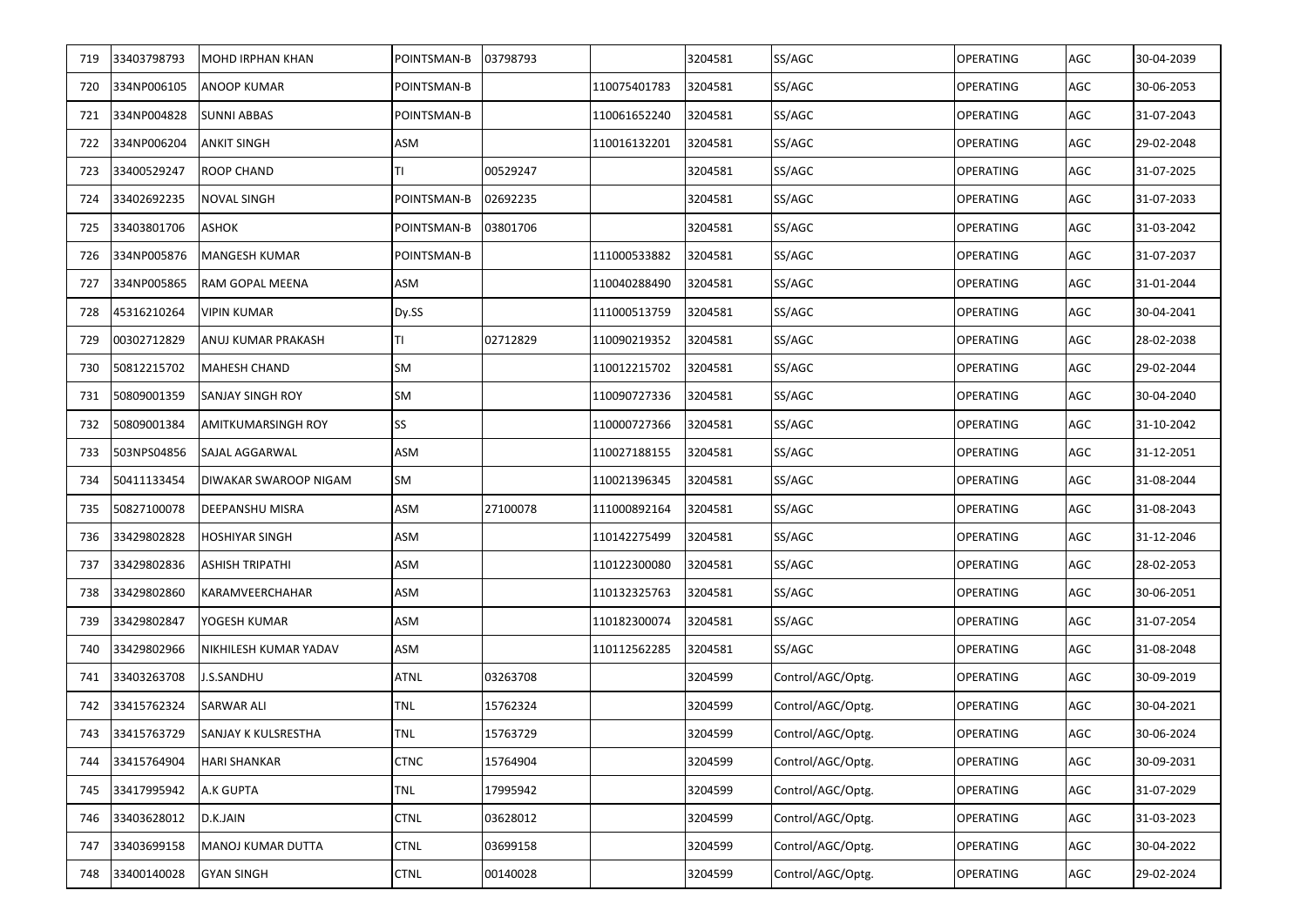| 749 | 33400529514 | <b>BABOO LAL MEENA</b>    | <b>CTNL</b> | 00529514 |              | 3204599 | Control/AGC/Optg. | <b>OPERATING</b> | AGC | 31-08-2022 |
|-----|-------------|---------------------------|-------------|----------|--------------|---------|-------------------|------------------|-----|------------|
| 750 | 33403803089 | <b>AVINASH VERMA</b>      | <b>CTNL</b> | 03803089 |              | 3204599 | Control/AGC/Optg. | <b>OPERATING</b> | AGC | 31-05-2041 |
| 751 | 33403803193 | <b>BAZID ALI</b>          | <b>CTNC</b> | 03803193 |              | 3204599 | Control/AGC/Optg. | OPERATING        | AGC | 31-03-2044 |
| 752 | 33403810000 | ARVINDKUMARKULSRETH       | <b>ATNL</b> | 03810000 |              | 3204599 | Control/AGC/Optg. | <b>OPERATING</b> | AGC | 30-09-2027 |
| 753 | 33413662326 | U.C.DIXIT                 | TNL         | 13662326 |              | 3204599 | Control/AGC/Optg. | OPERATING        | AGC | 31-07-2023 |
| 754 | 33403327546 | RAKESH SAXENA             | CTNC        | 03327546 |              | 3204599 | Control/AGC/Optg. | <b>OPERATING</b> | AGC | 30-09-2025 |
| 755 | 33403625160 | KAILASH CHANDSHARMA       | <b>CTNL</b> | 03625160 |              | 3204599 | Control/AGC/Optg. | OPERATING        | AGC | 30-06-2022 |
| 756 | 33403700057 | ANUJ KUMAR BHAGOR         | <b>CTNL</b> | 03700057 |              | 3204599 | Control/AGC/Optg. | OPERATING        | AGC | 31-08-2023 |
| 757 | 33403700197 | <b>DINESH KUMAR KAPIL</b> | <b>CTNL</b> | 03700197 |              | 3204599 | Control/AGC/Optg. | OPERATING        | AGC | 31-01-2025 |
| 758 | 33403712904 | DEVENDRA SINGH            | TNL         | 03712904 |              | 3204599 | Control/AGC/Optg. | OPERATING        | AGC | 31-07-2029 |
| 759 | 33403699249 | <b>B.K.SHARMA</b>         | <b>CTNC</b> | 03699249 |              | 3204599 | Control/AGC/Optg. | OPERATING        | AGC | 31-03-2024 |
| 760 | 33403772106 | RAJESH SHUKLA             | TNL         | 03772106 |              | 3204599 | Control/AGC/Optg. | OPERATING        | AGC | 31-07-2031 |
| 761 | 33425762795 | AMIT JAIN                 | <b>CTNC</b> | 25762795 |              | 3204599 | Control/AGC/Optg. | OPERATING        | AGC | 30-04-2035 |
| 762 | 334NP000624 | <b>BALLI</b>              | PEON        |          | 110050578400 | 3204599 | Control/AGC/Optg. | OPERATING        | AGC | 30-04-2041 |
| 763 | 33403654990 | A.K.UPADHYAY              | TNL         | 03654990 |              | 3204599 | Control/AGC/Optg. | OPERATING        | AGC | 28-02-2022 |
| 764 | 33404497570 | M.K.PALIWAL               | TNL         | 04497570 |              | 3204599 | Control/AGC/Optg. | OPERATING        | AGC | 31-03-2030 |
| 765 | 334NP001507 | SMT PREM LATA             | <b>CTNC</b> |          | 110060707601 | 3204599 | Control/AGC/Optg. | OPERATING        | AGC | 30-04-2024 |
| 766 | 33425762140 | RAJESH PAL SINGH          | CTNC        | 25762140 |              | 3204599 | Control/AGC/Optg. | OPERATING        | AGC | 30-11-2036 |
| 767 | 334NP000101 | <b>MUKESH KUMAR</b>       | TNL         |          | 110080286669 | 3204599 | Control/AGC/Optg. | OPERATING        | AGC | 31-12-2037 |
| 768 | 334NP000193 | ARVIND PRAKASH SHARMA     | CTNC        |          | 110030276820 | 3204599 | Control/AGC/Optg. | OPERATING        | AGC | 31-03-2036 |
| 769 | 334NP000133 | SANJAY KUMAR UPADHYAY     | TNL         |          | 110000286726 | 3204599 | Control/AGC/Optg. | OPERATING        | AGC | 31-10-2041 |
| 770 | 33403249670 | NEERAJ KUMAR SAGAR        | CTNC        | 03249670 |              | 3204599 | Control/AGC/Optg. | OPERATING        | AGC | 31-07-2040 |
| 771 | 33403712977 | D.D.VIJAI                 | <b>ATNL</b> | 03712977 |              | 3204599 | Control/AGC/Optg. | OPERATING        | AGC | 30-06-2023 |
| 772 | 334NP000744 | KULDEEPKUMARDIXIT         | TNL         |          | 110050685172 | 3204599 | Control/AGC/Optg. | OPERATING        | AGC | 31-08-2049 |
| 773 | 33403799761 | <b>BHUWAN SOM MISHRA</b>  | TNL         | 03799761 |              | 3204599 | Control/AGC/Optg. | <b>OPERATING</b> | AGC | 30-11-2041 |
| 774 | 33403655131 | RAJOO SHARMA              | <b>CTNL</b> | 03655131 |              | 3204599 | Control/AGC/Optg. | OPERATING        | AGC | 30-11-2028 |
| 775 | 33403799268 | PRADUMAN KUMAR            | <b>CTNC</b> | 03799268 |              | 3204599 | Control/AGC/Optg. | OPERATING        | AGC | 30-06-2030 |
| 776 | 334NP003304 | <b>ANANT KUMAR</b>        | TNC         |          | 110002599960 | 3204599 | Control/AGC/Optg. | <b>OPERATING</b> | AGC | 28-02-2043 |
| 777 | 334NP002999 | MUKESH KUMAR GURJAR       | TNC         |          | 110002461271 | 3204599 | Control/AGC/Optg. | <b>OPERATING</b> | AGC | 31-08-2048 |
| 778 | 334NP000192 | SMT SHAKUNTLA DINDE       | PEON        |          | 110040286304 | 3204599 | Control/AGC/Optg. | <b>OPERATING</b> | AGC | 31-03-2026 |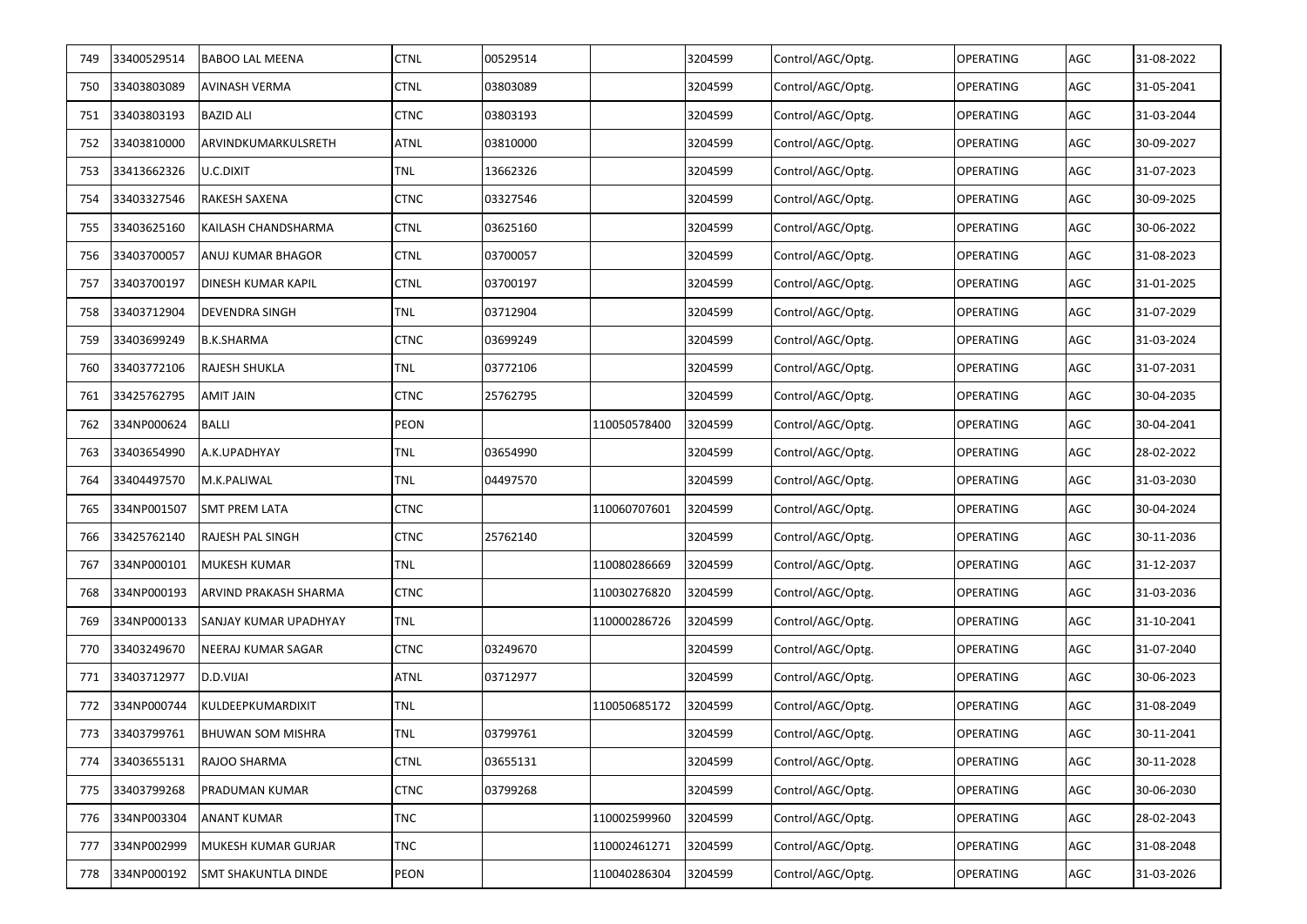| 779 | 334NP005071 | <b>NEERAJ DUBEY</b>        | <b>TNL</b>     |          | 110090520705 | 3204599 | Control/AGC/Optg. | <b>OPERATING</b> | AGC | 31-07-2042 |
|-----|-------------|----------------------------|----------------|----------|--------------|---------|-------------------|------------------|-----|------------|
| 780 | 334NP002477 | <b>MUKESH KUMAR</b>        | Dy.CTNL        |          | 110001339080 | 3204599 | Control/AGC/Optg. | <b>OPERATING</b> | AGC | 31-03-2038 |
| 781 | 33403699973 | A K SAXENA                 | <b>CTNC</b>    | 03699973 |              | 3204599 | Control/AGC/Optg. | <b>OPERATING</b> | AGC | 31-10-2019 |
| 782 | 334NP003638 | <b>SHWETA MISHRA</b>       | Sr. TNC        |          | 110043332132 | 3204599 | Control/AGC/Optg. | <b>OPERATING</b> | AGC | 31-10-2054 |
| 783 | 33456538935 | <b>BUDDH PRAKASH</b>       | TNL            | 56538935 |              | 3204599 | Control/AGC/Optg. | <b>OPERATING</b> | AGC | 30-11-2031 |
| 784 | 334NP004930 | DHARMENDRA KUMAR           | <b>TNC</b>     |          | 110012671974 | 3204599 | Control/AGC/Optg. | <b>OPERATING</b> | AGC | 31-12-2049 |
| 785 | 334NP005519 | <b>ANIL KUMAR</b>          | <b>TNL</b>     |          | 110094718760 | 3204599 | Control/AGC/Optg. | <b>OPERATING</b> | AGC | 31-08-2051 |
| 786 | 334NP005516 | <b>CHANDRAPAL MEENA</b>    | <b>TNL</b>     |          | 110004718630 | 3204599 | Control/AGC/Optg. | <b>OPERATING</b> | AGC | 31-08-2052 |
| 787 | 334NP005517 | <b>KESHAR MAL RAIGER</b>   | <b>TNL</b>     |          | 110074718758 | 3204599 | Control/AGC/Optg. | <b>OPERATING</b> | AGC | 31-07-2043 |
| 788 | 334NP006075 | NEETESH NAGAR              | Sr. TNC        |          | 110064908407 | 3204599 | Control/AGC/Optg. | OPERATING        | AGC | 31-03-2052 |
| 789 | 334NP005362 | <b>NAVEEN KHAN</b>         | TNL            |          | 110024563303 | 3204599 | Control/AGC/Optg. | OPERATING        | AGC | 31-05-2046 |
| 790 | 334NP006293 | <b>BOBY KUMAR</b>          | TNL            |          | 110002886456 | 3204599 | Control/AGC/Optg. | <b>OPERATING</b> | AGC | 30-09-2043 |
| 791 | 334NP005294 | MOHD AMJAD KHAN            | TNL            |          | 110090727367 | 3204599 | Control/AGC/Optg. | <b>OPERATING</b> | AGC | 31-05-2039 |
| 792 | 332NP209203 | RAJ KUMAR                  | <b>TNC</b>     |          | 110083301797 | 3204599 | Control/AGC/Optg. | OPERATING        | AGC | 31-07-2046 |
| 793 | 333J1500706 | NARENDRA KUMAR MEENA       | Sr. TNC        |          | 110075743668 | 3204599 | Control/AGC/Optg. | <b>OPERATING</b> | AGC | 31-12-2047 |
| 794 | 333J1300332 | DEEPAK                     | <b>TNC</b>     |          | 110023338434 | 3204599 | Control/AGC/Optg. | OPERATING        | AGC | 31-03-2051 |
| 795 | 333J1100171 | ANIL KUMAR RAWAT           | <b>CTNC</b>    |          | 110081850881 | 3204599 | Control/AGC/Optg. | <b>OPERATING</b> | AGC | 31-08-2051 |
| 796 | 00505504156 | RISHIRAJ VISHRAM MEENA     | SRPEON         |          | 110002390718 | 3204599 | Control/AGC/Optg. | OPERATING        | AGC | 31-07-2047 |
| 797 | 33429800250 | SANTOSH KUMAR MEHTA        | <b>TNL</b>     |          | 110023581323 | 3204599 | Control/AGC/Optg. | <b>OPERATING</b> | AGC | 31-08-2048 |
| 798 | 50309030463 | NARENDRA SINGH CHAHAR      | SM             |          | 110030521227 | 3204599 | Control/AGC/Optg. | <b>OPERATING</b> | AGC | 31-05-2040 |
| 799 | 33429803179 | <b>BHANU PRIYA</b>         | <b>TNC</b>     |          | 110133572825 | 3204599 | Control/AGC/Optg. | <b>OPERATING</b> | AGC | 30-11-2059 |
| 800 | 33429801599 | NAMEIRAKPAM SUMANBALA DEVI | Sr. TNC        |          | 110097987811 | 3204599 | Control/AGC/Optg. | <b>OPERATING</b> | AGC | 30-11-2052 |
| 801 | 33403794406 | NARESH CHANDRA             | LP(MAIL/EXP)   | 03794406 |              | 3204624 | LF/AGC/LR         | <b>OPERATING</b> | AGC | 30-11-2026 |
| 802 | 33404040301 | ASHISH KR SHUKLA           | LP(PASS)       | 04040301 |              | 3204624 | LF/AGC/LR         | <b>OPERATING</b> | AGC | 31-05-2042 |
| 803 | 33406274407 | <b>G P SHARMA</b>          | LP(MAIL/EXP)   | 06274407 |              | 3204624 | LF/AGC/LR         | <b>OPERATING</b> | AGC | 31-10-2020 |
| 804 | 33403796309 | YASHVIR SINGH              | LP(MAIL/EXP)   | 03796309 |              | 3204624 | LF/AGC/LR         | <b>OPERATING</b> | AGC | 30-11-2028 |
| 805 | 33403796747 | <b>BRIJESH KUMAR RANA</b>  | LP(MAIL/EXP)   | 03796747 |              | 3204624 | LF/AGC/LR         | <b>OPERATING</b> | AGC | 30-06-2037 |
| 806 | 33403795421 | <b>CHANDRA PAL SINGH</b>   | LP(MAIL/EXP)   | 03795421 |              | 3204624 | LF/AGC/LR         | <b>OPERATING</b> | AGC | 30-06-2025 |
| 807 | 334NP000804 | <b>PARAS NATH</b>          | (RUN)LP-SHUNTE |          | 110090637166 | 3204624 | LF/AGC/LR         | <b>OPERATING</b> | AGC | 31-08-2036 |
| 808 | 334NP001882 | MUNENDRA KUMAR RAI         | LP(PASS)       |          | 110020296817 | 3204624 | LF/AGC/LR         | <b>OPERATING</b> | AGC | 31-07-2039 |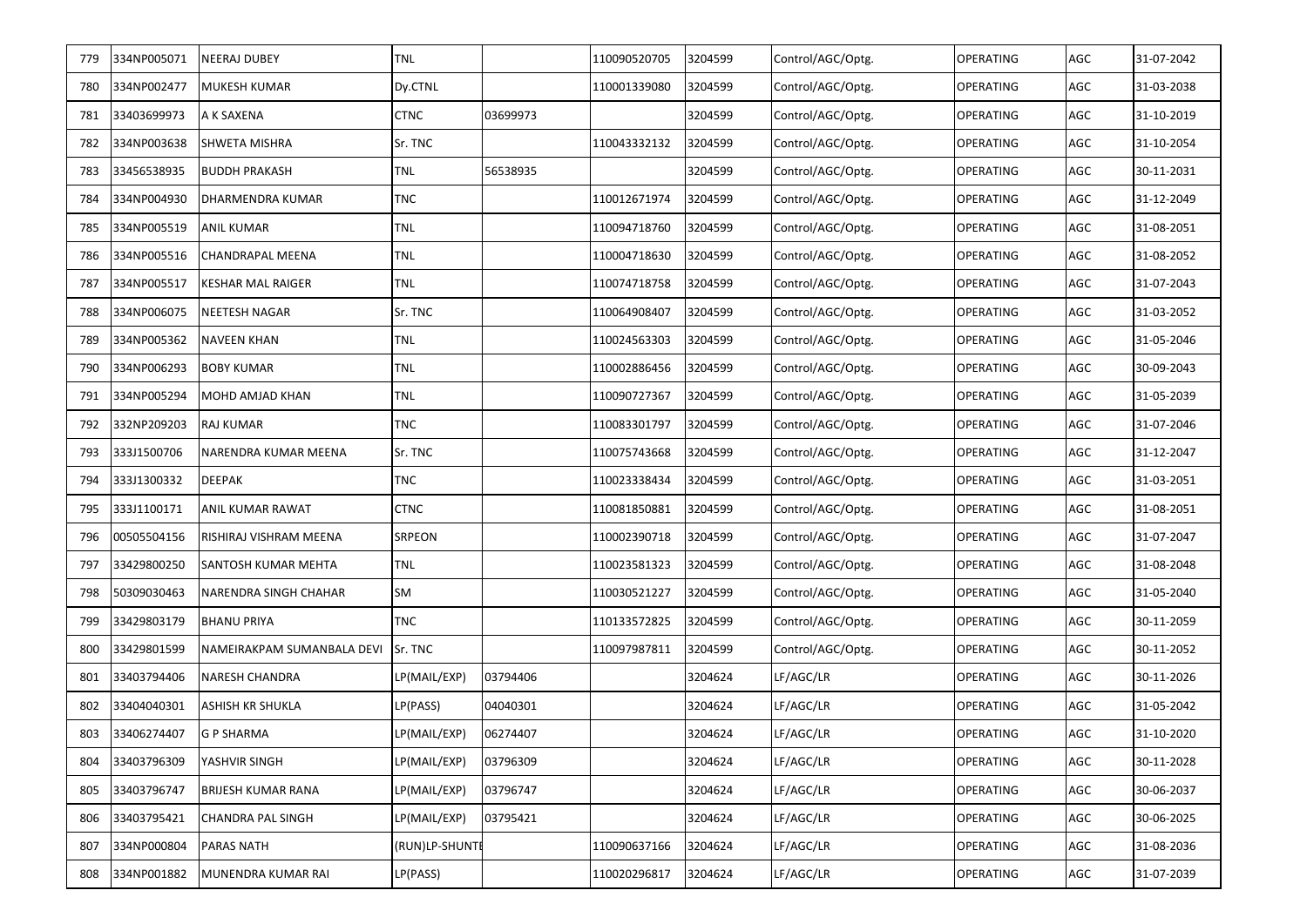| 809 | 33403794544 | MANOJ SINGH           | LP(PASS)     | 03794544 |              | 3204624 | LF/AGC/LR  | OPERATING        | AGC | 31-08-2030 |
|-----|-------------|-----------------------|--------------|----------|--------------|---------|------------|------------------|-----|------------|
| 810 | 334NP000686 | KAUSHAL KUMAR GUPTA   | LP(PASS)     |          | 110060289265 | 3204624 | LF/AGC/LR  | OPERATING        | AGC | 30-06-2040 |
| 811 | 334NP000801 | BENU KERKETTA         | LP(PASS)     |          | 110020637357 | 3204624 | LF/AGC/LR  | OPERATING        | AGC | 28-02-2041 |
| 812 | 33402259000 | A K KUSHWAHA          | LP(MAIL/EXP) | 02259000 |              | 3204624 | LF/AGC/LR  | OPERATING        | AGC | 30-06-2032 |
| 813 | 334NP003488 | SURESH CHAND KATARA   | LP (GOODS)   |          | 110090219674 | 3204624 | LF/AGC/LR  | OPERATING        | AGC | 30-06-2040 |
| 814 | 33404612632 | BHARAT BHUSHAN        | LP(MAIL/EXP) | 04612632 |              | 3204624 | LF/AGC/LR  | OPERATING        | AGC | 31-08-2025 |
| 815 | 33404589087 | RAM KUMAR GOYAL       | LP(PASS)     | 04589087 |              | 3204624 | LF/AGC/LR  | OPERATING        | AGC | 30-09-2024 |
| 816 | 50709840436 | AVINASH KUMAR BAJPAI  | LP (GOODS)   | 09840436 |              | 3204624 | LF/AGC/LR  | OPERATING        | AGC | 31-01-2024 |
| 817 | 50709595946 | CHANDRA PAL SINGH     | LP (GOODS)   | 09595946 |              | 3204624 | LF/AGC/LR  | OPERATING        | AGC | 30-06-2037 |
| 818 | 09429800356 | SACHIN KUMAR SHARMA   | <b>ALP</b>   |          | 110131671690 | 3204629 | LF/NDLS/LR | OPERATING        | AGC | 30-06-2050 |
| 819 | 45229802191 | SATYA PAL SINGH       | <b>ALP</b>   |          | 110151506723 | 3204629 | LF/NDLS/LR | OPERATING        | AGC | 31-07-2050 |
| 820 | 09329800760 | JAG JIVAN RAM         | <b>ALP</b>   |          | 110102516139 | 3204629 | LF/NDLS/LR | OPERATING        | AGC | 30-11-2050 |
| 821 | 03229800731 | BHARAT JATAV          | <b>ALP</b>   |          | 111101345326 | 3204629 | LF/NDLS/LR | OPERATING        | AGC | 31-10-2054 |
| 822 | 33229808570 | JAGDISH               | <b>ALP</b>   |          | 110141960785 | 3204629 | LF/NDLS/LR | OPERATING        | AGC | 31-10-2050 |
| 823 | 33229808543 | UMESH MEENA           | <b>ALP</b>   |          | 110121960786 | 3204629 | LF/NDLS/LR | OPERATING        | AGC | 30-04-2054 |
| 824 | 06429800634 | RAMRAJ JOGI           | ALP          |          | 111101478748 | 3204629 | LF/NDLS/LR | OPERATING        | AGC | 30-04-2049 |
| 825 | 33229806613 | ROHIT KUMAR           | <b>ALP</b>   |          | 110141576196 | 3204629 | LF/NDLS/LR | OPERATING        | AGC | 30-06-2051 |
| 826 | 50811000405 | RAJUDDIN              | <b>ALP</b>   |          | 110001404882 | 3204629 | LF/NDLS/LR | OPERATING        | AGC | 31-08-2048 |
| 827 | 50820100329 | NEKSERAM LAKHAMSINGH  | <b>ALP</b>   | 20100329 | 110061269916 | 3204629 | LF/NDLS/LR | OPERATING        | AGC | 30-04-2047 |
| 828 | 27229802091 | NADAN BAIRWA          | <b>ALP</b>   |          | 110027845052 | 3204629 | LF/NDLS/LR | OPERATING        | AGC | 31-01-2054 |
| 829 | 06529800470 | JITENDRA SINGH        | <b>ALP</b>   |          | 110032056324 | 3204629 | LF/NDLS/LR | OPERATING        | AGC | 31-07-2049 |
| 830 | 33329802616 | LUCKY RAJPUT          | <b>ALP</b>   |          | 110161403003 | 3204629 | LF/NDLS/LR | OPERATING        | AGC | 31-12-2051 |
| 831 | 334NP004757 | DEEPAK KUMAR          | Sr.ALP       |          | 110083868267 | 3204629 | LF/NDLS/LR | OPERATING        | AGC | 31-05-2049 |
| 832 | 334NP004179 | SUNIL KUMAR ROY       | LP (GOODS)   |          | 110043647254 | 3204629 | LF/NDLS/LR | OPERATING        | AGC | 30-11-2047 |
| 833 | 334NP004182 | <b>JITENDRA KUMAR</b> | LP (GOODS)   |          | 110093647257 | 3204629 | LF/NDLS/LR | <b>OPERATING</b> | AGC | 31-03-2044 |
| 834 | 334NP004298 | RAKESH SINGH CHOUHAN  | LP (GOODS)   |          | 111003664132 | 3204629 | LF/NDLS/LR | <b>OPERATING</b> | AGC | 30-11-2042 |
| 835 | 334NP004557 | MADAN MURARI SINGH    | Sr.ALP       |          | 111003770998 | 3204629 | LF/NDLS/LR | <b>OPERATING</b> | AGC | 30-11-2048 |
| 836 | 334NP004223 | BINOD KUMAR           | LP (GOODS)   |          | 110053647293 | 3204629 | LF/NDLS/LR | OPERATING        | AGC | 31-01-2044 |
| 837 | 334NP004201 | MARUTUNJAY KUMAR      | LP (GOODS)   |          | 110027108269 | 3204629 | LF/NDLS/LR | OPERATING        | AGC | 31-12-2045 |
| 838 | 334NP004186 | RAM PRAVESH KUMAR     | Sr.ALP       |          | 110073647261 | 3204629 | LF/NDLS/LR | OPERATING        | AGC | 31-05-2043 |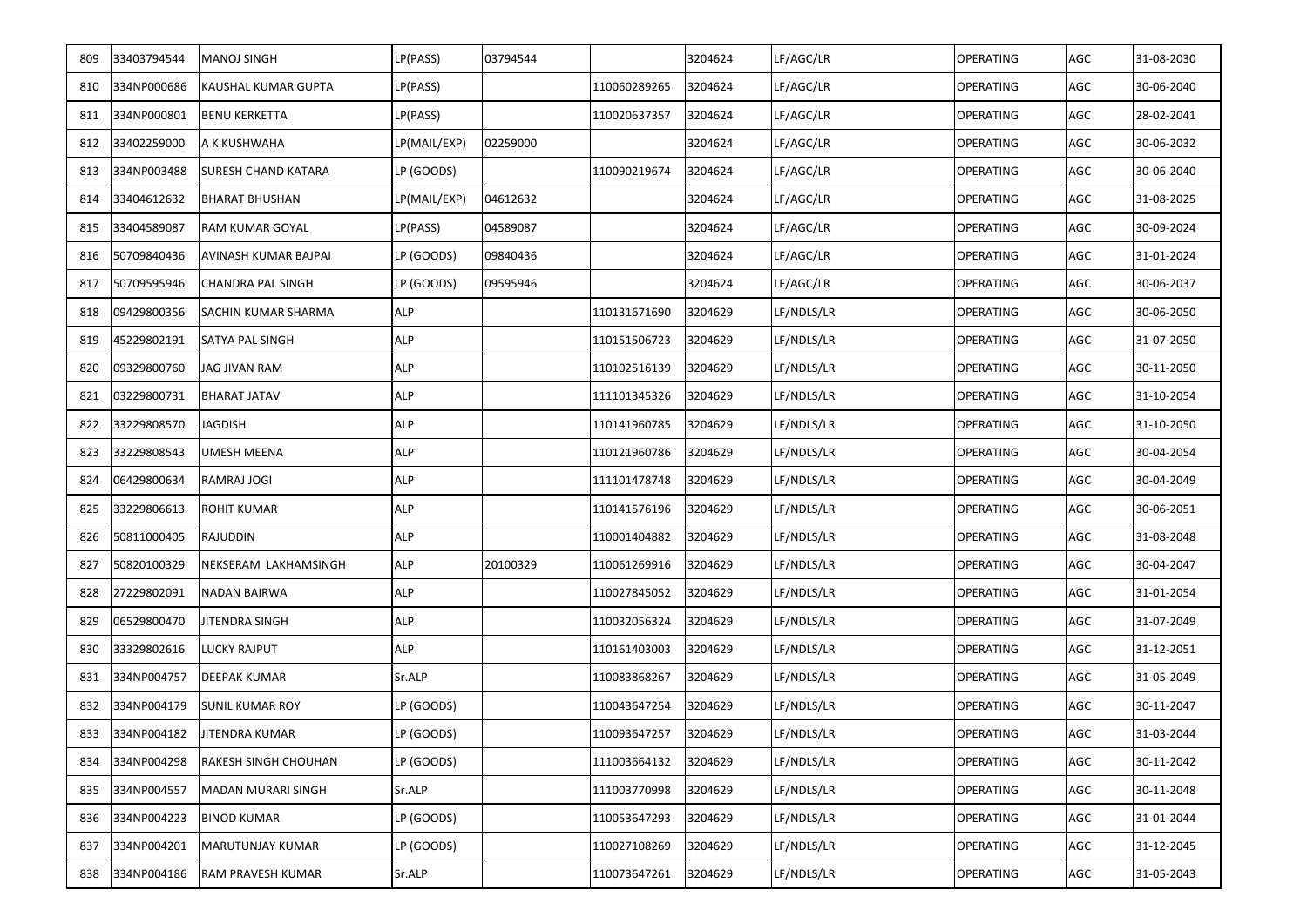| 839 | 334NP004449 | <b>BIJENDRA SINGH BAIRWA</b> | LP (GOODS) | 110093693865 | 3204629 | LF/NDLS/LR | <b>OPERATING</b> | AGC | 31-07-2049 |
|-----|-------------|------------------------------|------------|--------------|---------|------------|------------------|-----|------------|
| 840 | 334NP004210 | <b>SUDHEER KUMAR</b>         | Sr.ALP     | 110063647284 | 3204629 | LF/NDLS/LR | <b>OPERATING</b> | AGC | 31-01-2048 |
| 841 | 334NP004365 | <b>SUJEET KUMAR</b>          | LP (GOODS) | 110043675071 | 3204629 | LF/NDLS/LR | <b>OPERATING</b> | AGC | 31-01-2045 |
| 842 | 334NP004360 | <b>RAMJEE KUMAR</b>          | LP (GOODS) | 110083675066 | 3204629 | LF/NDLS/LR | <b>OPERATING</b> | AGC | 28-02-2047 |
| 843 | 334NP004266 | ASHUTOSH KUMAR SONU          | LP (GOODS) | 110013663870 | 3204629 | LF/NDLS/LR | OPERATING        | AGC | 31-01-2041 |
| 844 | 334NP004267 | <b>GAUTAM KUMAR</b>          | LP (GOODS) | 111003663871 | 3204629 | LF/NDLS/LR | <b>OPERATING</b> | AGC | 31-03-2045 |
| 845 | 334NP004395 | MITHILESH KUMAR              | LP (GOODS) | 110003692200 | 3204629 | LF/NDLS/LR | OPERATING        | AGC | 31-05-2050 |
| 846 | 334NP004401 | NARENDRA KUMAR               | LP (GOODS) | 110013692205 | 3204629 | LF/NDLS/LR | <b>OPERATING</b> | AGC | 31-10-2040 |
| 847 | 334NP004369 | <b>SUBHAM KUMAR</b>          | LP (GOODS) | 110073675075 | 3204629 | LF/NDLS/LR | <b>OPERATING</b> | AGC | 31-01-2053 |
| 848 | 334NP004362 | AMRIT KUMAR                  | LP (GOODS) | 110043675068 | 3204629 | LF/NDLS/LR | OPERATING        | AGC | 30-06-2051 |
| 849 | 334NP002703 | RAJPAL SINGH                 | <b>ALP</b> | 110032463432 | 3204629 | LF/NDLS/LR | OPERATING        | AGC | 29-02-2048 |
| 850 | 334NP003633 | VISHNU KUSHWAH               | <b>ALP</b> | 110063332128 | 3204629 | LF/NDLS/LR | OPERATING        | AGC | 31-10-2048 |
| 851 | 334NP004483 | <b>KUMAR HIMANSU</b>         | Sr.ALP     | 110063706592 | 3204629 | LF/NDLS/LR | <b>OPERATING</b> | AGC | 30-09-2047 |
| 852 | 334NP004489 | <b>BRAJESH KUMAR</b>         | LP (GOODS) | 110053744204 | 3204629 | LF/NDLS/LR | <b>OPERATING</b> | AGC | 31-12-2045 |
| 853 | 334NP004296 | <b>DEEPAK SINGH</b>          | LP (GOODS) | 110033664130 | 3204629 | LF/NDLS/LR | OPERATING        | AGC | 31-05-2052 |
| 854 | 334NP004425 | JANARDAN KUMAR               | Sr.ALP     | 110083693843 | 3204629 | LF/NDLS/LR | <b>OPERATING</b> | AGC | 31-03-2046 |
| 855 | 334NP004138 | VIMALESH KUMAR               | LP (GOODS) | 110093647839 | 3204629 | LF/NDLS/LR | <b>OPERATING</b> | AGC | 31-03-2045 |
| 856 | 334NP004473 | <b>SHANKER LAL JAT</b>       | Sr.ALP     | 110073706583 | 3204629 | LF/NDLS/LR | OPERATING        | AGC | 31-07-2050 |
| 857 | 334NP004474 | <b>BRIJ MOHAN KUMAR</b>      | Sr.ALP     | 110053706584 | 3204629 | LF/NDLS/LR | <b>OPERATING</b> | AGC | 31-01-2044 |
| 858 | 334NP004155 | AMAN GUPTA                   | LP (GOODS) | 110023647854 | 3204629 | LF/NDLS/LR | <b>OPERATING</b> | AGC | 30-11-2050 |
| 859 | 334NP004159 | AMIT RANJAN SINGH            | LP (GOODS) | 110053647858 | 3204629 | LF/NDLS/LR | <b>OPERATING</b> | AGC | 31-07-2049 |
| 860 | 334NP004286 | MRITUNJAY NARAYAN SINHA      | Sr.ALP     | 110093664172 | 3204629 | LF/NDLS/LR | OPERATING        | AGC | 31-01-2040 |
| 861 | 334NP004329 | MANISH KUMAR                 | LP (GOODS) | 110043671070 | 3204629 | LF/NDLS/LR | <b>OPERATING</b> | AGC | 30-09-2051 |
| 862 | 334NP004247 | <b>GAURAV KUMAR GUPTA</b>    | LP (GOODS) | 110053663851 | 3204629 | LF/NDLS/LR | <b>OPERATING</b> | AGC | 30-09-2044 |
| 863 | 334NP004248 | MD. MASNOON ALAM             | LP (GOODS) | 110033663852 | 3204629 | LF/NDLS/LR | <b>OPERATING</b> | AGC | 30-06-2045 |
| 864 | 334NP004405 | DAYA SHANKAR SINGH           | LP (GOODS) | 110043692209 | 3204629 | LF/NDLS/LR | <b>OPERATING</b> | AGC | 31-10-2045 |
| 865 | 334NP004273 | UNNESH KUMAR                 | LP (GOODS) | 110013664114 | 3204629 | LF/NDLS/LR | <b>OPERATING</b> | AGC | 30-06-2049 |
| 866 | 334NP004274 | RAVINDRA KUMAR GIRI          | LP (GOODS) | 111003664115 | 3204629 | LF/NDLS/LR | <b>OPERATING</b> | AGC | 28-02-2051 |
| 867 | 334NP004121 | AJAY KUMAR                   | LP (GOODS) | 110063647821 | 3204629 | LF/NDLS/LR | <b>OPERATING</b> | AGC | 30-06-2051 |
| 868 | 332NP210729 | NIRAJ KUMAR                  | ALP        | 111003373467 | 3204629 | LF/NDLS/LR | <b>OPERATING</b> | AGC | 31-10-2050 |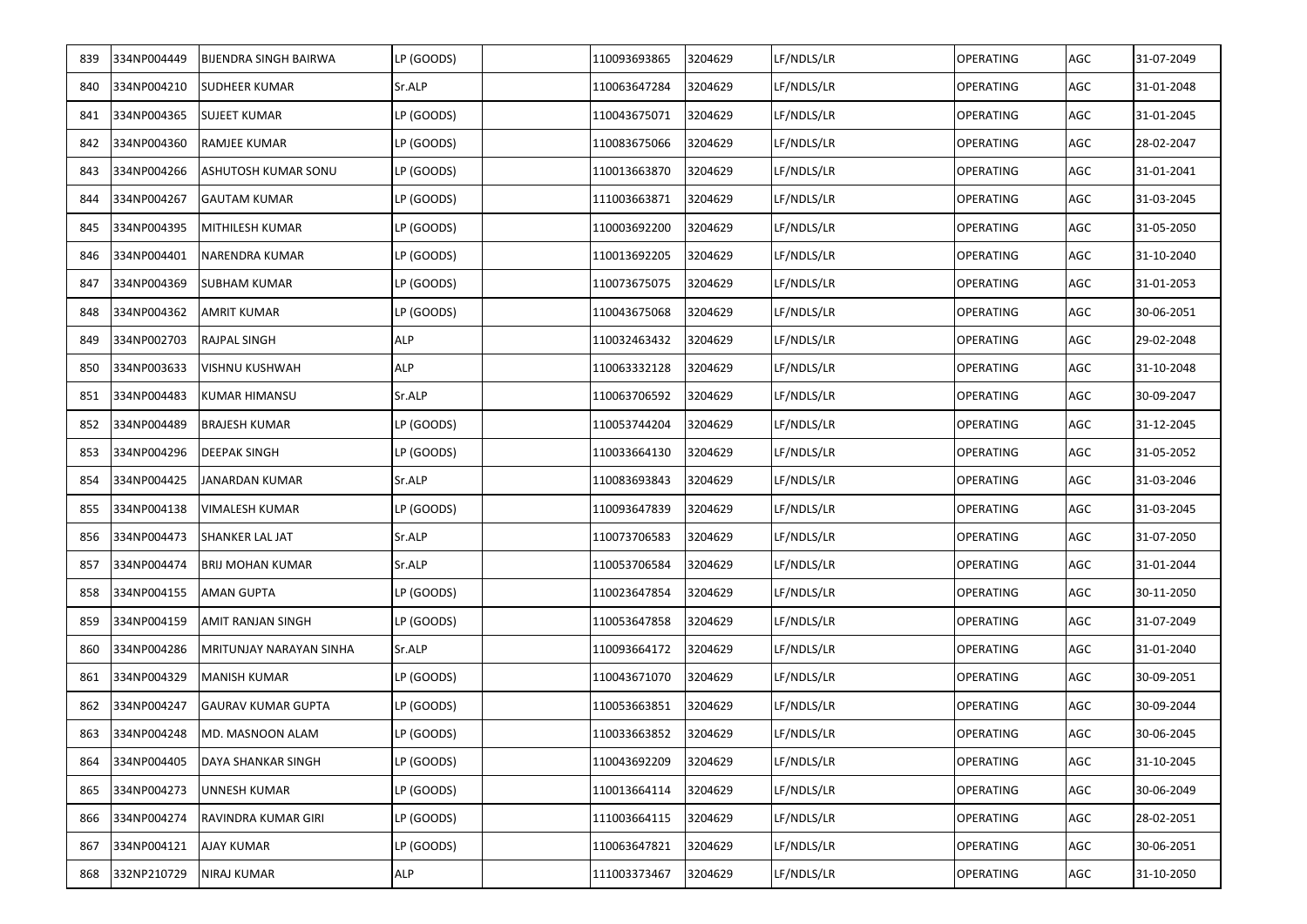| 869 | 45436404778 | <b>MAHENDRA PAL SINGH</b>      | <b>ALP</b>             | 36404778 | 110084293100 | 3204629 | LF/NDLS/LR | <b>OPERATING</b>  | AGC  | 30-06-2046 |
|-----|-------------|--------------------------------|------------------------|----------|--------------|---------|------------|-------------------|------|------------|
| 870 | 27223008090 | <b>RAMESH CHAND BAIRWA</b>     | <b>ALP</b>             |          | 110027525794 | 3204629 | LF/NDLS/LR | <b>OPERATING</b>  | AGC  | 31-12-2052 |
| 871 | 45316239069 | <b>AMIT KUMAR</b>              | <b>ALP</b>             |          | 110004191236 | 3204629 | LF/NDLS/LR | <b>OPERATING</b>  | AGC  | 30-06-2045 |
| 872 | 2451132405  | <b>POORAN SINGH</b>            | Sr.ALP                 |          | 110053648170 | 3204629 | LF/NDLS/LR | <b>OPERATING</b>  | AGC  | 31-07-2045 |
| 873 | 508D3535149 | <b>AMAR SHAKTI KORCU</b>       | <b>ALP</b>             |          | 110037223557 | 3204629 | LF/NDLS/LR | <b>OPERATING</b>  | AGC  | 31-03-2043 |
| 874 | 50813839703 | MOHMMAD AHMAD KHAN             | <b>ALP</b>             |          | 110031160236 | 3204629 | LF/NDLS/LR | <b>OPERATING</b>  | AGC  | 31-07-2039 |
| 875 | 50813839547 | MANGELAL GOLA                  | <b>ALP</b>             |          | 110001160232 | 3204629 | LF/NDLS/LR | <b>OPERATING</b>  | AGC  | 31-10-2041 |
| 876 | 50819120515 | <b>DEEPAK SAXENA</b>           | <b>ALP</b>             |          | 110022477419 | 3204629 | LF/NDLS/LR | <b>OPERATING</b>  | AGC  | 30-04-2047 |
| 877 | 50891330385 | <b>CHANDRA VIR SINGH</b>       | <b>ALP</b>             |          | 110032906727 | 3204629 | LF/NDLS/LR | <b>OPERATING</b>  | AGC  | 31-05-2046 |
| 878 | 33229811268 | <b>SINKI KUMAR</b>             | <b>ALP</b>             |          | 110191748196 | 3204629 | LF/NDLS/LR | <b>OPERATING</b>  | AGC  | 28-02-2051 |
| 879 | 06429800705 | <b>AKHILESH KUMAR</b>          | <b>ALP</b>             |          | 110077637306 | 3204629 | LF/NDLS/LR | <b>OPERATING</b>  | AGC  | 31-12-2050 |
| 880 | 33329805401 | <b>ABHISHEK PANCHOLI</b>       | <b>ALP</b>             |          | 110102511636 | 3204629 | LF/NDLS/LR | <b>OPERATING</b>  | AGC  | 31-07-2051 |
| 881 | 33229810628 | <b>HEMRAJ SHARMA</b>           | <b>ALP</b>             |          | 110152359930 | 3204629 | LF/NDLS/LR | <b>OPERATING</b>  | AGC  | 31-10-2050 |
| 882 | 33229810627 | <b>RAMSWAROOP BAIRWA</b>       | <b>ALP</b>             |          | 110132360285 | 3204629 | LF/NDLS/LR | <b>OPERATING</b>  | AGC  | 30-09-2049 |
| 883 |             | <b>HARI OM SHRMA</b>           | PS/Sr.DSC/RPF<br>/Agra |          | 33403653523  |         |            | <b>SECURITY</b>   | Agra |            |
| 884 |             | 33429803171 PRAVEEN MAMANSINGH | <b>TE</b>              |          |              |         | SM/AGC     | <b>COMMERCIAL</b> | AGC  |            |
| 885 |             | 334298803172 SANDEEP MADAN LAL | TE                     |          |              |         | SM/AGC     | <b>COMMERCIAL</b> | AGC  |            |
| 886 | 00482365    | AJAY KUMAR RAMJI LAL           | COMMLCLERK             |          |              |         | SM/AGC     | <b>COMMERCIAL</b> | AGC  |            |
| 887 | 29803208    | KUMARI KIRTI R.PRASAD          | COMMLCLERK             |          |              |         | SM/AGC     | COMMERCIAL        | AGC  |            |